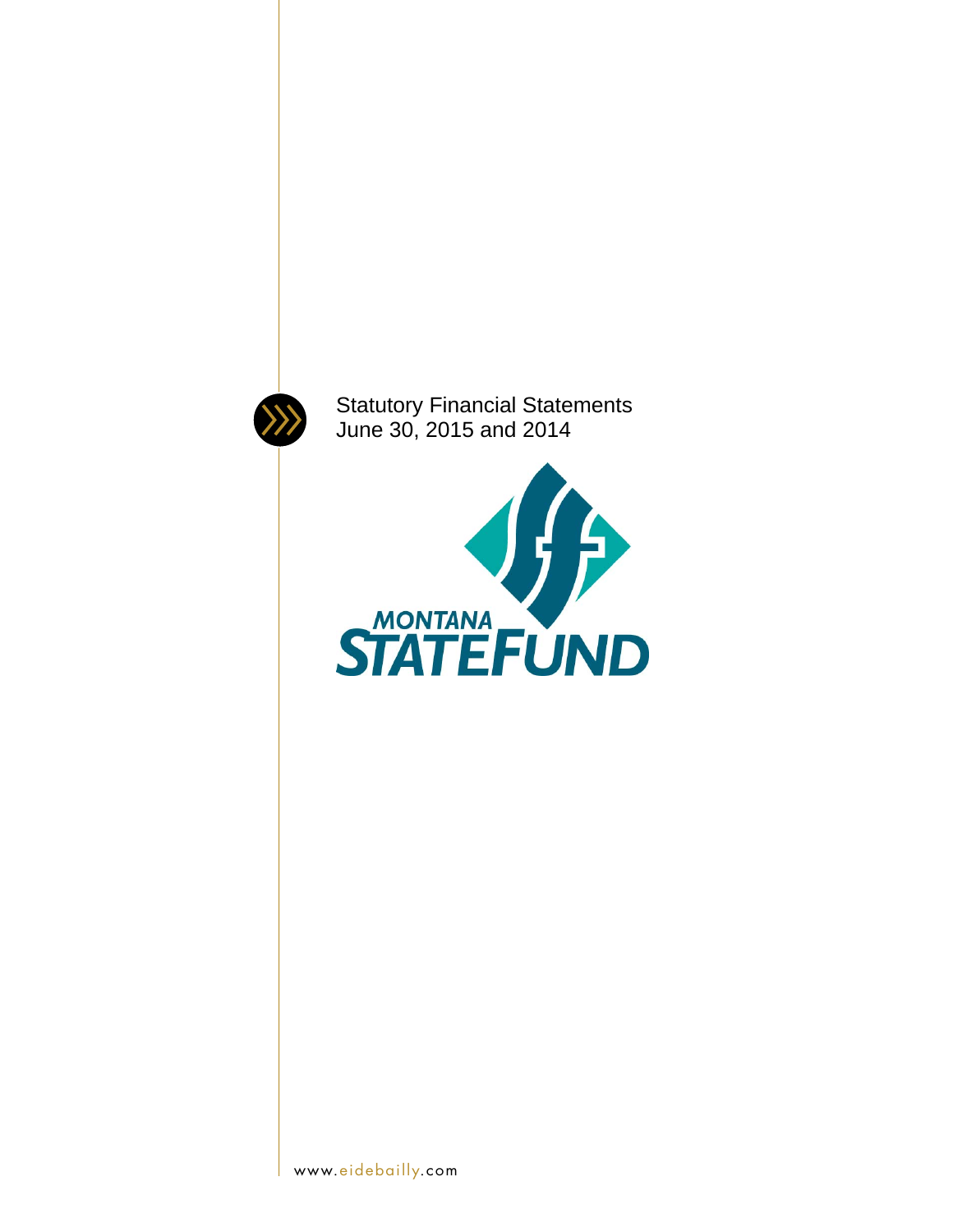| <b>Statutory Financial Statements</b> |  |
|---------------------------------------|--|
|                                       |  |
|                                       |  |
| Supplementary Information             |  |
|                                       |  |
|                                       |  |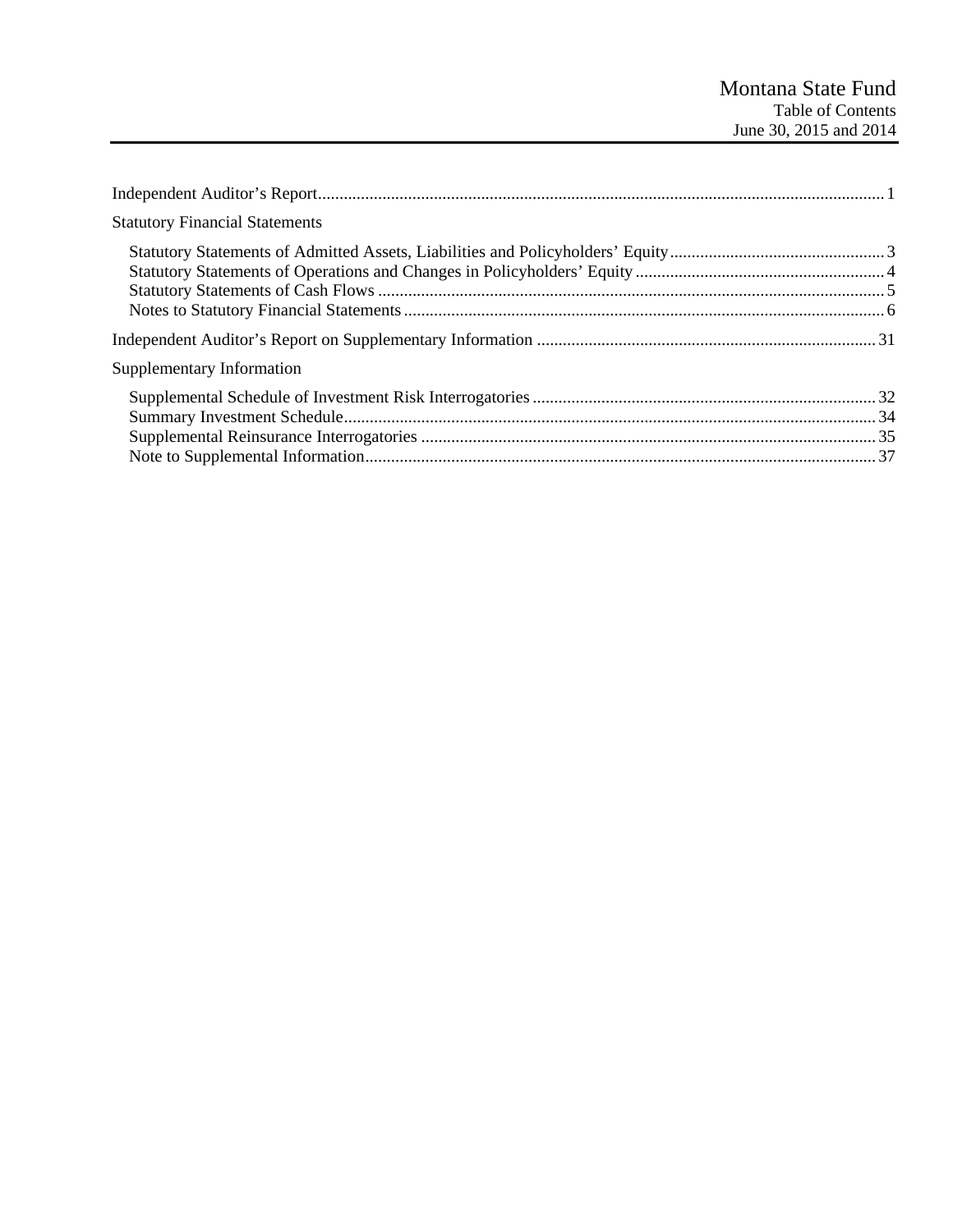

**CPAs & BUSINESS ADVISORS** 

#### **Independent Auditor's Report**

To the Board of Directors Montana State Fund Helena, Montana

#### **Report on the Financial Statements**

We have audited the accompanying statutory financial statements of Montana State Fund (MSF), a component unit of the State of Montana, which comprise the statutory statements of admitted assets, liabilities, and policyholders' equity as of June 30, 2015 and 2014, and the related statutory statements of operations, changes in policyholders' equity, and cash flows for the years then ended, and the related notes to the statutory financial statements.

#### **Management's Responsibility for the Financial Statements**

Management is responsible for the preparation and fair presentation of these financial statements in accordance with the accounting practices prescribed or permitted by the Insurance Department of the Montana State Auditor's Office. Management is also responsible for the design, implementation, and maintenance of internal control relevant to the preparation and fair presentation of financial statements that are free from material misstatement, whether due to fraud or error.

#### **Auditor's Responsibility**

Our responsibility is to express an opinion on these financial statements based on our audits. We conducted our audits in accordance with auditing standards generally accepted in the United States of America. Those standards require that we plan and perform the audits to obtain reasonable assurance about whether the financial statements are free from material misstatement.

An audit involves performing procedures to obtain audit evidence about the amounts and disclosures in the financial statements. The procedures selected depend on the auditor's judgment, including the assessment of the risks of material misstatement of the financial statements, whether due to fraud or error. In making those risk assessments, the auditor considers internal control relevant to the entity's preparation and fair presentation of the financial statements in order to design audit procedures that are appropriate in the circumstances, but not for the purpose of expressing an opinion on the effectiveness of the entity's internal control. Accordingly, we express no such opinion. An audit also includes evaluating the appropriateness of accounting policies used and the reasonableness of significant accounting estimates made by management, as well as evaluating the overall presentation of the financial statements.

We believe that the audit evidence we have obtained is sufficient and appropriate to provide a basis for our audit opinions.

#### **Basis for Adverse Opinion on U.S. Generally Accepted Accounting Principles**

As described in Note 1 to the financial statements, the financial statements are prepared using accounting practices prescribed or permitted by the Insurance Department of the Montana State Auditor's Office, which is a basis of accounting other than accounting principles generally accepted in the United States of America. The effects on the financial statements of the variances between the statutory basis of accounting described in Note 1 and accounting principles generally accepted in the United States of America, although not reasonably determinable, are presumed to be material.

#### www. eidebailly .com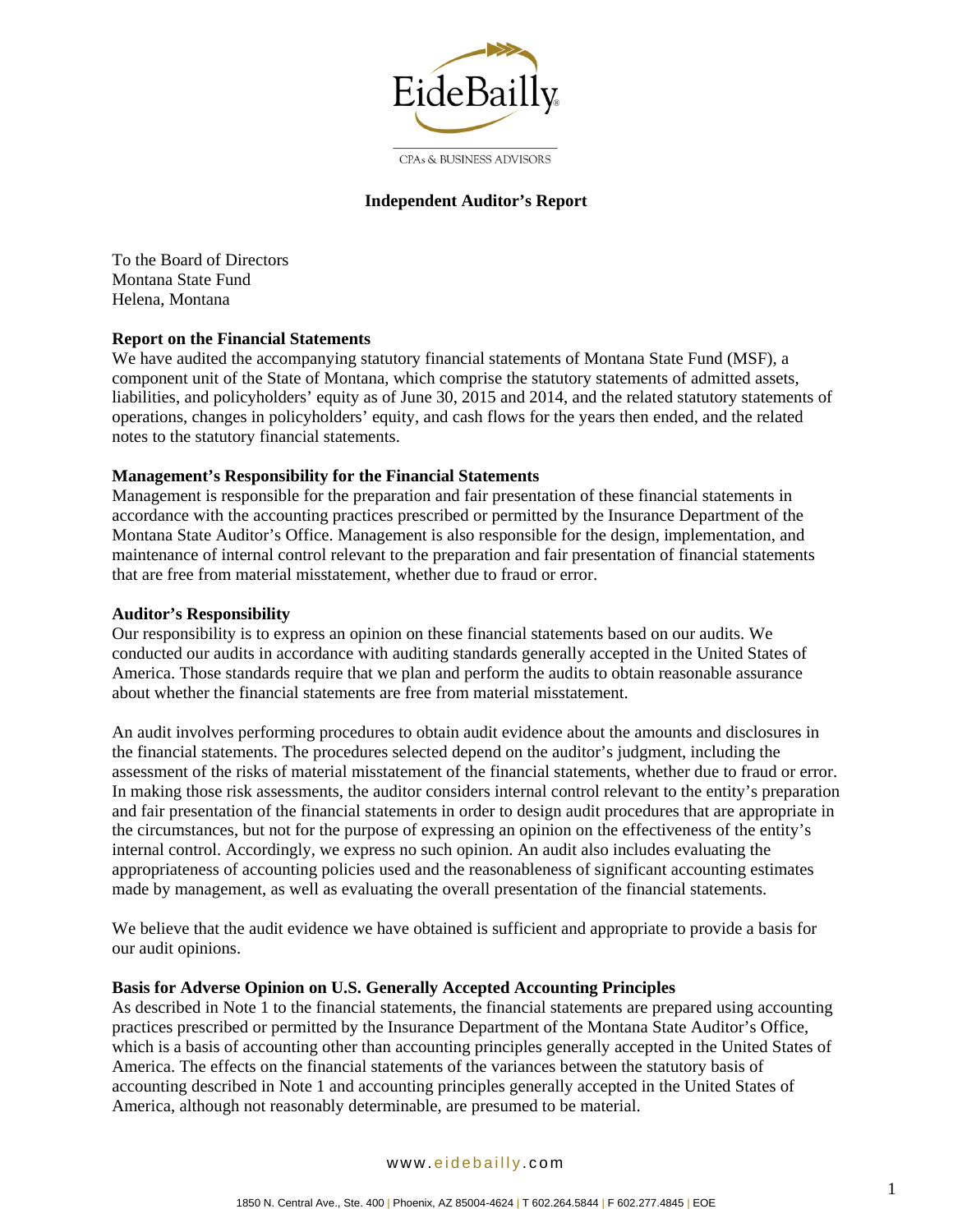#### **Adverse Opinion on U.S. Generally Accepted Accounting Principles**

In our opinion, because of the significance of the matter described in the Basis for Adverse Opinion on U.S. Generally Accepted Accounting Principles paragraph, the financial statements referred to above do not present fairly, in accordance with accounting principles generally accepted in the United States of America, the financial position of Montana State Fund as of June 30, 2015 and 2014, or the results of its operations or its cash flows for the years then ended.

#### **Opinion on Regulatory Basis of Accounting**

In our opinion, the financial statements referred to above present fairly, in all material respects, the admitted assets, liabilities, and policyholders' equity of Montana State Fund as of June 30, 2015 and 2014, and the results of its operations, changes in policyholders' equity and its cash flows for the years then ended, on the basis of accounting described in Note 1.

Ede Sailly LLP

Fargo, North Dakota November 02, 2015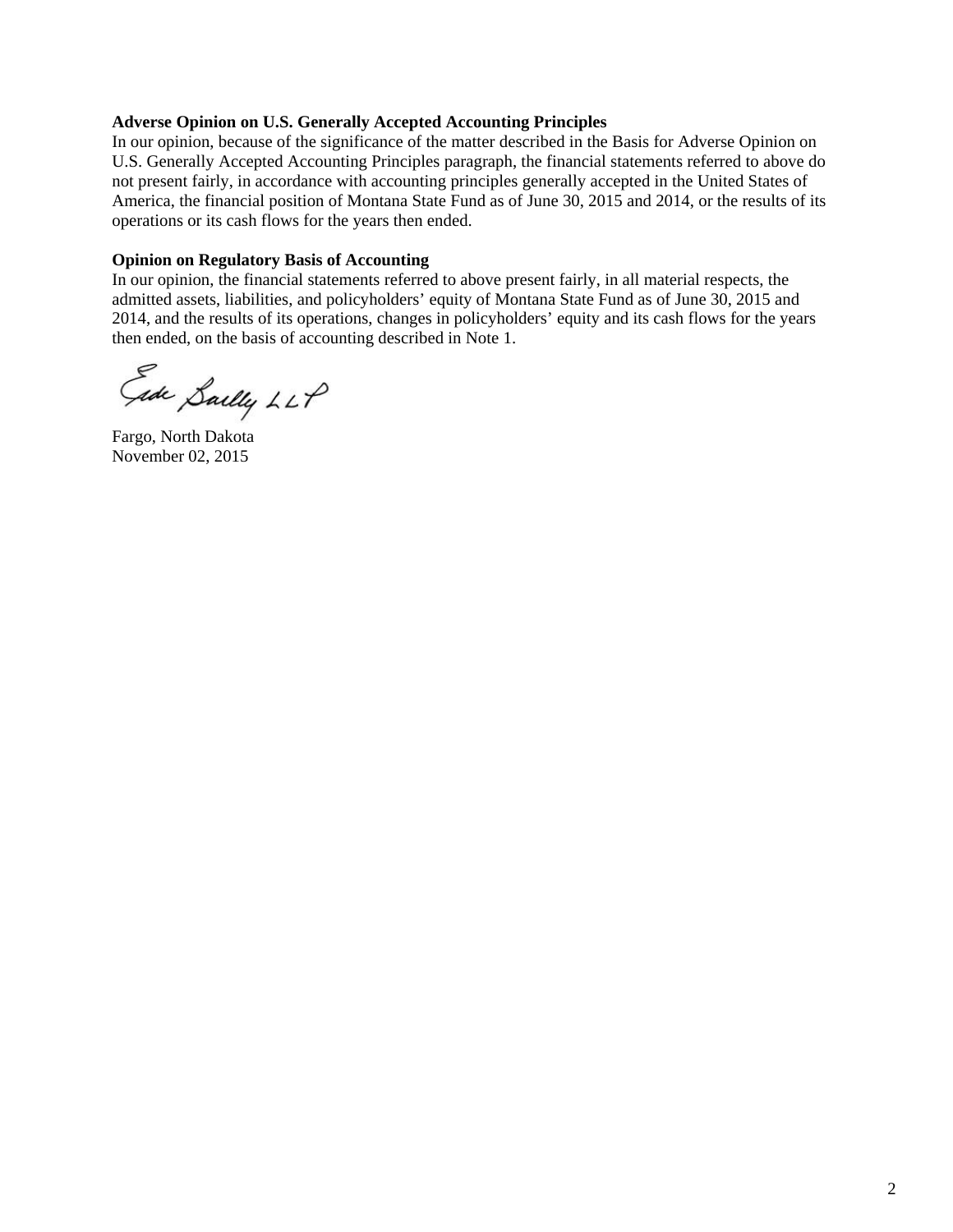Montana State Fund

Statutory Statements of Admitted Assets, Liabilities and Policyholders' Equity June 30, 2015 and 2014

|                                                                                                                                                                                                                                                         | 2015                                                                                                | 2014                                                                                                 |
|---------------------------------------------------------------------------------------------------------------------------------------------------------------------------------------------------------------------------------------------------------|-----------------------------------------------------------------------------------------------------|------------------------------------------------------------------------------------------------------|
| <b>Admitted Assets</b>                                                                                                                                                                                                                                  |                                                                                                     |                                                                                                      |
| Cash and Invested Assets<br><b>Bonds</b><br><b>Equity securities</b>                                                                                                                                                                                    | \$<br>1,132,699,368<br>165, 361, 933                                                                | \$<br>1,083,973,027<br>167,515,006                                                                   |
| Real estate<br>Properties occupied by the Company<br>Cash and short-term investments<br>Other invested assets<br>Securities lending collateral                                                                                                          | 26,375,740<br>34,182,977<br>85,920,568<br>90,946,591                                                | 26,908,775<br>38,011,790<br>74,841,190<br>166,416,008                                                |
| Total cash and invested assets                                                                                                                                                                                                                          | 1,535,487,177                                                                                       | 1,557,665,796                                                                                        |
| <b>Other Admitted Assets</b><br>Premiums receivable, net<br>Equipment, net<br>Accrued investment income<br>Reinsurance funds withheld net of reinsurance losses<br>recoverable of \$22,308,234 and \$20,631,234<br>Other assets                         | 57,742,894<br>1,213,938<br>9,667,349<br>54,681,758<br>308,861                                       | 56,180,284<br>914,638<br>10,092,205<br>45,911,683<br>345,640                                         |
| Total other admitted assets                                                                                                                                                                                                                             | 123,614,800                                                                                         | 113,444,450                                                                                          |
|                                                                                                                                                                                                                                                         |                                                                                                     |                                                                                                      |
| Total admitted assets                                                                                                                                                                                                                                   | 1,659,101,977<br>S                                                                                  | \$<br>1,671,110,246                                                                                  |
| Liabilities and Policyholders' Equity                                                                                                                                                                                                                   |                                                                                                     |                                                                                                      |
| Liabilities<br>Liability for unpaid losses<br>Liability for unpaid loss adjustment expenses<br>Securities lending liability<br>Unearned premium<br>Reinsurance funds withheld<br>Reinsurance reinstatement premium accrual<br>Other liabilities payable | \$<br>780,908,940<br>114,634,303<br>90,946,591<br>50,735,660<br>76,989,992<br>730,000<br>27,251,631 | \$<br>805,717,546<br>118,880,034<br>166,416,008<br>48,080,932<br>66,542,918<br>160,000<br>21,460,214 |
| <b>Total liabilities</b>                                                                                                                                                                                                                                | 1,142,197,117                                                                                       | 1,227,257,652                                                                                        |
| Commitments and Contingencies                                                                                                                                                                                                                           |                                                                                                     |                                                                                                      |
| Policyholders' Equity<br>Policyholders' equity                                                                                                                                                                                                          | 516,904,860                                                                                         | 443,852,594                                                                                          |
| Total liabilities and policyholders' equity                                                                                                                                                                                                             | 1,659,101,977<br>\$                                                                                 | 1,671,110,246<br>\$                                                                                  |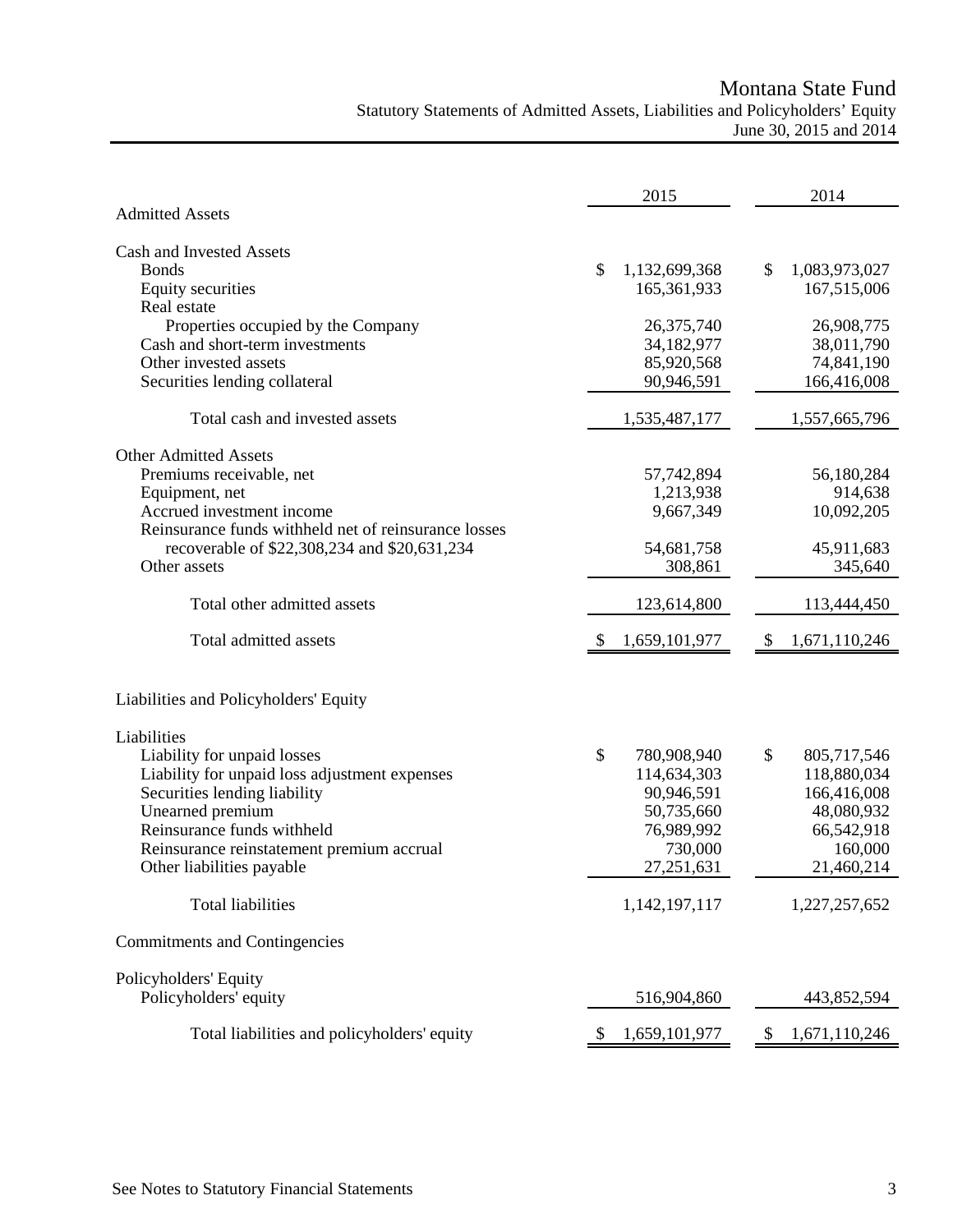## Montana State Fund Statutory Statements of Operations and Changes in Policyholders' Equity Years Ended June 30, 2015 and 2014

|                                                 |                           | 2015         |                            | 2014           |
|-------------------------------------------------|---------------------------|--------------|----------------------------|----------------|
| Net Premium Earned<br><b>Operating Expenses</b> | \$                        | 164,556,709  | \$                         | 165,271,880    |
| Losses incurred                                 |                           | 89,543,987   |                            | 127,812,156    |
| Loss expenses incurred                          |                           | 12,374,856   |                            | 15,538,264     |
| Underwriting expenses incurred                  |                           | 34,611,975   |                            | 33,291,300     |
| Contingent commission income                    |                           | (8,770,075)  |                            | (12, 753, 215) |
| Net underwriting gain                           |                           | 36,795,966   |                            | 1,383,375      |
| Net investment income earned                    |                           | 41,398,973   |                            | 42, 457, 728   |
| Net realized capital gains                      |                           | 9,309,050    |                            | 14,279,687     |
| Receivable balances charged off, net of         |                           |              |                            |                |
| recoveries of \$2,093,350 and \$1,183,073       |                           | (290, 035)   |                            | (380, 511)     |
| Other expenses                                  |                           | (3,774,084)  |                            | (3,994,562)    |
| Net Income Before Dividends                     |                           | 83,439,870   |                            | 53,745,717     |
| Policyholder Dividends                          |                           | (20,004,917) |                            | (12,003,138)   |
| Net Income After Dividends                      | -S                        | 63,434,953   | $\boldsymbol{\mathsf{\$}}$ | 41,742,579     |
| Changes in Policyholders' Equity                |                           |              |                            |                |
| Balance, Beginning of Year                      | \$                        | 443,852,594  | \$                         | 372,277,435    |
| Net income                                      |                           | 63,434,953   |                            | 41,742,579     |
| Net unrealized gain on investments              |                           | 9,016,970    |                            | 28,036,023     |
| Change in non-admitted assets                   |                           | 600,343      |                            | 646,364        |
| Other changes in policyholders' equity          |                           |              |                            | 1,150,193      |
| Balance, End of Year                            | $\boldsymbol{\mathsf{S}}$ | 516,904,860  | \$                         | 443,852,594    |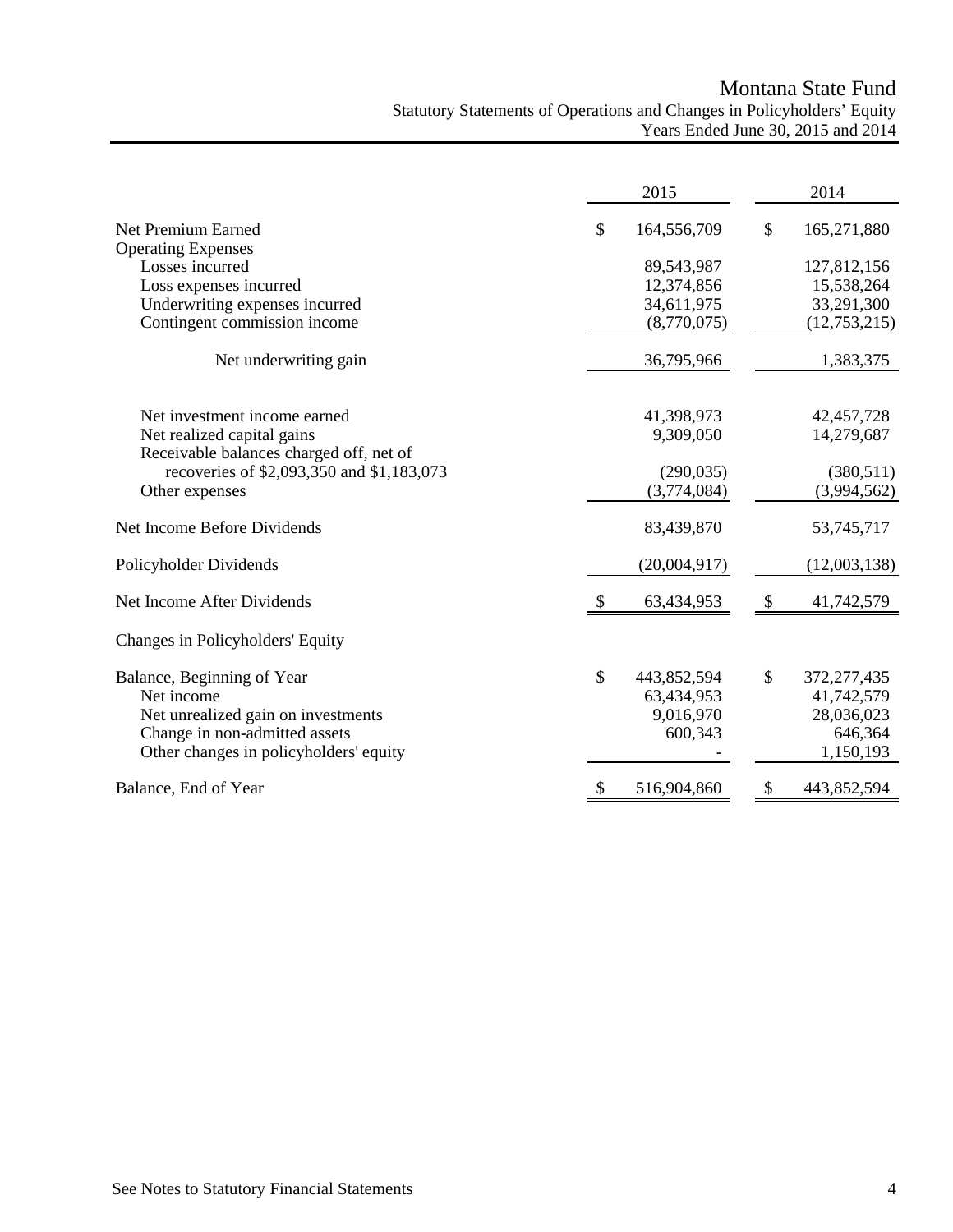# Montana State Fund

Statutory Statements of Cash Flows Years Ended June 30, 2015 and 2014

|                                                                                                                                                             | 2015                                                                 | 2014                                                               |
|-------------------------------------------------------------------------------------------------------------------------------------------------------------|----------------------------------------------------------------------|--------------------------------------------------------------------|
| Cash from Operations<br>Premiums collected, net of reinsurance<br>Net investment income<br>Miscellaneous income                                             | \$<br>170,072,134<br>42,739,555<br>2,202,279<br>215,013,968          | \$<br>168,246,564<br>43,680,614<br>1,299,204<br>213,226,382        |
| Benefit and loss related payments<br>Loss adjustments and underwriting expenses paid<br>Dividends paid to policyholders                                     | (114, 315, 814)<br>(45, 253, 465)<br>(20,004,917)<br>(179, 574, 196) | (105, 678, 089)<br>(48,007,033)<br>(12,003,138)<br>(165, 688, 260) |
| Net Cash from Operations                                                                                                                                    | 35,439,772                                                           | 47,538,122                                                         |
| <b>Cash from Investments</b><br>Proceeds from investments sold, matured, or repaid<br><b>Bonds</b><br><b>Equity securities</b><br>Total investment proceeds | 155,329,314<br>12,000,000<br>167,329,314                             | 168,738,186<br>22,000,000<br>190,738,186                           |
| Cost of investments acquired<br><b>Bonds</b><br>Equity securities<br>Other invested assets                                                                  | (202, 028, 837)<br>(571)<br>(5,000,000)                              | (218, 722, 671)<br>(34,250,000)                                    |
| Total investments acquired                                                                                                                                  | (207, 029, 408)                                                      | (252, 972, 671)                                                    |
| Net Cash used for Investments                                                                                                                               | (39,700,094)                                                         | (62, 234, 485)                                                     |
| Cash from Financing and Other Sources<br>Cash provided or (applied)<br>Other sources                                                                        | 431,509                                                              | (766, 108)                                                         |
| Net Cash from (used for) Financing and<br><b>Other Sources</b>                                                                                              | 431,509                                                              | (766, 108)                                                         |
| Net Increase (Decrease) in Cash and Short-Term<br>Investments                                                                                               | (3,828,813)                                                          | (15, 462, 471)                                                     |
| Cash and Short-Term Investments -<br>Beginning of Year                                                                                                      | 38,011,790                                                           | 53,474,261                                                         |
| Cash and Short-Term Investments -<br>End of Year                                                                                                            | 34,182,977                                                           | 38,011,790<br>-S                                                   |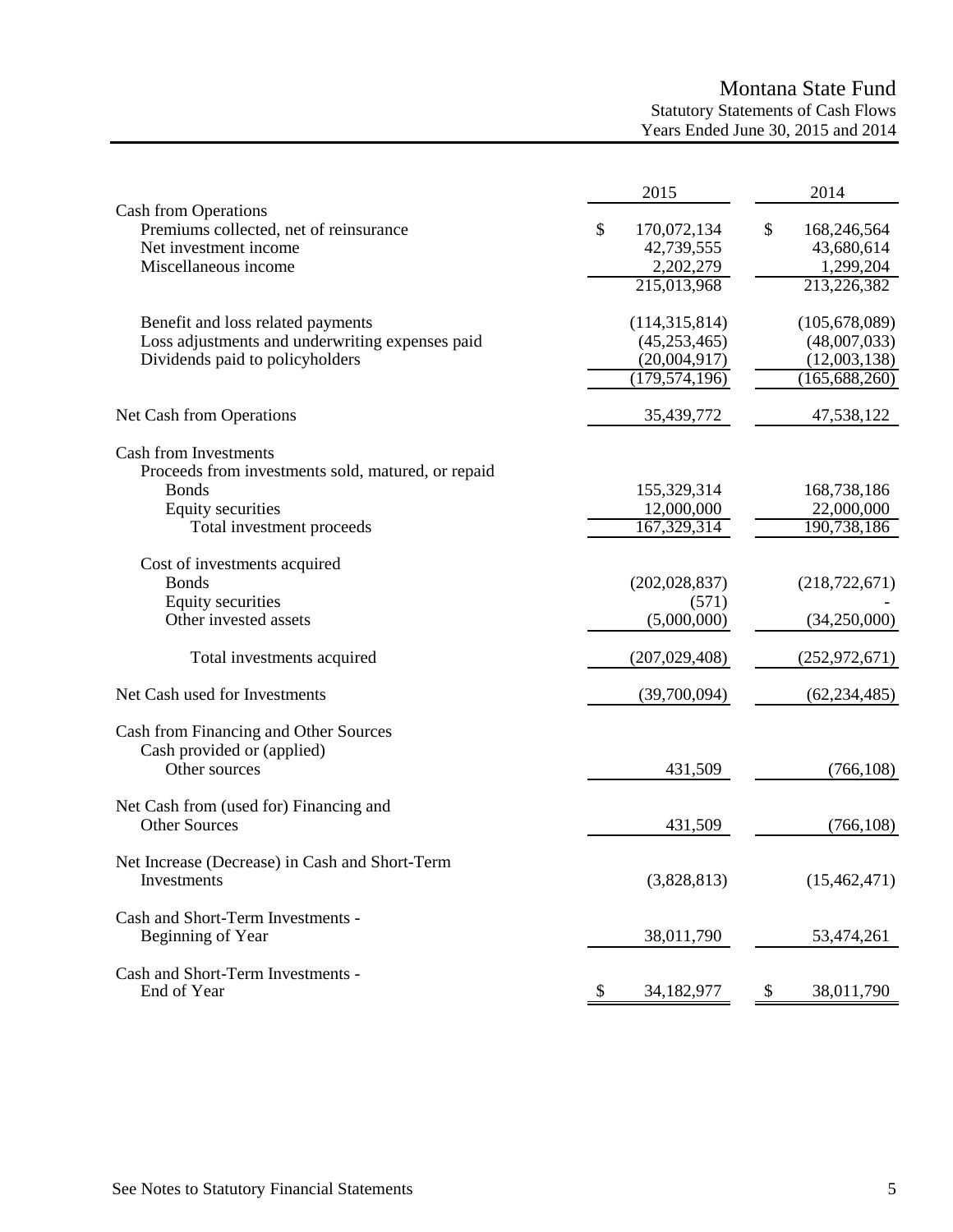## **Note 1 - Nature of Operations and Significant Accounting Policies**

### **Nature of Operations**

The Montana State Fund (MSF) is a nonprofit, independent public corporation established under Title 39, Chapter 71 of the Montana Code Annotated (MCA). MSF provides Montana employers with an option for workers' compensation and occupational disease insurance and guarantees available coverage for all employers in Montana. MSF is governed by a seven member Board of Directors appointed by the Governor. The Board has full power, authority, and jurisdiction in the administration of MSF as fully and completely as the governing body of a private mutual insurance carrier. MSF is allocated to the State of Montana, Department of Administration for administrative purposes only, and is reported as a component unit in the State's Comprehensive Annual Financial Reports. MSF is exempt from federal or state income and premium taxes.

MSF functions as an autonomous insurance entity supported solely from its own revenues. All assets, debts, and obligations of MSF are separate and distinct from assets, debts, and obligations of the State of Montana. State law requires MSF to set premiums at least annually at a level sufficient to ensure adequate funding of the insurance program during the period the rates will be in effect. If MSF is dissolved by an act of law, the money in MSF is subject to the disposition provided by the legislature enacting the dissolution with due regard given to obligations incurred and existing (Section 39-71-2322, MCA). MSF governs, operates and completes its financial reporting as an insurance company domiciled in the State of Montana. However, MSF is not currently required to file its annual statement and audited financial reports with the Department of Insurance of the Montana State Auditor's Office (SAO).

The 2015 legislature passed SB 123 which significantly changed the regulatory oversight of MSF beginning January 1, 2016. MSF will be issued a Certificate of Authority, will become an authorized insurer regulated by the Department of Insurance of the Montana State Auditor's Office (SAO) and will be subject to the provisions of Title 33, Montana Insurance Code. MSF financial reporting will convert from a fiscal year ending June 30 to a calendar year of January 1 to December 31. The first calendar year period will begin on January 1, 2016 and quarterly and annual regulatory filings will be submitted to the insurance department as required under the law change.

During the 1990 Montana Special Legislative Session, legislation passed establishing separate liabilities, funding and accounts for claims of injuries resulting from accidents occurring before July 1, 1990, referred to as the Old Fund, and claims occurring on or after July 1, 1990, referred to as MSF. This report reflects only the operations of Montana State Fund. MSF administers and manages the remaining claims of the Old Fund. The State of Montana pays MSF an administrative fee and provides the funding for the Old Fund benefit payments.

### **Basis of Presentation**

The accompanying financial statements of MSF have been prepared in conformity with accounting practices prescribed and permitted by the SAO (Statutory Accounting Principles or SAP). Such practices vary from accounting principles generally accepted in the United States of America (GAAP) principally in that certain assets reportable under GAAP are "non-admitted" under SAP and have been excluded from the accompanying statutory statements of admitted assets, liabilities and policyholders' equity and charged directly against equity. In addition, certain investments which would be carried at estimated fair value under GAAP are carried at amortized cost or the lower of amortized cost or fair market value for SAP.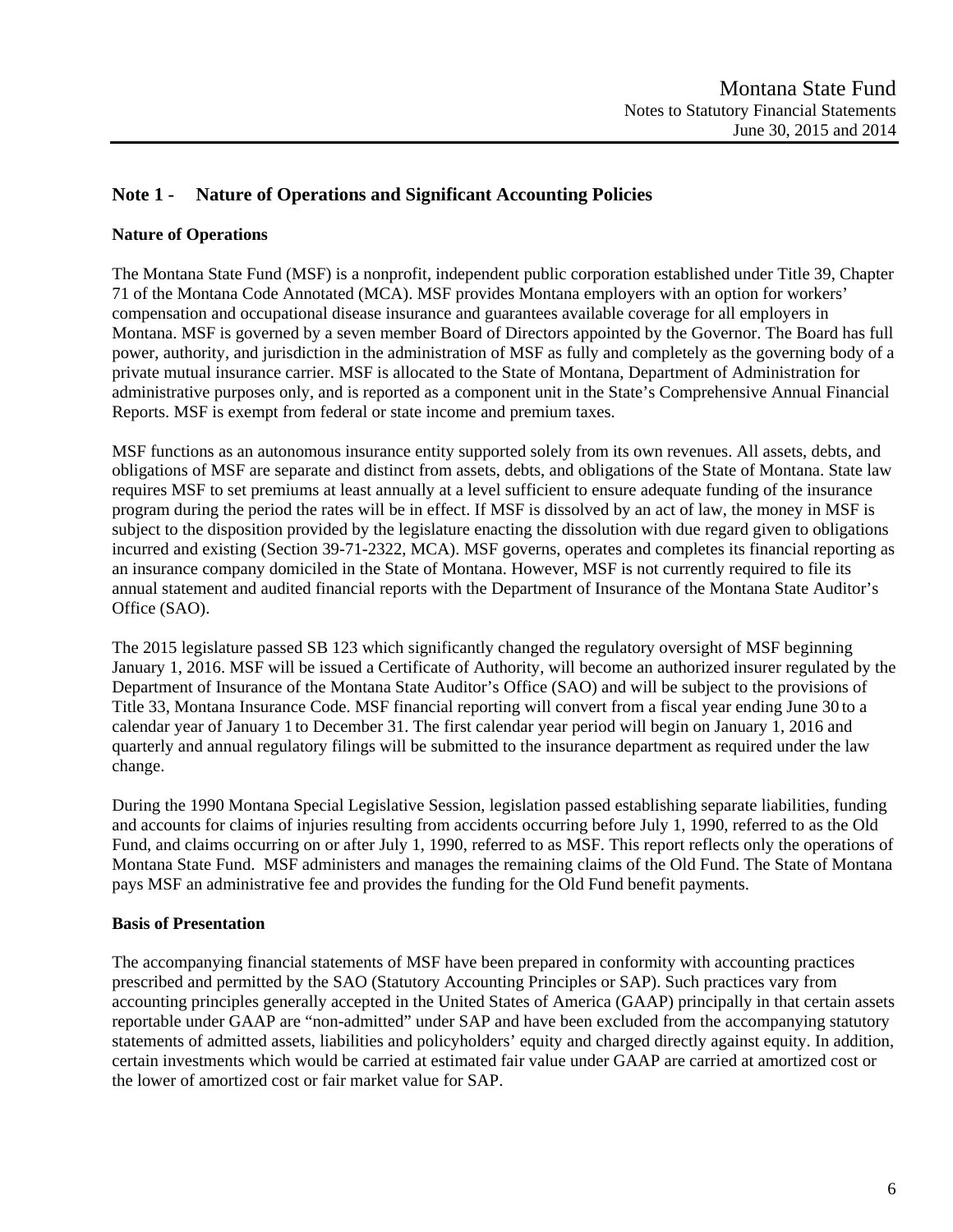The SAO recognizes only statutory accounting practices prescribed or permitted by the State of Montana for determining and reporting the financial condition and results of operations of an insurance company. The National Association of Insurance Commissioners' (NAIC) *Accounting Practices and Procedures* manual (NAIC SAP) has been adopted as a component of prescribed or permitted practices by the State of Montana.

#### Differences of NAIC SAP from Generally Accepted Accounting Principles

Statutory accounting practices vary in some respects from U.S. generally accepted accounting principles (GAAP). Such significant differences include the following:

- a. Investments in equity securities are carried at current market values as determined by the NAIC;
- b. Investments in bonds are generally carried at amortized cost, while under GAAP, they are carried at either amortized cost or estimated fair value based on their classification according to the Company's ability and intent to hold or trade the securities;
- c. Assets having economic value other than those that can be used to fulfill policyholder obligations are categorized as "nonadmitted assets" and are not permitted to be included in the statutory financial statements of admitted assets, liabilities and capital and policyholders' equity, whereas for GAAP, these assets are recognized in the balance sheet, subject to any valuation allowances. Assets reported under NAIC SAP as "non-admitted" are excluded through a charge against unassigned policyholders' equity. Included with non-admitted assets are furniture, certain equipment and software, prepaid expenses and certain receivables that do not meet statutory criteria for admitted assets.
- d. Receivables over 90 days outstanding are not admitted to the statutory financial statements and charged against statutory policyholders' equity, whereas, for GAAP, the Company assesses the collectability of premiums receivable and any charge for uncertain collection is made to the income statement.
- e. Cash, cash equivalents, and short-term investments in the statements of cash flows represent cash balances and investments with initial maturities of one year or less. Under GAAP, the corresponding caption of cash and cash equivalents include cash balances and investments with initial maturities of three months or less.
- f. Commissions allowed by reinsurers on business ceded are reported as income when received rather than being deferred and, to the extent recoverable, amortized over the life of the policy, as required under GAAP.
- g. Governmental pension accounting standards (GASB 68) require recognition of an allocation of the state's unfunded retirement plan liability at the agency level. Under SAP, the recording of a portion of the unfunded liability is not required for a reporting entity who participates in a plan sponsored by another entity but is not directly liable for the obligations under the plan (SSAP No. 102 paragraph 81); however, the amounts contributed to the plan by MSF are recorded as expense in the current year.
- h. The statutory statement of cash flows differs in certain respects from the presentation required within GAAP literature, including presentation of changes of cash and short investments instead of cash and cash equivalents. In addition, GAAP requires a reconciliation of net income to net cash from operating activities. Short term investments include securities with a maturity of one year or less and are included in the cash balance, whereas GAAP excludes short term investments from cash. Both statutory and GAAP include cash equivalents in the cash balance. Cash equivalents are defined as highly liquid investments with a maturity of three months or less at acquisition.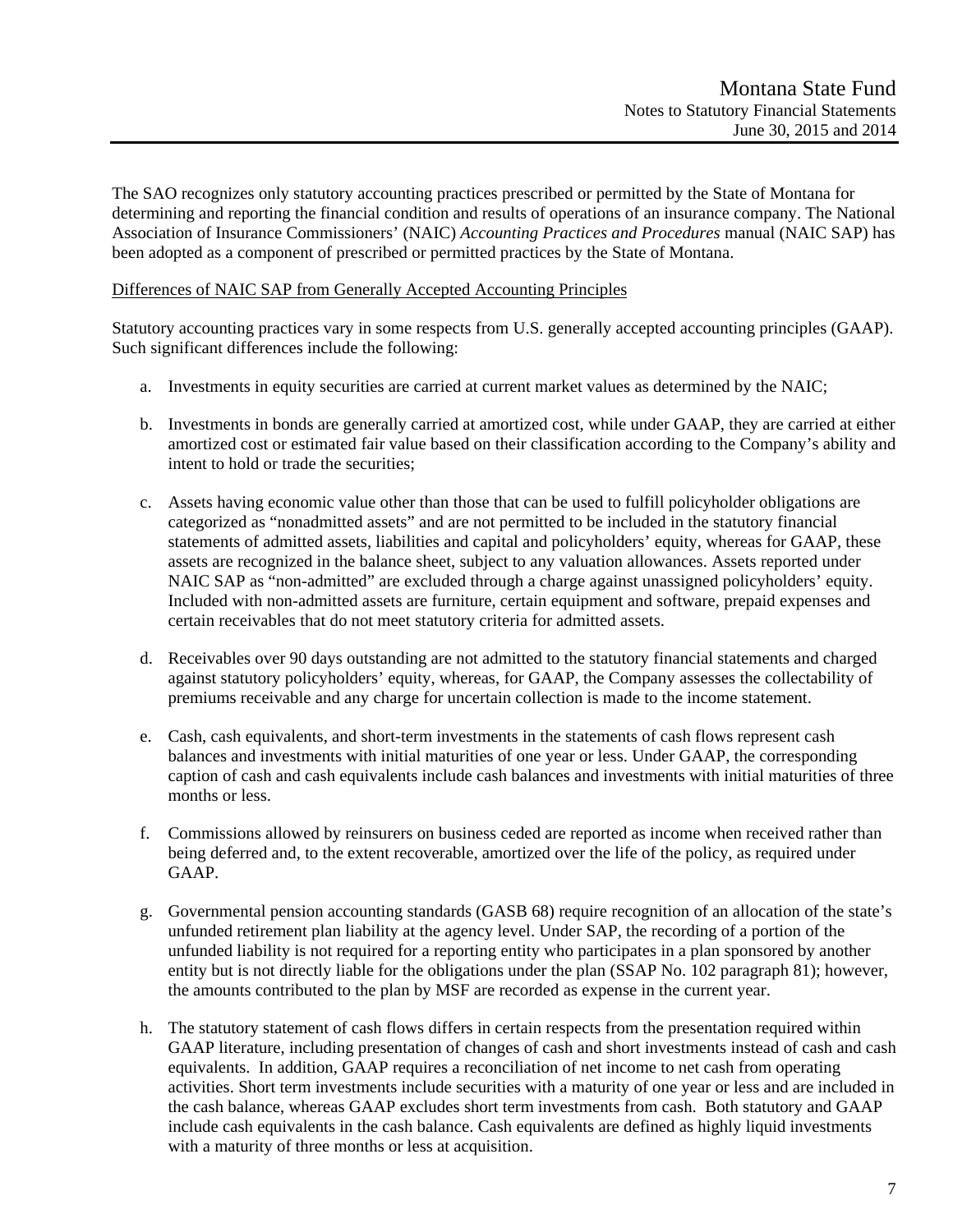i. The statutory financial statements are prepared in conformity with the Annual Financial Reporting Model Regulation # 205, which requires the audited financial statements to conform to the language and groupings used to prepare the Annual Statements filing as set out by the NAIC.

Management has not determined the impact of the differences between statutory accounting practices and GAAP, however the differences are presumed to be material.

MSF's financial statements are stated on a NAIC SAP basis except where certain differences are set out in the Montana Code Annotated (MCA). MCA references conformity with the Accounting Practices and Procedures Manual within section 33-2-701(1) and therefore concludes that no legislation is necessary to adopt its use.

For the years ended June 30, 2015 and 2014, there was no difference of MSF's net income and policyholder's equity between NAIC SAP and practices prescribed and permitted by the State of Montana.

#### Correction of an Error

During the course of the State of Montana's statewide 2014 audit, an error was identified in the other postemployment benefit plan's (OPEB) valuation that resulted in an overstated liability. Under the Regulatory Basis of Accounting described in Note 1, Statement of Statutory Accounting Principle (SSAP) No. 3, *Accounting Changes and Corrections of Errors*, paragraph 10, states: "Corrections of errors in previously issued financial statements shall be reported as adjustments to unassigned funds (Policyholders' Equity) in the period an error is detected." In accordance with SSAP No. 3, MSF recorded its allocated amount of the correction in 2014. The related liability balance was reduced by \$1.5M and Policyholders' Equity was increased by \$1.2M to reflect the portion of the change related to prior years.

### **Significant Statutory Accounting Policies**

#### Cash and Cash Equivalents

Cash constitutes a medium of exchange that a bank or other similar financial institution will accept for deposit and allow an immediate credit to the depositor's account. Savings accounts, certificates of deposits with maturity dates of one year or less, and cash equivalents are also classified as cash. Cash equivalents are investments with original maturities of three months or less; are readily convertible to known amounts of cash; and, present insignificant risk of change in value due to changes in interest rates. The Montana State Treasury and the Montana Board of Investments (BOI) hold MSF's cash and cash equivalent balances. At times during the year, MSF's cash balances are in excess of federally insured limits. The Company does not consider this a material risk.

#### Short-Term Investments

Short-term investments are those investments with remaining maturities of one year or less at the time of acquisition, excluding those investments classified as cash equivalents. Short-term investments include but are not limited to bonds, commercial paper, money market instruments, repurchase agreements, and collateral and mortgage loans that meet the above criteria. MSF participates in the Short-Term Investment Pool (STIP), maintained by the BOI. STIP balances are highly-liquid investments. The market value of investments held in the STIP approximates cost.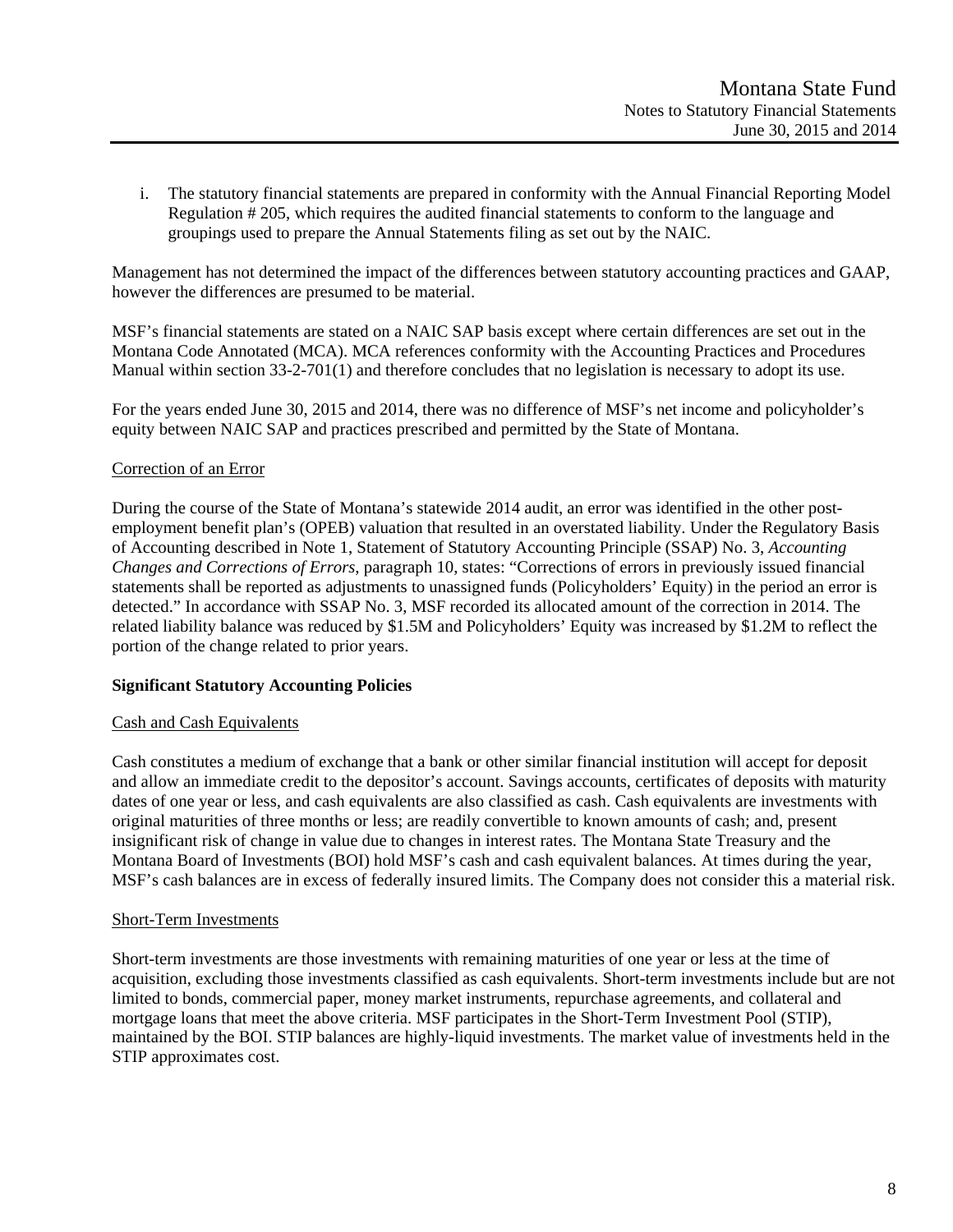#### Investments

Equity securities, bonds, investments in partnerships and limited liability companies, and certificates of deposit with original maturities greater than one year are long-term investment securities. Long-term securities are held by BOI. State Street Bank is the custodial bank for BOI.

Equity securities are valued at fair market value. The Montana Constitution allows investing in equity securities, with the restriction that equity securities cannot exceed 25% of total investment book value. The BOI approved a policy statement to maintain the allocation to public equities at 10% of total portfolio market value. The allocation range is set at +/-2%, or 8% to 12%. Investments in common stock are carried at current fair market value as determined by the Securities Valuation Office (SVO), and the related unrealized capital gains (losses) are reported in policyholders' equity.

Bonds are rated and valued in accordance with the NAIC Securities Valuation Office (SVO) rating guidelines. Bonds with a SVO rating of 1 and 2 are valued at amortized cost. Bonds with a SVO rating of 3 or higher are valued at the lower of amortized cost or market.

Investments in partnerships and limited liability companies are valued based on the underlying audited U.S. GAAP equity of the investee in accordance with SSAP No. 48 and/or SSAP No. 97. The related unrealized capital gains (losses) are reported in policyholders' equity.

MSF has no derivative investments.

Investments in Real Estate are comprised of property occupied by the Company. These investments are recorded at depreciable cost net of related debt obligation, which was zero as of June 30, 2015 and 2014. Depreciation is calculated on a straight-line basis over the estimated useful life of the property. Land is valued at historical cost.

Investment income consists of interest and dividends, net of related investment expenses. Interest is recognized on an accrual basis and dividends are recorded as earned at the ex-dividend date. Realized capital gains and losses are determined using the first-in first-out method at the time of disposition.

MSF's fund manager uses the scientific (constant yield) interest method of amortization in accordance with SSAP No. 26. Securities transactions are recorded on the trade date.

#### Fair Values of Financial Instruments

Statement of Statutory Accounting Principles (SSAP) No. 100, "Fair Value Measurements" defines fair value as the price that would be received from selling an asset or paid to transfer a liability in an orderly transaction between market participants at the measurement date. When determining the fair value measurements for assets and liabilities required to be recorded at fair value, the Company considers the principal or most advantageous market in which it would transact and considers assumptions that market participants would use when pricing the asset or liability, such as inherent risk, transfer restrictions, and risk of nonperformance.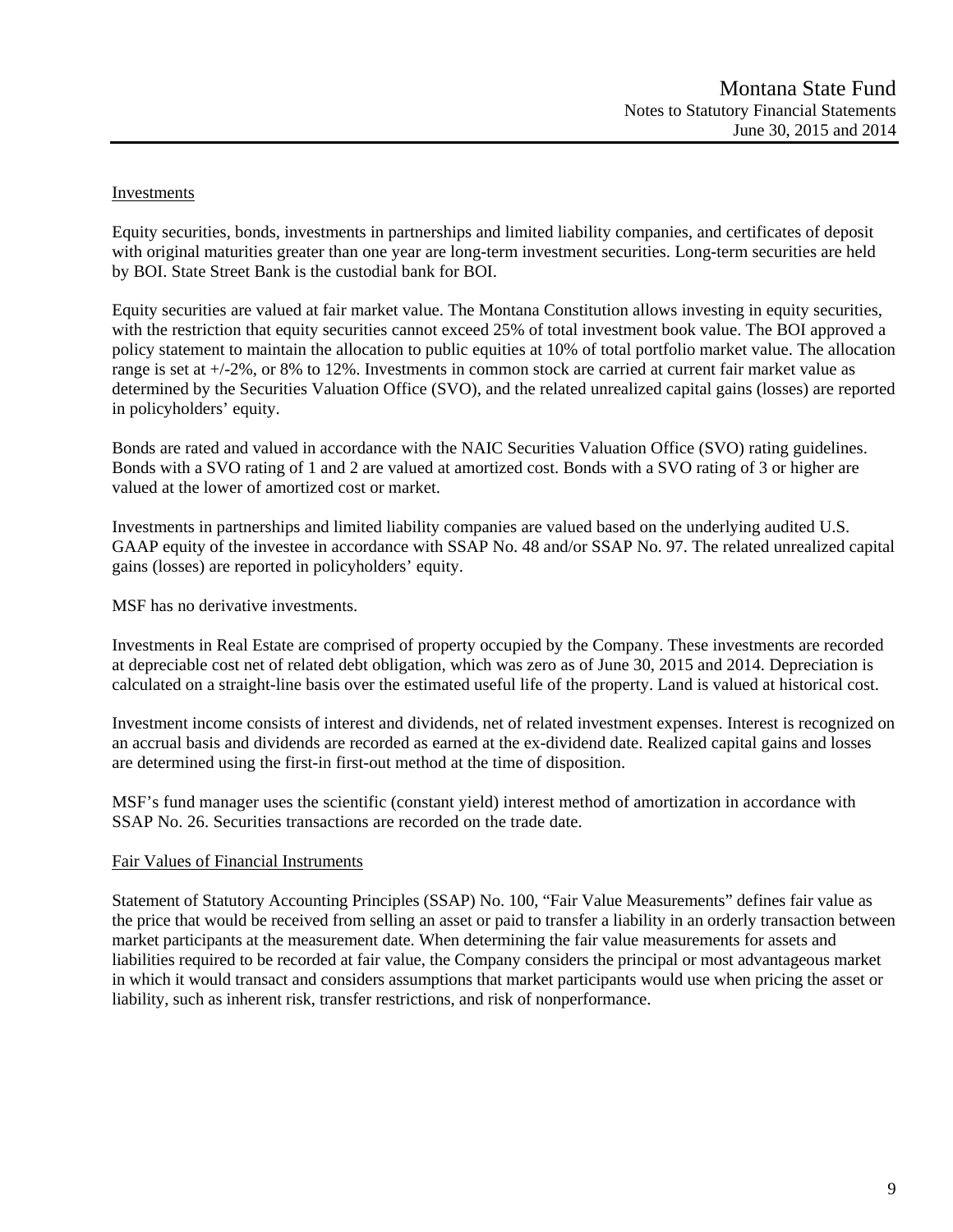The Company classified its investments based upon an established fair value hierarchy that prioritizes the inputs to valuation techniques used to measure fair value. SSAP No. 100 describes a fair value hierarchy based on three levels of inputs, of which the first two are considered observable and the last unobservable, that may be used to measure fair value, which are the following:

- Level 1—Quoted prices in active markets for *identical* assets or liabilities.
- Level 2—Inputs other than Level 1 that are observable, either directly or indirectly; such as quoted prices for *similar* assets or liabilities, quoted prices in markets that are not active; or other inputs that can be corroborated by observable market data for substantially the full term of the assets or liabilities.
- Level 3—Unobservable inputs that are supported by little or no market activity and that are significant to the fair value of the assets or liabilities.

The asset or liability's fair value measurement level within the fair value hierarchy is based on the lowest level of any input that is significant to the fair value measurement. Valuation techniques used need to maximize the use of observable inputs and minimize the use of unobservable inputs.

Following is a description of the valuation methodologies used for assets measured at fair value or for those assets not stated at fair value in the financial statements but whose estimated fair values are disclosed.

- *Bonds Issuer Obligations, including Industrial and Miscellaneous:* Valued based on NAIC market values. For those securities not actively traded, quoted market prices of comparable instruments or discounted cash flow analysis are used based upon inputs that are observable in the markets for similar securities. Inputs include benchmark yields, credit spreads, default rates, prepayments and non-bonding broker quotes.
- *Bonds Mortgage and Other Asset-Backed Bonds:* Valued based on Commercial and Residential Mortgage Backed Securities modeling file provided by the NAIC. The prepayment assumptions used for single class and multi-class mortgage-backed/asset-backed securities were obtained from broker/dealer survey values. These assumptions are consistent with the current interest rate and economic environment.
- *Common Stock Unaffiliated and Mutual Funds:* Valued based on NAIC quoted market values. If NAIC market values are unavailable, value is determined based on the underlying equity.

*Other Invested Assets:* Value is based on the underlying equity of the related entity.

*Cash and Cash Equivalents:* The carrying amounts approximate fair value.

The preceding methods described may produce a fair value calculation that may not be indicative of net realizable value or reflective of the future fair values. Furthermore, although the company believes its valuation methods are appropriate and consistent with other market participants, the use of different methodologies or assumptions to determine the fair value of certain financial instruments could result in a different fair value measurement at the reporting date.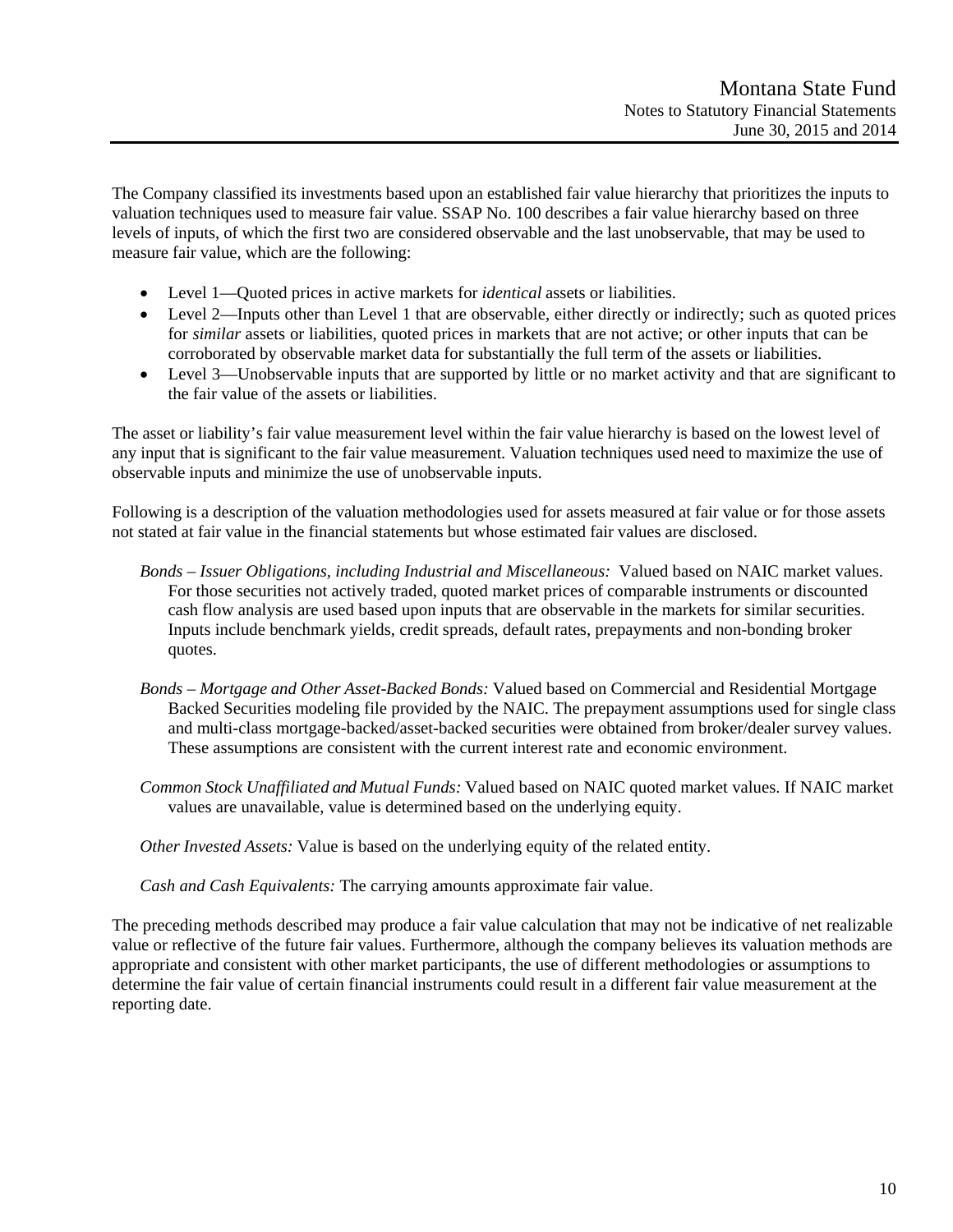#### Other-Than-Temporary Declines in Fair Value

The Company regularly reviews its investment portfolio for factors that may indicate that a decline in fair value of an investment is other-than-temporary. Some factors considered in evaluating whether or not a decline in fair value is other-than-temporary include: the Company's ability and intent to retain the investment for a period of time sufficient to allow for a recovery in value; the duration and extent to which fair value has been less than cost; and the financial condition and prospects of the issuer. When an other-than-temporary impairment is recognized, the security is written down to estimated fair value and the amount of the write-down is recorded as a realized loss.

#### Cash Collateral and Liability for Securities on Loan

Under the provisions of state statutes, the Montana Board of Investments (BOI) has, by a Securities Lending Authorization Agreement, authorized the custodial bank, State Street Bank, to lend BOI's securities to brokerdealers and other entities with a simultaneous agreement to return the collateral for the same securities in the future. During the period the securities are on loan, BOI receives a fee and the bank must initially receive collateral equal to 102% of the market value of the securities on loan and must maintain collateral of at least 100% of the market value of the loaned security. BOI retains all rights of ownership during the loan period.

The cash collateral received on each loan was invested, together with the cash collateral of other qualified plan lenders, in a collective investment pool, the Securities Lending Quality Trust. The relationship between the average maturities of the investment pool and BOI's loans was affected by the maturities of the loans made by other plan entities that invested cash collateral in the collective investment pool, which BOI could not determine. On June 30, 2015 and 2014, BOI had no credit risk exposure to borrowers.

#### Premium Receivable

Premium receivable balances with an amount due over 90 days are non-admitted assets. MSF evaluates the remaining admitted accounts receivable asset for impairment. If it is probable that any amounts are not collectible, the uncollectible receivable is written off and charged to income in the period the determination is made.

#### Computer Equipment and Software

Computer equipment is capitalized if the actual or estimated historical cost exceeds \$5,000. Software is capitalized if the actual or estimated historical cost exceeds \$100,000. Computer equipment is depreciated on a straight-line basis over an estimated useful life of three years. Software is amortized on a straight-line basis using a three-year life for operating software and a five year life, or less, for application software. In accordance with statutory accounting principles, computer equipment and operating software are admitted assets, although Montana §33-2-501(1) limits admission of EDP equipment to a maximum of 1% of admitted assets. Application software is a non-admitted asset.

#### Furniture, Equipment and Leasehold Improvements

Furniture and equipment are capitalized if the cost exceeds \$5,000, and are recorded at cost and depreciated on a straight-line basis using estimated useful lives, which range from five to ten years. There are no leasehold improvements. Statutory accounting principles require that furniture, equipment and leasehold improvements be capitalized, depreciated and non-admitted.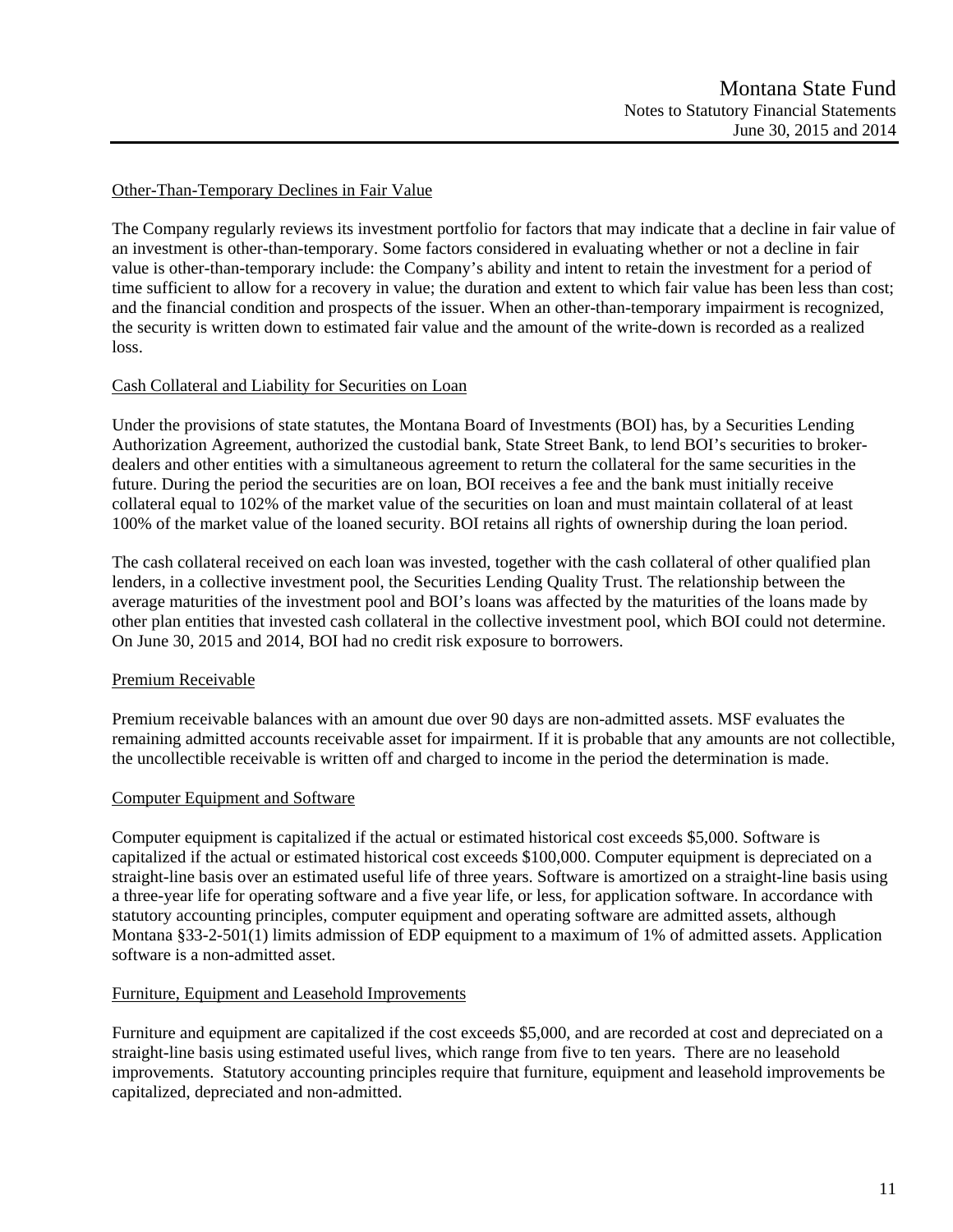#### Other Assets

Other assets include advances for the Other States Coverage reinsurance contracts.

#### Risks and Uncertainties

Risks and uncertainties existing as of the date of the financial statements are as follows:

*Credit Risk* – Credit risk is defined as the risk that an issuer or other counterparty to an investment will not fulfill its obligation. With the exception of the U.S. Government securities, fixed income instruments have credit risk as measured by major credit rating services. This risk is that the issuer of a fixed income security may default in making timely principal and interest payments. The Board of Investment's policy requires MSF fixed income investments, at the time of purchase, to be rated an investment grade as defined by Moody's and/or Standard & Poor's (S&P) rating services. The U.S. Government securities are guaranteed directly or indirectly by the U.S. Government. Obligations of the U.S. Government or obligations explicitly guaranteed by the U.S. Government are not considered to have credit risk.

*Custodial Credit Risk* – Custodial credit risk for investments is the risk that, in the event of the failure of the counterparty to a transaction, a company will not be able to recover the value of the investment or collateral securities that are in the possession of an outside party. As of June 30, 2015 and 2014, all the fixed income and other equity securities were registered in the nominee name of BOI and held in the possession of BOI's custodial bank, State Street Bank.

*Concentration of Credit Risk* – Concentration of credit risk is the risk of loss attributed to the magnitude of a company's investment in a single issuer. The MSF Investment Policy requires credit risk to be limited to 2% of the total securities portfolio in any one name. The MSF Investment Policy provides for "no limitation on U.S. government/agency securities." Investments issued or explicitly guaranteed by the U.S. Government are excluded from the concentration of credit risk requirement.

*Interest Rate Risk* – Interest rate risk is the risk that changes in interest rates will adversely affect the fair value of an investment. The MSF Investment Policy sets an average portfolio duration range of 2-5 years for fixed income securities except in extraordinary circumstances where a shorter duration may be advisable. BOI uses the effective duration method to calculate interest rate risk. The Board's analytics software uses an option-adjusted measure of a bond's (or portfolio's) sensitivity to changes in interest rates.

Corporate asset-backed securities are based on cash flows from principal and interest payments on underlying auto loan receivables, credit card receivables, and other assets. These securities, while sensitive to prepayments due to interest rate changes, have less credit risk than securities not backed by pledged assets.

MSF investments are categorized in Note 2 to disclose credit and interest rate risk as of June 30, 2015 and 2014.

*Uncertainty Due to Litigation* – In the ordinary course of business, MSF is a defendant in various litigation matters. Although there can be no assurances, as of June 30, 2015 and 2014, in the opinion of MSF's management based on information currently available, the ultimate resolution of these legal proceedings would not be likely to have a material adverse effect on its statutory results of revenue and expenses, admitted assets, liabilities and policyholders' equity or liquidity. For further discussion, refer to Note 14 (Contingencies and Uncertainties).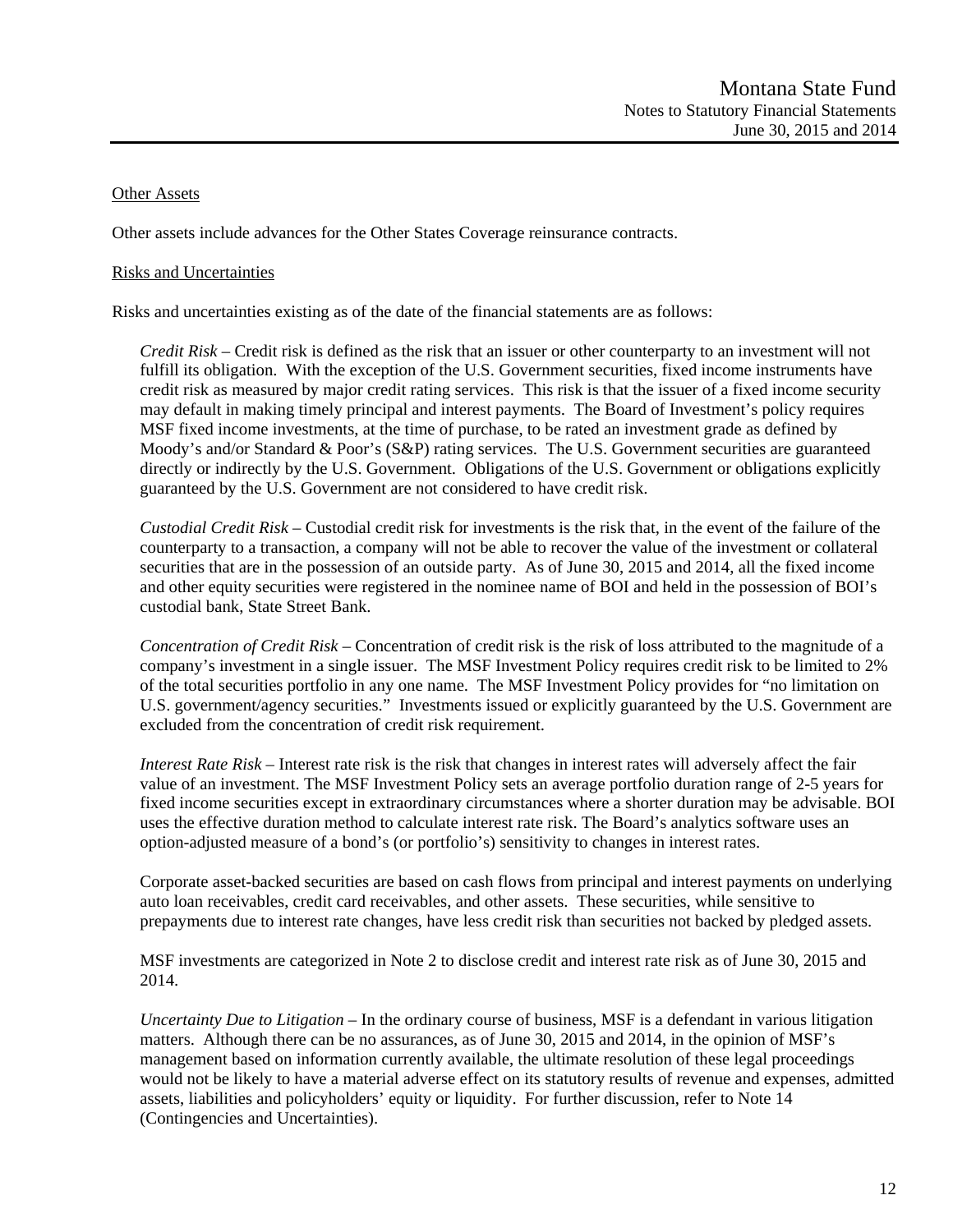*Vulnerability Due to Certain Concentrations* – MSF conducts its business primarily within the State of Montana and is susceptible to risk based on the economy of the geographic territory it serves. As of June 30, 2015, about 71% of total premium was written through appointed agency producers, and about 29% was written directly through MSF. PayneWest Insurance is one of the largest insurance brokerages in the United States, and as of June 30, 2015, this agency represented about 41% of MSF's total premium.

*Use of Estimates –* The preparation of financial statements in conformity with Statutory Accounting Principles requires management to make estimates and assumptions that affect the reported amounts of assets and liabilities and disclosure of contingent assets and liabilities at the date of the financial statements and the reported amounts of revenue and expenses during the period. Actual results could differ from those estimates. Material estimates susceptible to significant change include loss and loss adjustment expense reserves, the fair value of investments, investment impairments, and cost allocation processes.

*Reinsurance Risk –* Reinsurance contracts do not relieve the Company from its obligations to insureds. Failure of reinsures to honor their obligations could result in losses to the Company. The Company evaluates the financial condition of its reinsurers to minimize its exposure to significant losses from reinsurer insolvencies. Management believes that any liability arising from this contingency would not be material to the Company's financial position.

*Risk-Based Capital* – Risk-based capital (RBC) is a method developed by the NAIC to measure the minimum amount of capital appropriate for an insurance company to support its overall business operations in consideration of its size and risk profile. The formulas for determining the amount of RBC specify various weighting factors that are applied to financial balances or various levels of activity based on the perceived degree of risk of such activities. The adequacy of the company's actual capital is measured by the RBC results as determined by the formulas. Companies below minimum RBC requirements are subject to specified corrective action. MSF was not required to report its RBC as of June 30, 2015 but will begin reporting and being regulated based on its RBC for the year ended December 31, 2016.

### Administrative Cost Allocation

State law (Section 39-71-2352, MCA) requires MSF to separately determine and account for administrative expenses and benefit payments on claims for injuries resulting from accidents occurring before July 1, 1990 (Old Fund) from those occurring on or after July 1, 1990 (MSF). The law also limits annual administrative costs of claims associated with the Old Fund to \$1.25M. MSF received \$815K and \$820K from the State of Montana for the administration of the Old Fund in fiscal years 2015 and 2014, respectively.

#### Losses Incurred and Loss Adjustment Expense Estimates

Loss and loss adjustment expense (LAE) reserves are established to provide for the estimated ultimate settlement cost of all claims incurred. Loss reserves are based on reported aggregate claim cost estimates combined with estimates for future development of such claim costs and estimates of incurred but not reported (IBNR) claims. Because actual claim costs depend on such complex factors as inflation and changes in the law, claim liabilities are recomputed periodically using a variety of actuarial and statistical techniques to produce current estimates that reflect recent settlements, claim frequency, and other economic and social factors. There can be no assurance that the ultimate settlement of losses may not vary materially from the estimate recorded. Since liabilities are based on estimates, the ultimate liability may be in excess of, or less than, the amounts provided. Adjustments to these estimates of reserves will be reflected in the Statutory Statement of Operations in future years.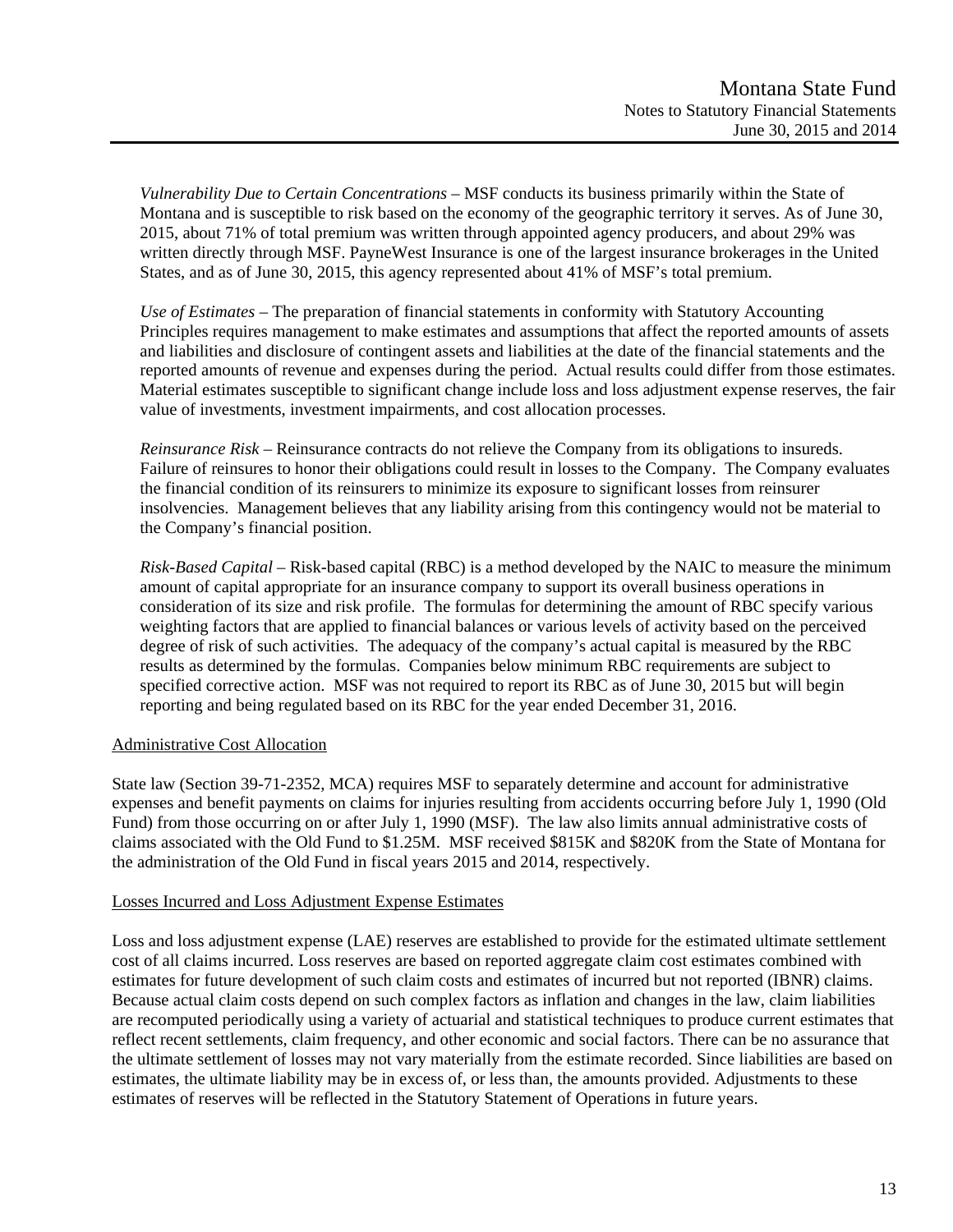A provision for inflation and the calculation of estimated future claim costs is implicit in the calculation because reliance is placed both on actual historical data that reflect past inflation and on other factors that are considered to be appropriate modifiers of past experience.

Losses and loss adjustment expenses are presented at face value net of estimated reinsurance recoverable. For further discussion, refer to Note 8.

#### Reinsurance Recoverable on Paid and Unpaid Losses

Reinsurance recoverables are estimates of paid and unpaid losses collectible from MSF's reinsurers. The amounts ultimately collected may be more or less than these estimates. Any adjustments of these estimates are reflected in revenues and expenses as they are determined.

#### Unearned Premiums

Unearned premium reflects premium that has been written but not yet earned. Premiums are earned and thereby recognized as revenue on a pro-rata basis over the policy period, beginning on the effective date of the policy. The unearned premium was \$51M and \$48M at June 30, 2015 and 2014, respectively.

#### Premium Deficiency Reserve

Premium deficiency reserves and the related expense are recognized when it is probable that losses, loss adjustment expense and policy maintenance costs under a group of existing contracts will exceed net earned premium, reinsurance recoveries and anticipated investment income. No such reserves were required at either December 31, 2015 or 2014.

#### Other Liabilities

- Security Deposits Security deposits are monies held on behalf of certain policyholders based on arranged payment terms or account history.
- Funds Withheld Funds withheld are premiums due to reinsurers on a contingent basis in accordance with the reinsurance contracts in place.
- Accounts Payable Accounts payable includes liabilities incurred on behalf of claimants, refunds due to policyholders and amounts due to vendors.
- Compensated Absences MSF supports two leave programs, the State of Montana Leave Program, (Traditional Plan) and the MSF Personal Leave Program. Employees covered in the Traditional Plan accumulate both annual leave and sick leave and MSF pays employees 100% of unused annual leave and 25% of unused sick leave upon termination. MSF also pays 100% of unused compensatory leave credits upon termination to employees in the Traditional Plan. Employees in the Personal Leave Program accumulate personal leave and extended leave. MSF pays employees for 100% of unused personal leave and banked holiday leave upon termination but extended leave has no cash value at the time of termination.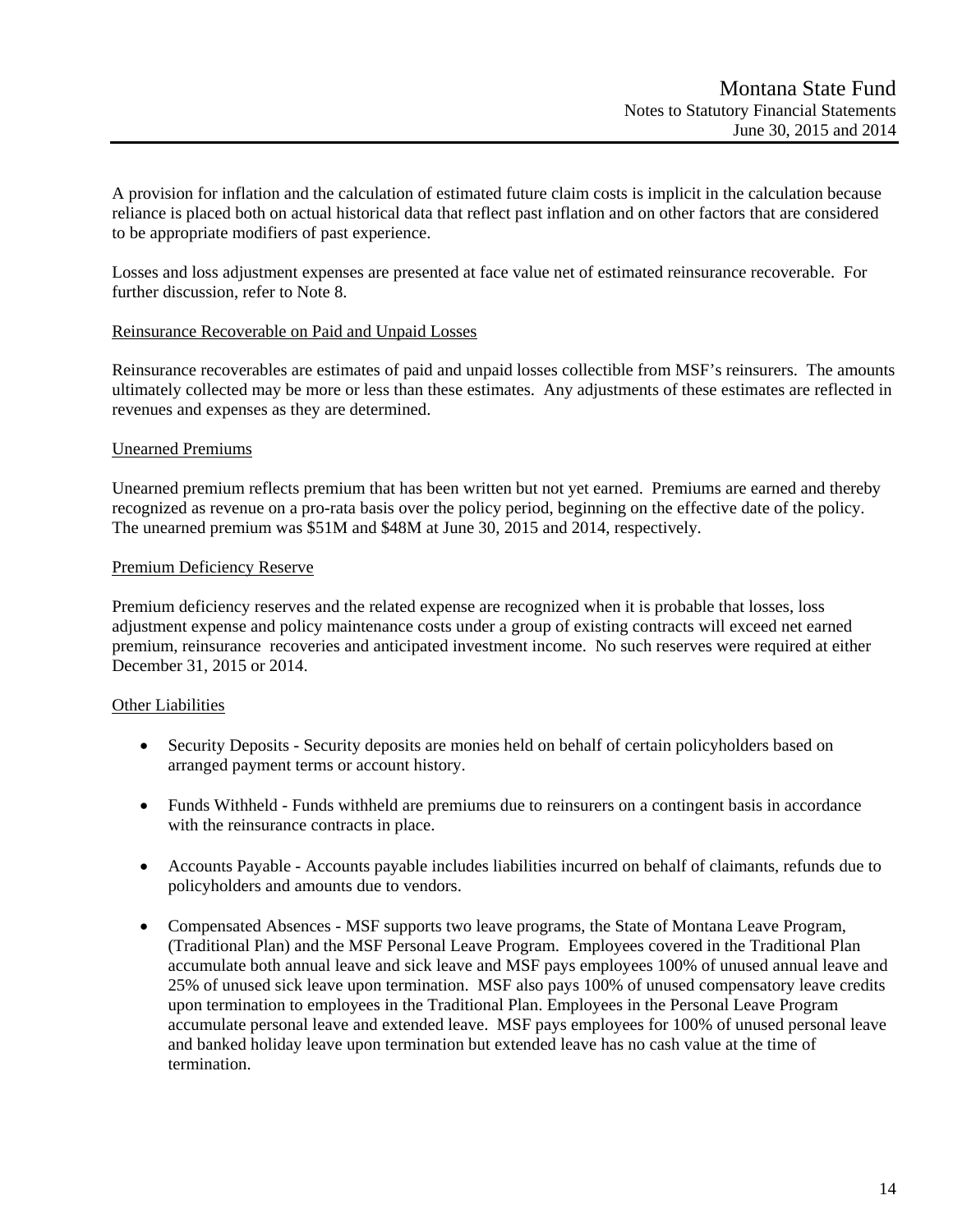Other Postemployment Benefits - Postemployment benefit obligations are administered by the State of Montana. The liability and expense are recorded, and are amortized on a GAAP basis as provided by the State because a statutory valuation is not available. Management believes the difference between the GAAP valuation and the SAP valuation is not material to these financial statements. For further discussion, refer to Note 9. During the course of the State of Montana's statewide audit, an error was identified in the other post-employment benefit plan's valuation that resulted in an overstated liability. Accordingly, MSF recorded a correction of the error in its 2014 results. Refer to Note 18 for more detailed explanation.

#### Income and Premium Taxes Payable

MSF is a component unit of the State of Montana and is not subject to Federal or State premium or income tax.

#### Premium Revenue

Premiums are recognized as revenue on a pro-rata basis over the policy period, beginning on the effective date of the policy. MSF's Board of Directors approves premium rates annually.

Policyholders, with the exception of State of Montana agencies, are contractually obligated to pay certain premiums to MSF in advance of the period in which the premiums are earned. Advance premiums are deferred until the effective date of the policy at which time they are recognized as revenue on a pro-rata basis over the term of the policy. Premium advances are refundable when the policyholder's coverage is canceled and MSF has credited all earned premiums. State agency premium is estimated and payments are received quarterly in arrears based on the actual reported payroll.

#### Retrospectively Rated Policies

MSF writes policies for which the premiums vary based on loss experience. Future premium adjustments for these retrospective policies are estimated and accrued at June 30, 2015 and 2014. The premium adjustments are determined through the review of each individual retrospective rated policy, comparing actual losses with projected future losses, to arrive at the best estimates of return or additional retrospective premiums. MSF records retrospective premium accruals and receivables as adjustments to earned premium. Return premiums are recorded as liabilities and additional premiums are recorded as assets.

#### Policy Acquisition Costs

Expenses incurred in connection with acquiring new insurance business, including such acquisition costs as sales commissions, are charged to operations as incurred.

#### Advertising Costs

All advertising costs are expensed when incurred. Advertising expense was \$703K and \$473K for the years ended June 30, 2015 and 2014, respectively.

#### Policyholder Dividends

Dividends are discretionary and are accrued and expensed when declared and approved by the MSF Board of Directors. The aggregate amount of policyholders' dividends is based on the analysis of policyholder equity balances and the financial results for the year. For further discussion, refer to Note 10.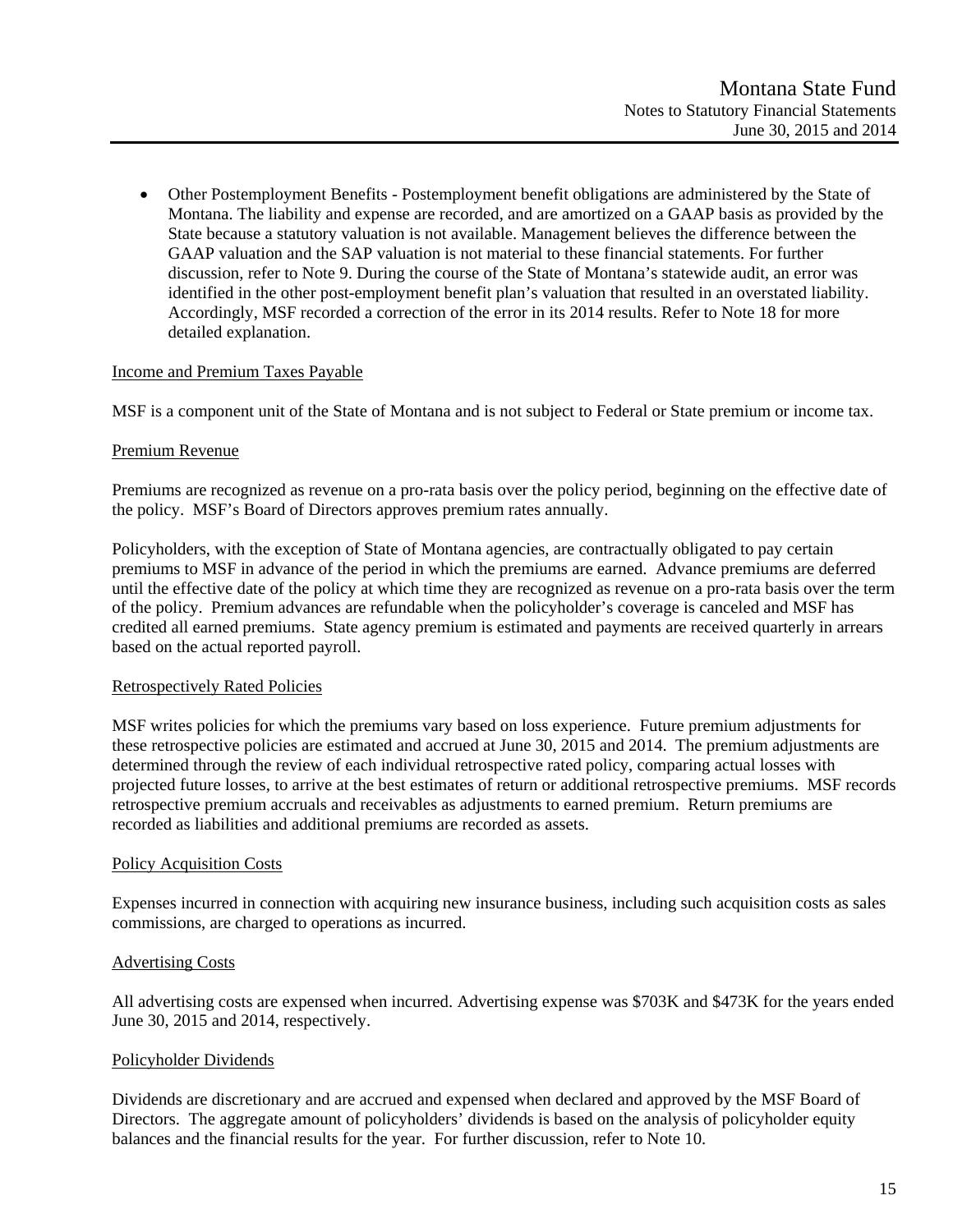## **Note 2 - Investments**

The investments of MSF at June 30, 2015 and 2014 are as follows:

|                                                | <b>Total Investment</b>             |            |
|------------------------------------------------|-------------------------------------|------------|
| June 30, 2015                                  | Holdings                            | Percentage |
| Bonds:                                         |                                     |            |
| U.S. Government obligations                    | \$<br>188, 427, 758                 | 12.27%     |
| All other government obligations               | 25,996,769                          | 1.69%      |
| U.S. Special revenue                           | 252,736,003                         | 16.46%     |
| Industrial and miscellaneous                   | 612,906,680                         | 39.92%     |
| Mortgage and other loan-backed securities      | 52,632,158                          | 3.43%      |
| Total bonds                                    | 1,132,699,368                       | 73.77%     |
| <b>Equity securities</b>                       | 165,361,933                         | 10.77%     |
| Cash and short-term investments                | 34,182,977                          | 2.23%      |
| Other invested assets                          | 85,920,568                          | 5.60%      |
| Securities lending collateral                  | 90,946,591                          | 5.92%      |
| Real Estate - Property occupied by the Company | 26,375,740                          | 1.72%      |
| Total invested assets                          | 1,535,487,177                       | 100.00%    |
| June 30, 2014                                  | <b>Total Investment</b><br>Holdings | Percentage |
| Bonds:                                         |                                     |            |
| U.S. Government obligations                    | \$<br>168,923,301                   | 10.85%     |
| All other government obligations               | 20,969,876                          | 1.35%      |
| U.S. Special revenue                           | 244,520,312                         | 15.70%     |
| Industrial and miscellaneous                   | 589,312,193                         | 37.83%     |
| Mortgage and other loan-backed securities      | 60,247,345                          | 3.87%      |
| Total bonds                                    | 1,083,973,027                       | 69.60%     |
| <b>Equity securities</b>                       | 167,515,006                         | 10.75%     |
| Cash and short-term investments                | 38,011,790                          | 2.44%      |
| Other invested assets                          | 74,841,190                          | 4.80%      |
| Securities lending collateral                  | 166,416,008                         | 10.68%     |
| Real Estate - Property occupied by the Company | 26,908,775                          | 1.73%      |
| Total invested assets                          | \$<br>1,557,665,796                 | 100.00%    |

MSF has investments in two companies – TIAA CREF Asset Management Core Property Fund LP and American Core Realty Fund LLC – which have underlying characteristics of real estate and are classified as other invested assets. The total acquisition cost for each investment was \$35M and \$40M, respectively.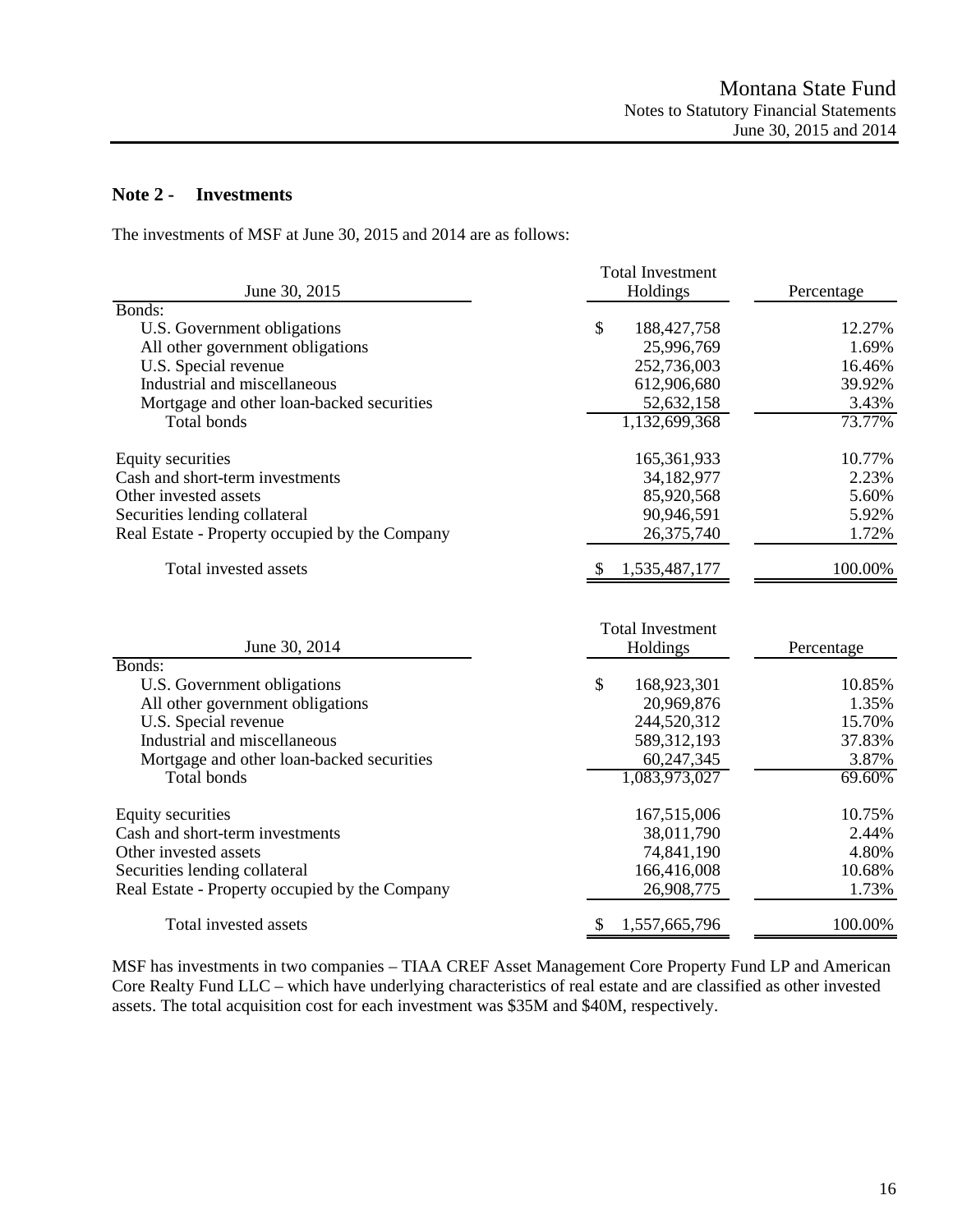| June 30, 2015                                                                                                                                                            | Amortized<br>Cost                                                           | Gross<br>Unrealized<br>Gains                                     | Gross<br>Unrealized<br>Losses                                          | Estimated<br>Statutory<br>Fair Value                                        |
|--------------------------------------------------------------------------------------------------------------------------------------------------------------------------|-----------------------------------------------------------------------------|------------------------------------------------------------------|------------------------------------------------------------------------|-----------------------------------------------------------------------------|
| U.S. Government obligations<br>All other government obligations<br>U.S. Special revenue<br>Industrial and miscellaneous<br>Mortgage and other loan-                      | \$<br>188, 427, 758<br>25,996,769<br>252,736,003<br>612,906,680             | \$<br>8,715,844<br>277,473<br>8,489,648<br>22,650,400            | \$<br>(504, 167)<br>(12, 368)<br>(104, 432)<br>(1,582,842)             | \$<br>196,639,435<br>26,261,874<br>261,121,219<br>633,974,238               |
| backed securities                                                                                                                                                        | 52,632,158                                                                  | 671,931                                                          | (134, 345)                                                             | 53,169,744                                                                  |
| Total bonds valued at<br>amortized cost                                                                                                                                  | 1,132,699,368                                                               | 40,805,296<br>\$                                                 | (2,338,154)<br>\$                                                      | 1,171,166,510<br>\$                                                         |
|                                                                                                                                                                          | Actual<br>Cost                                                              | Gross<br>Unrealized<br>Gains                                     | Gross<br>Unrealized<br>Losses                                          | Estimated<br>Statutory<br>Fair Value                                        |
| <b>Equity securities</b><br>Other invested assets                                                                                                                        | \$<br>75,261,419<br>75,000,000                                              | 90,100,514<br>S.<br>10,920,568                                   | \$                                                                     | \$<br>165,361,933<br>85,920,568                                             |
| Total securities valued<br>at fair value                                                                                                                                 | 150,261,419<br>- \$                                                         | \$101,021,082                                                    | \$                                                                     | \$<br>251,282,501                                                           |
| June 30, 2014                                                                                                                                                            | Amortized<br>Cost                                                           | Gross<br>Unrealized<br>Gains                                     | Gross<br>Unrealized<br>Losses                                          | Estimated<br>Statutory<br>Fair Value                                        |
| U.S. Government obligations<br>All other government obligations<br>U.S. Special revenue<br>Industrial and miscellaneous<br>Mortgage and other loan-<br>backed securities | \$<br>168,923,301<br>20,969,876<br>244,520,312<br>589,312,193<br>60,247,345 | \$<br>9,629,156<br>57,294<br>10,220,779<br>35,491,502<br>528,464 | \$<br>(701, 948)<br>(170,950)<br>(367, 317)<br>(288, 684)<br>(97, 462) | \$<br>177,850,509<br>20,856,220<br>254,373,774<br>624,515,011<br>60,678,347 |
| Total bonds valued at<br>amortized cost                                                                                                                                  | 1,083,973,027                                                               | 55,927,195<br>\$                                                 | (1,626,361)                                                            | 1,138,273,861                                                               |
|                                                                                                                                                                          | Actual<br>Cost                                                              | Gross<br>Unrealized<br>Gains                                     | Gross<br>Unrealized<br>Losses                                          | Estimated<br>Statutory<br>Fair Value                                        |
| <b>Equity securities</b><br>Other invested assets                                                                                                                        | \$<br>80,352,084<br>70,000,000                                              | 87,162,922<br>4,841,190                                          | \$                                                                     | \$<br>167,515,006<br>74,841,190                                             |
| Total securities valued<br>at fair value                                                                                                                                 | \$<br>150,352,084                                                           | \$<br>92,004,112                                                 | \$                                                                     | \$<br>242,356,196                                                           |

The cost or amortized cost, gross unrealized gains, gross unrealized losses, and estimated fair value of invested assets are as follows at June 30: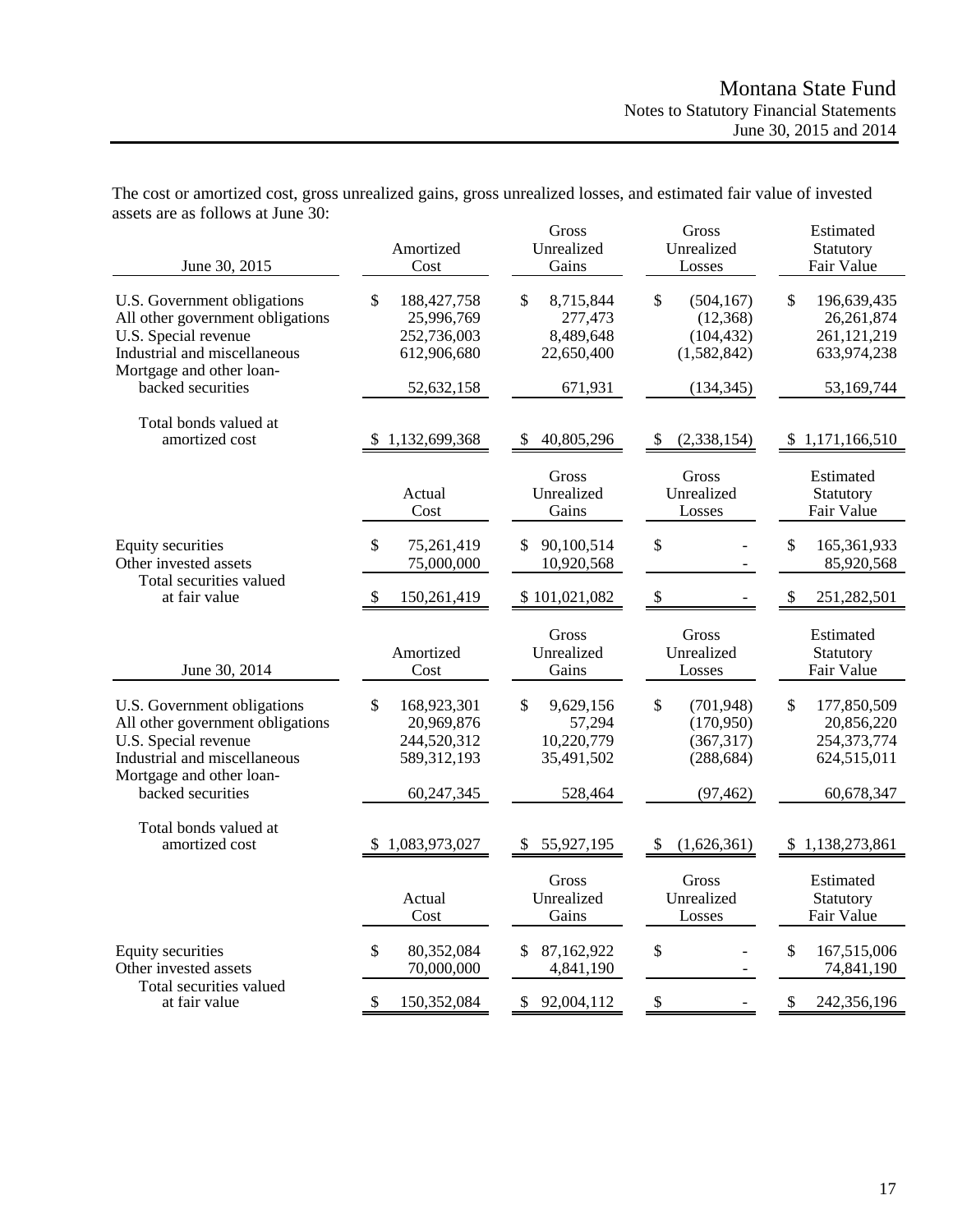The gross unrealized losses and fair value of the Company's investments, aggregated by investment category and length of time that individual securities have been in a continuous unrealized loss position, at June 30, 2015 and 2014, were as follows:

| June 30, 2015                                                                                                                                                            |                                              | Less than 12 months                         |                                                                          | 12 months or longer                                                   |                                                                          | Total                                                                   |
|--------------------------------------------------------------------------------------------------------------------------------------------------------------------------|----------------------------------------------|---------------------------------------------|--------------------------------------------------------------------------|-----------------------------------------------------------------------|--------------------------------------------------------------------------|-------------------------------------------------------------------------|
|                                                                                                                                                                          | Fair Value                                   | Unrealized<br>Losses                        | Fair Value                                                               | Unrealized<br>Losses                                                  | Fair Value                                                               | Unrealized<br>Losses                                                    |
| U.S. Government obligations<br>All other government obligations<br>U.S. Special revenue<br>Industrial and miscellaneous<br>Mortgage and other loan-                      | 4,857,810<br>\$<br>15,153,685<br>113,664,693 | \$<br>(166, 724)<br>(33,296)<br>(1,424,879) | 19,387,500<br>\$<br>4,984,940<br>8,656,345<br>20,938,234                 | \$<br>(337, 443)<br>(12,368)<br>(71, 136)<br>(157,963)                | \$<br>24, 245, 310<br>4,984,940<br>23,810,030<br>134,602,927             | (504, 167)<br>\$<br>(12,368)<br>(104, 432)<br>(1,582,842)               |
| backed securities                                                                                                                                                        |                                              |                                             | 17,569,386                                                               | (134, 345)                                                            | 17,569,386                                                               | (134, 345)                                                              |
|                                                                                                                                                                          | \$133,676,188                                | (1,624,899)<br>\$                           | 71,536,405<br>S                                                          | (713, 255)<br>\$                                                      | 205,212,593<br>S.                                                        | (2,338,154)<br>S                                                        |
| June 30, 2014                                                                                                                                                            |                                              | Less than 12 months                         |                                                                          | 12 months or longer                                                   |                                                                          | Total                                                                   |
|                                                                                                                                                                          | Fair Value                                   | Unrealized<br>Losses                        | Fair Value                                                               | Unrealized<br>Losses                                                  | Fair Value                                                               | Unrealized<br>Losses                                                    |
| U.S. Government obligations<br>All other government obligations<br>U.S. Special revenue<br>Industrial and miscellaneous<br>Mortgage and other loan-<br>backed securities | \$<br>13,252,045                             | \$<br>(14,997)                              | \$<br>18,987,199<br>15,805,653<br>23,332,042<br>39,735,952<br>14,914,458 | \$<br>(701, 948)<br>(170,950)<br>(367,317)<br>(288, 684)<br>(82, 465) | \$<br>18,987,199<br>15,805,653<br>23,332,042<br>39,735,952<br>28,166,503 | \$<br>(701, 948)<br>(170, 950)<br>(367, 317)<br>(288, 684)<br>(97, 462) |
|                                                                                                                                                                          | 13,252,045<br>S                              | \$<br>(14,997)                              | 112,775,304<br>S.                                                        | (1,611,364)<br>\$                                                     | \$126,027,349                                                            | \$<br>(1,626,361)                                                       |

MSF closely monitors its investment portfolio and considers relevant facts and circumstances in evaluating whether the impairment of a security is other than temporary. Relevant facts and circumstances that are considered include: (1) the length of time the fair value has been below cost; (2) the financial position and access to capital of the issuer, including the current and future impact of any specific events; and (3) MSF's ability and intent to hold the security to maturity or until it recovers in value. To the extent the Company determines that a security is deemed other-than-temporarily impaired, the difference between amortized cost and fair value is charged to earnings. Based on the Company's evaluation and ability and intent to hold these securities to maturity or market value recovery, the impairment of the securities identified above is deemed to be temporary.

The amortized cost and estimated statutory fair value of MSF's fixed maturity securities as of June 30, 2015 and 2014 are shown below at contractual maturity. Expected maturities will differ from contractual maturities because borrowers may have the right to call or prepay obligations with or without call or prepayment penalties. Maturities of mortgage-backed securities depend on the repayment characteristics and experience of the underlying mortgage loans.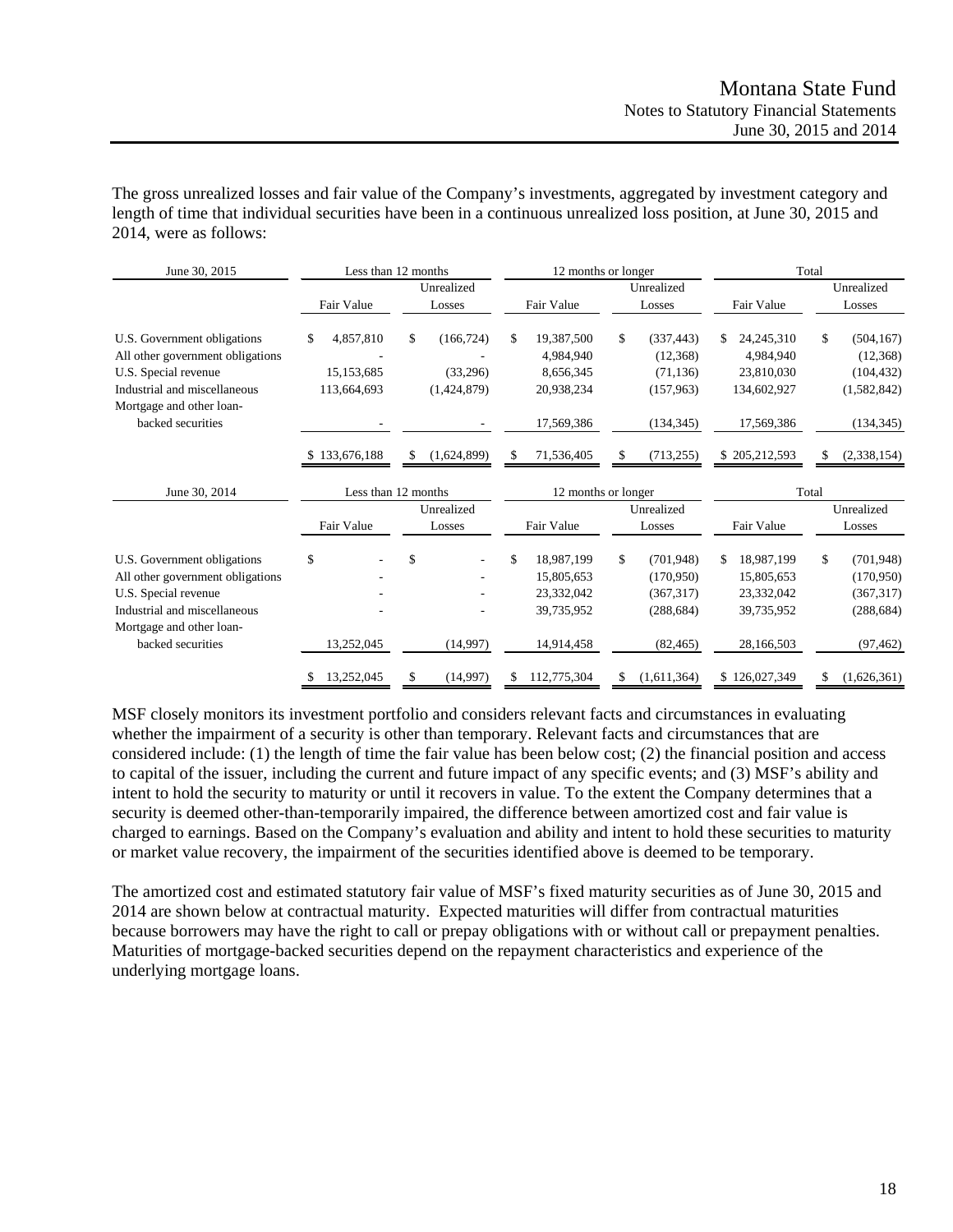|                                                                                                                                                                                               | Amortized<br>Cost                                                        | Estimated<br>Statutory<br>Fair Value                                     |
|-----------------------------------------------------------------------------------------------------------------------------------------------------------------------------------------------|--------------------------------------------------------------------------|--------------------------------------------------------------------------|
| June 30, 2015                                                                                                                                                                                 |                                                                          |                                                                          |
| Due one year or less (excludes STIP)<br>Due after one year through five years<br>Due after five years through ten years<br>Due after ten years through twenty years<br>Due after twenty years | \$<br>91,277,097<br>618,988,566<br>415,434,382<br>2,999,322<br>4,000,001 | \$<br>93,080,935<br>642,760,274<br>427,697,892<br>3,037,107<br>4,590,302 |
|                                                                                                                                                                                               | 1,132,699,368                                                            | 1,171,166,510<br><sup>2</sup>                                            |
|                                                                                                                                                                                               | Amortized<br>Cost                                                        | Estimated<br>Statutory<br>Fair Value                                     |
| June 30, 2014                                                                                                                                                                                 |                                                                          |                                                                          |
| Due one year or less (excludes STIP)<br>Due after one year through five years<br>Due after five years through ten years<br>Due after ten years through twenty years<br>Due after twenty years | \$<br>82,073,191<br>594,164,941<br>400,735,635<br>2,999,259<br>4,000,001 | \$<br>83,730,911<br>629,268,286<br>417,192,855<br>3,036,644<br>5,045,165 |
|                                                                                                                                                                                               | 1,083,973,027<br>\$                                                      | 1,138,273,861<br>\$                                                      |

Proceeds from sales of invested assets and gross realized gains and gross realized losses on the sales of invested assets were as follows for the years ended June 30:

|                                                                                                                                                                   |    | 2015                                 |               | 2014                                 |
|-------------------------------------------------------------------------------------------------------------------------------------------------------------------|----|--------------------------------------|---------------|--------------------------------------|
| Proceeds from sales of debt securities<br>Proceeds from sales of common stock                                                                                     | S  | 155,329,314<br>12,000,000            | <sup>\$</sup> | 168,738,186<br>22,000,000            |
| Total proceeds from sales of invested assets                                                                                                                      |    | 167,329,314                          | S             | 190,738,186                          |
| Gross realized gains of debt securities<br>Gross realized losses of debt securities<br>Gross realized gains of common stock<br>Gross realized losses common stock | \$ | 2,556,737<br>(156, 451)<br>6,908,764 | <sup>\$</sup> | 3,514,738<br>(146,087)<br>10,911,036 |
| Net realized capital gains of invested assets                                                                                                                     |    | 9,309,050                            |               | 14,279,687                           |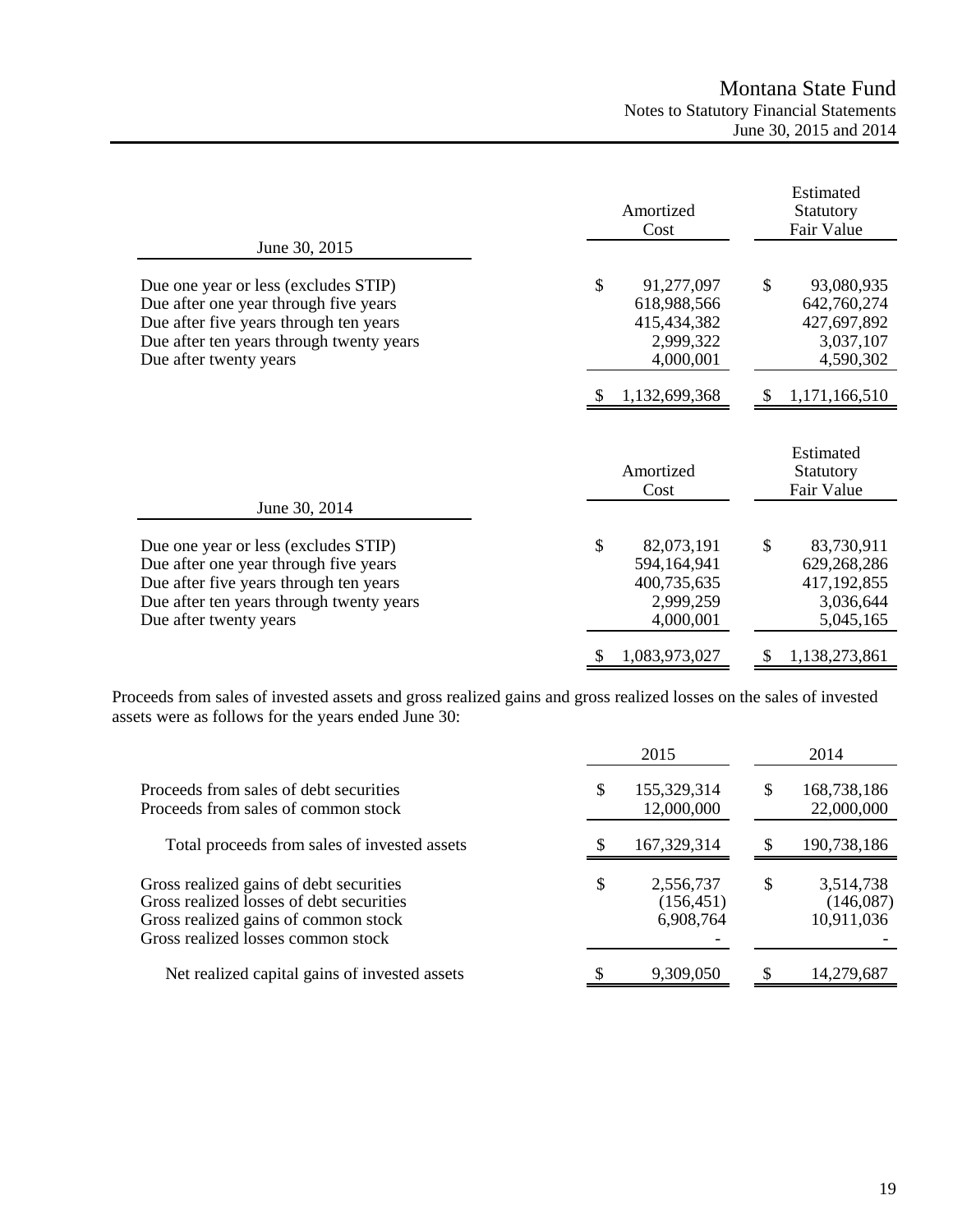|                                 | 2015 |            | 2014               |  |
|---------------------------------|------|------------|--------------------|--|
| Investment income               |      |            |                    |  |
| Interest                        |      |            |                    |  |
| <b>Bonds</b>                    | \$   | 37,506,245 | \$<br>38,422,743   |  |
| Cash and short-term investments |      | 48,079     | 51,652             |  |
| Real estate                     |      | 1,643,010  | 1,643,010          |  |
| Other invested assets           |      | 3,396,382  | 3,237,558          |  |
| Securities lending income       |      | 563,466    | 757,879            |  |
| Total investment income         |      | 43,157,182 | 44,112,842         |  |
| Investment expenses             |      |            |                    |  |
| Investment expenses             |      | 1,225,174  | 1,122,079          |  |
| Depreciation on real estate     |      | 533,035    | 533,035            |  |
| Total investment expenses       |      | 1,758,209  | 1,655,114          |  |
| Net investment income           |      | 41,398,973 | \$<br>42, 457, 728 |  |

Investment income and related expenses were as follows for the years ended June 30:

MSF's investment in property occupied by the Company is as follows at June 30:

|                                                 | 2015 |                         |    | 2014                    |  |  |
|-------------------------------------------------|------|-------------------------|----|-------------------------|--|--|
| Land<br>Properties occupied by the Company, net | S    | 1,139,460<br>25,236,280 | -S | 1,139,460<br>25,769,315 |  |  |
| Total real estate                               |      | 26,375,740              |    | 26,908,775              |  |  |

## **Note 3 - Cash Collateral and Liability for Securities on Loan**

The following table presents the carrying and market values of the securities on loan and the total collateral held as of June 30:

|                                                                          | 2015 |                              | 2014 |                              |
|--------------------------------------------------------------------------|------|------------------------------|------|------------------------------|
| Securities on loan - carrying value<br>Securities on loan - market value |      | 158,544,722<br>164, 289, 753 |      | 195, 125, 895<br>206,786,455 |
| Total cash collateral held                                               |      | 90.946.591                   |      | 166,416,008                  |
| Total non-cash collateral held                                           |      | 76,802,930                   |      | 44,281,936                   |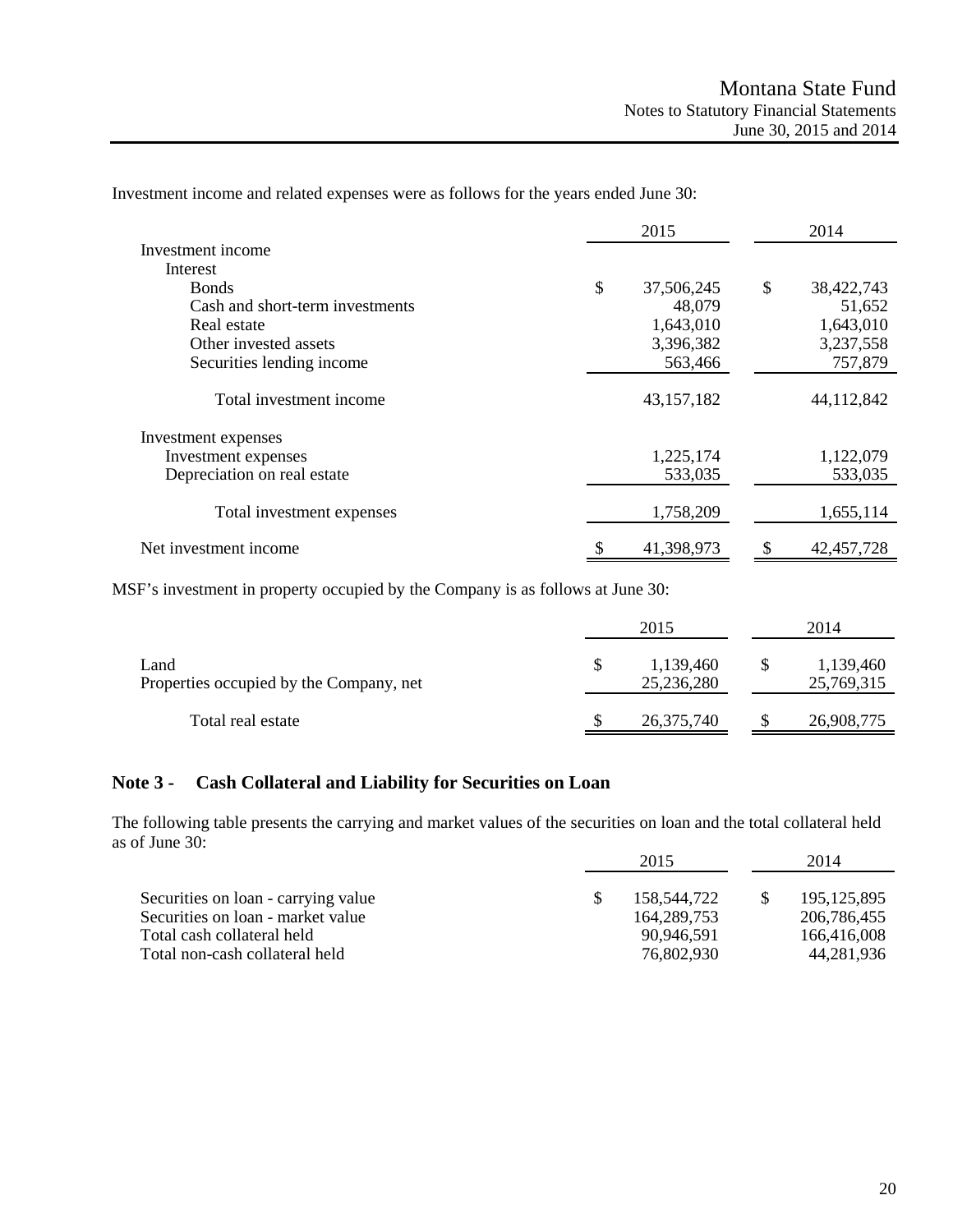## **Note 4 - Fair Value of Financial Instruments**

Certain financial instruments are reported at fair value and others are stated at cost or amortized cost, as shown below. For those assets carried at fair value in the financial statements and for those assets not stated at fair value in the financial statements but whose estimated fair values are disclosed, the following table indicated the inputs used to estimate fair value measurements.

|                                                    |                                 |                                 | 2015                          |                            |                     |
|----------------------------------------------------|---------------------------------|---------------------------------|-------------------------------|----------------------------|---------------------|
|                                                    | Statement<br>Value              | Fair<br>Value                   | (Level 1)                     | (Level 2)                  | (Level 3)           |
| Assets reported at amortized cost:<br><b>Bonds</b> | \$1,132,699,368                 | \$1,171,166,510                 | \$                            | \$1,171,166,510            | S                   |
| Assets reported at fair value:                     |                                 |                                 |                               |                            |                     |
| Equity securities<br>Other invested assets         | 165,361,933<br>\$<br>85,920,568 | 165,361,933<br>\$<br>85,920,568 | 146,276,741<br>$\mathbb{S}^-$ | $\mathbb{S}$<br>19,085,192 | $\mathbb{S}$<br>(A) |
| Total assets reported at fair value                | 251,282,501                     | 251,282,501<br>\$               | 146,276,741                   | 19,085,192<br>\$.          | \$                  |
|                                                    |                                 |                                 | 2014                          |                            |                     |
|                                                    | Statement<br>Value              | Fair<br>Value                   | (Level 1)                     | (Level 2)                  | (Level 3)           |
| Assets reported at amortized cost:<br><b>Bonds</b> | \$1,083,973,027                 | \$1,138,273,861                 | \$                            | \$1,138,273,861            | S                   |
| Assets reported at fair value:                     |                                 |                                 |                               |                            |                     |
| Equity securities<br>Other invested assets         | \$<br>167,515,006<br>74,841,190 | 167,515,006<br>\$<br>74,841,190 | 147,383,391<br>\$             | \$<br>20,131,615           | \$<br>(A)           |
| Total assets reported at fair value                | 242,356,196<br>\$               | \$242,356,196                   | \$147,383,391                 | 20,131,615<br>\$           | \$                  |

The statement values, fair values and related inputs for financial instruments at June 30 are:

(A) – These investments are accounted for using the equity method. For purposes of this disclosure, the equity method is presumed to approximate fair value. If management were to determine fair value for its equity method investments, it would use level 3 inputs.

There were no liabilities reported at fair value as of June 30, 2015 and 2014.

#### **Note 5 - Cash, Cash Equivalents and Short-Term Investments**

MSF participates in the Short-Term Investment Pool (STIP) maintained by BOI. STIP balances are highly liquid investments. The market value of STIP approximates cost. The STIP investments' credit risk is measured by investment grade ratings given individual securities. BOI's policy requires that STIP investments have the highest rating in the short-term category by one and/or any Nationally Recognized Statistical Rating Organizations (NRSRO). The three NRSRO's include Standard and Poor's, Moody's Investors Service, and Fitch, Inc.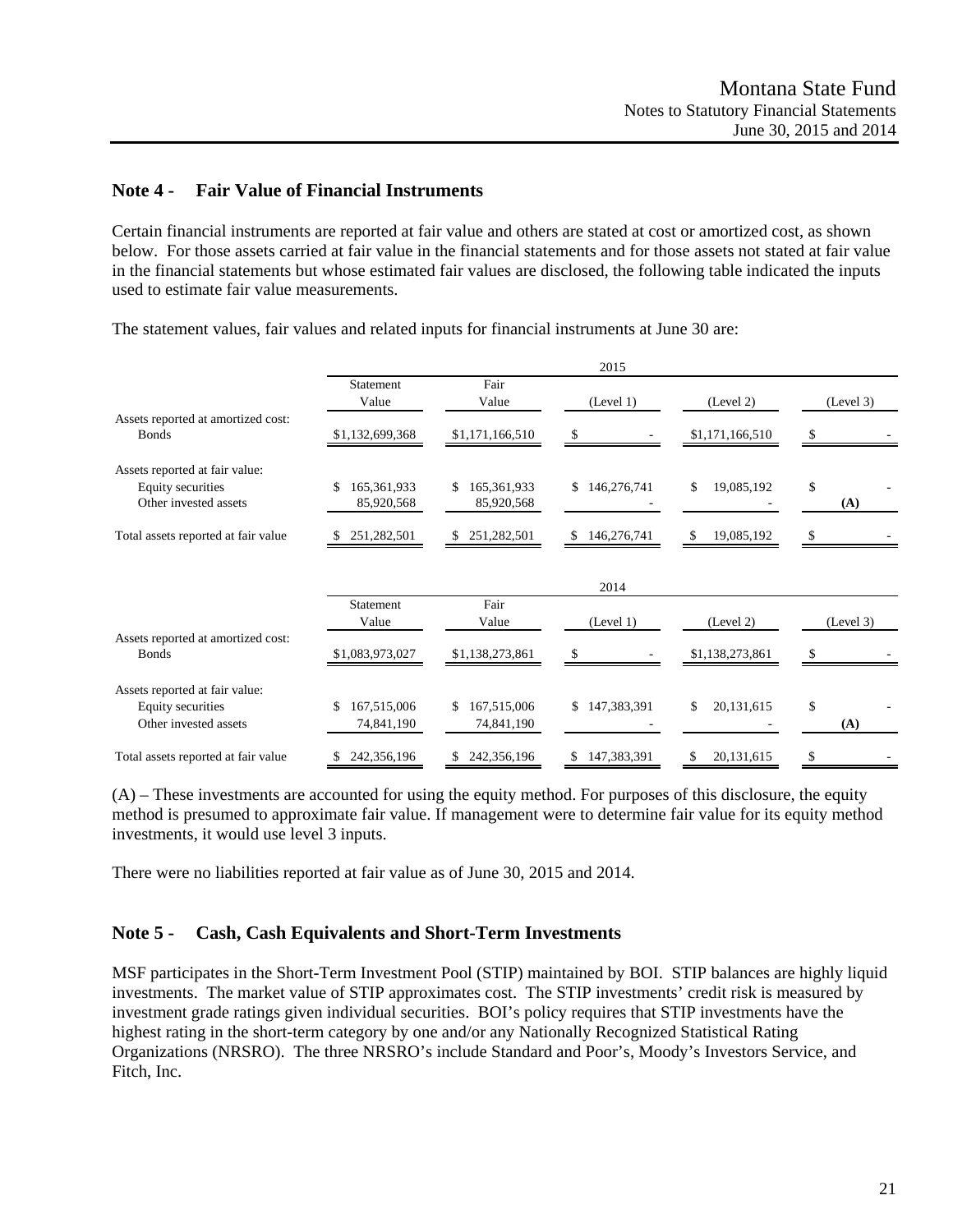Cash, cash equivalents and short-term investments at June 30, 2015 and 2014 consist of:

|                                                                                                         | 2015                         | 2014                          |
|---------------------------------------------------------------------------------------------------------|------------------------------|-------------------------------|
| Cash in bank<br><b>STIP</b> investment                                                                  | S<br>6,184,314<br>27,998,663 | \$<br>7,019,465<br>30,992,325 |
|                                                                                                         | 34,182,977                   | 38,011,790<br>S               |
| <b>Receivables, Net</b><br><b>Note 6 -</b>                                                              |                              |                               |
| Net receivables consist of the following at June 30:                                                    | 2015                         | 2014                          |
| Uncollected premiums<br>Unbilled premiums and installments including<br>earned but unbilled premiums of | 10,018,605<br>S              | 10,484,325<br>S               |
| \$4,755,497 and \$4,924,023, respectively                                                               | 48,183,312                   | 46,442,230                    |
| Accrued retrospective premiums                                                                          | 78,315                       | 138,744                       |
| Other receivables                                                                                       | 1,992,409                    | 2,060,610                     |
|                                                                                                         | $\overline{60,272,641}$      | 59,125,909                    |
| Less: nonadmitted receivables                                                                           | (2,529,747)                  | (2,945,625)                   |
| Total receivables, net                                                                                  | 57,742,894<br>S.             | 56,180,284<br>\$              |

## **Note 7 - Equipment, Net**

Equipment and software are recorded at cost net of accumulated depreciation and admitted or non-admitted in accordance with statutory accounting principles as follows:

| June 30, 2015                                                                   | Computer<br>Equipment and<br>Operating<br>Software | Vehicles,<br>Furniture and<br>Office<br>Equipment         | Application<br>Software                                    | Total                                                        |
|---------------------------------------------------------------------------------|----------------------------------------------------|-----------------------------------------------------------|------------------------------------------------------------|--------------------------------------------------------------|
| Assets<br>Accumulated depreciation<br>Subtotal<br>Less: Net assets non-admitted | 5,359,700<br>\$<br>(4, 145, 762)<br>1,213,938      | 2,267,493<br>S<br>(1,057,214)<br>1,210,279<br>(1,210,279) | 15,040,889<br>S<br>(14, 512, 962)<br>527,927<br>(527, 927) | 22,668,082<br>S.<br>(19,715,938)<br>2,952,144<br>(1,738,206) |
| Net assets admitted                                                             | 1,213,938                                          | -                                                         |                                                            | 1,213,938                                                    |
| Depreciation expense                                                            | 203,007                                            | 193,289                                                   | 278,716                                                    | 675,012                                                      |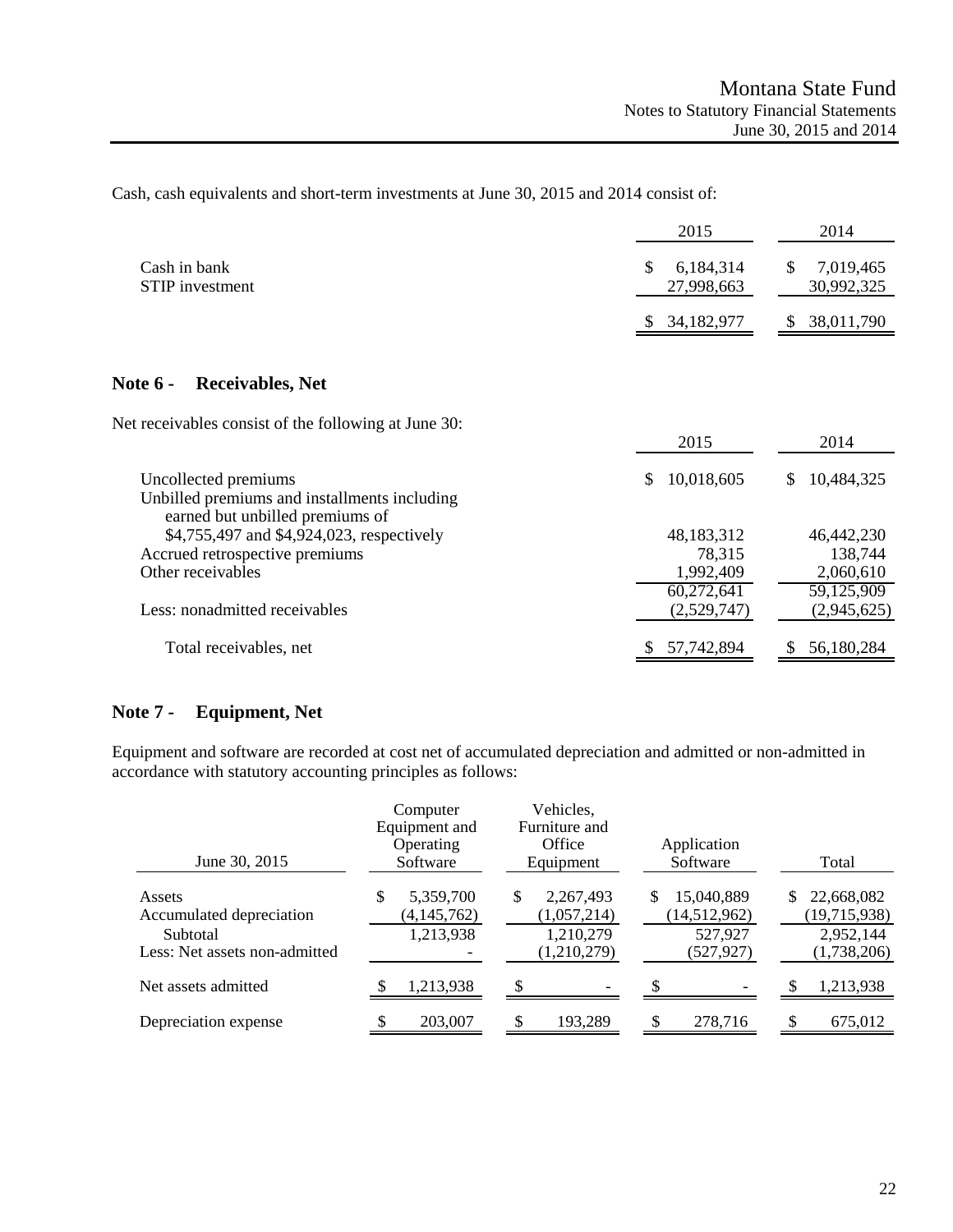| June 30, 2014                                                                   | Computer<br>Equipment and<br>Operating<br>Software |    | Vehicles,<br>Furniture and<br>Office<br>Equipment   |     | Application<br>Software                             |    | Total                                                      |
|---------------------------------------------------------------------------------|----------------------------------------------------|----|-----------------------------------------------------|-----|-----------------------------------------------------|----|------------------------------------------------------------|
| Assets<br>Accumulated depreciation<br>Subtotal<br>Less: Net assets non-admitted | \$<br>5,305,455<br>(4,390,817)<br>914,638          | \$ | 2,199,290<br>(931, 956)<br>1,267,334<br>(1,267,334) | \$. | 16,760,501<br>(16,086,977)<br>673,524<br>(673, 524) | S. | 24, 265, 246<br>(21, 409, 750)<br>2,855,496<br>(1,940,858) |
| Net assets admitted                                                             | 914,638                                            |    |                                                     |     |                                                     |    | 914,638                                                    |
| Depreciation expense                                                            | 139,888                                            | £. | 183,265                                             |     | 354,285                                             | £. | 677,438                                                    |

### **Note 8 - Loss and Loss Adjustment Expense Reserves**

Loss and loss adjustment expense (LAE) reserves are established to provide for the estimated ultimate settlement cost of all claims incurred. Loss reserves are based on reported aggregate claim cost estimates combined with estimates for future development of such claim costs and estimates of incurred but not reported (IBNR) claims. The reserves are reported on an undiscounted basis.

Towers Watson, an external independent actuarial firm, prepares an actuarial study used to estimate liabilities and the ultimate cost of settling claims reported but not settled and IBNR as of June 30, 2015 and 2014. The study provides a range of potential costs associated with the reported claims, the future development of those claims and IBNR. MSF management has recorded an estimate within that range as the estimated loss reserves. Because actual claim costs depend on such complex factors as inflation and changes in the law, claim liabilities are recomputed periodically using a variety of actuarial and statistical techniques to produce current estimates that reflect recent settlements, claim frequency, and other economic and social factors.

The following analysis provides a reconciliation of the activity in the reserve for losses and loss adjustment expenses for the years ended June 30:

|                                                                                                                                                                                          |            | 2015                           | 2014                                 |
|------------------------------------------------------------------------------------------------------------------------------------------------------------------------------------------|------------|--------------------------------|--------------------------------------|
|                                                                                                                                                                                          | (in 000's) |                                | (in 000's)                           |
| At beginning of year:<br>Gross liability for unpaid losses and loss adjustment expenses<br>Less reinsurance recoverables<br>Net liability for unpaid losses and loss adjustment expenses | \$         | 957,559<br>(32,961)<br>924,598 | \$<br>938,617<br>(35,769)<br>902,848 |
| Losses and loss expenses incurred during the year related to:<br>Current year<br>Prior years                                                                                             |            | 137,627<br>(35,708)            | 153,408<br>(9,951)                   |
| Total losses and loss adjustment expenses incurred                                                                                                                                       |            | 101,919                        | 143,457                              |
| Losses and loss expenses paid during year related to:<br>Current year<br>Prior years                                                                                                     |            | (26, 666)<br>(104, 308)        | (29,310)<br>(92, 397)                |
| Total losses and loss adjustment expenses paid                                                                                                                                           |            | (130, 974)                     | (121,707)                            |
| At end of year:<br>Gross liability for unpaid losses and loss adjustment expenses<br>Less reinsurance recoverables                                                                       |            | 931,149<br>(35,606)            | 957,559<br>(32,961)                  |
| Net liability for unpaid losses and loss adjustment expenses                                                                                                                             |            | 895,543                        | 924,598                              |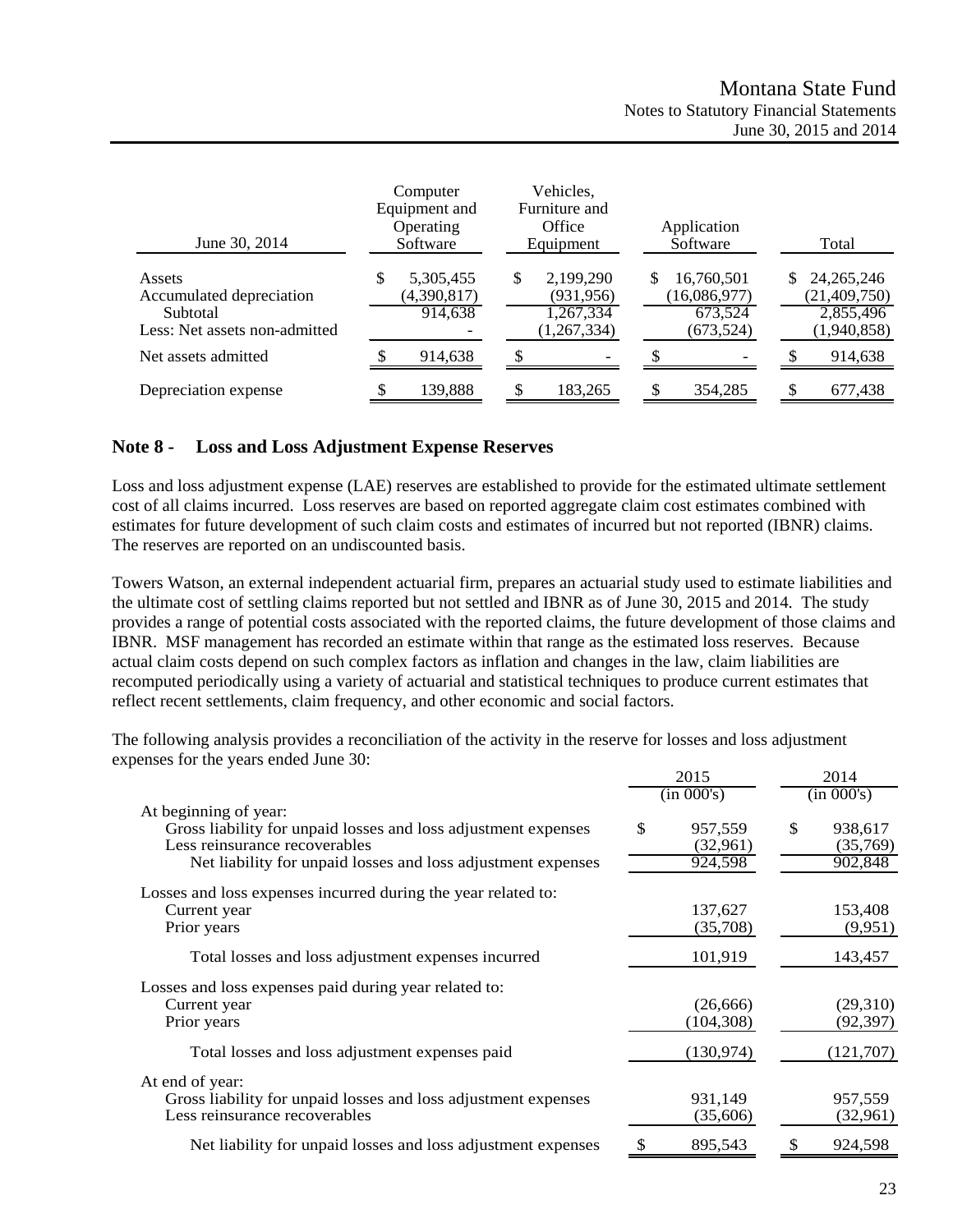Changes in the reserve for loss and loss adjustment expenses related to prior years are due to ongoing analysis of loss development trends, re-estimation of unpaid claims, and reinsurance recovery adjustments. Over the past several years, MSF has accumulated a reserve amount specifically to address uncertainty surrounding legislation that put into place significant changes to temporary partial disability benefits in the workers' compensation system in Montana. During the year ended June 30, 2015, MSF decreased this additional reserve amount by (\$36.7M), which is the primary cause of the decrease of (\$35.7M) shown above.

Included in the amounts above are reserves for asbestos exposure. MSF's exposure to asbestos claims arose from the direct sale of workers' compensation policies to companies with incidental exposure to asbestos. Case reserves related to these claims are as follows as of June 30:

|                                                                                                   | 2015 |                                       | 2014 |                                    |
|---------------------------------------------------------------------------------------------------|------|---------------------------------------|------|------------------------------------|
| Beginning case reserves (including LAE)<br>Losses and LAE incurred<br>Payments for losses and LAE |      | 2,742,674<br>3.897.149<br>(1,381,250) |      | 747,023<br>2,967,997<br>(972, 346) |
| Ending case reserves (including LAE)                                                              |      | 5,258,573                             |      | 2,742,674                          |

### **Note 9 - Retirement Plans, Deferred Compensation and Postretirement Plans**

MSF and its employees contribute to the Montana Public Employees Retirement System (PERS), which offers two types of retirement plans administered by the Public Employees' Retirement Board (PERB). The first plan is the Defined Benefit Retirement Plan (DBRP), a multiemployer pension plan for the benefit of State employees that provides retirement, disability and death benefits to plan members and their beneficiaries. MSF has no legal obligation for pension liabilities under this plan. However, MSF is required to record an allocated amount of the DBRP's unfunded liability on its GAAP financial statements. The amount of that liability is \$16.9M.

The second plan is the Defined Contribution Retirement Plan (DCRP), a multiemployer plan that also provides retirement, disability and death benefits to plan members and their beneficiaries. Benefits are based on the balance in the member's account, which includes the total contributions made and the investment earnings less administrative costs.

MSF contributed a total of \$1.6M and \$1.4M to both plans during fiscal year 2015 and 2014, respectively. The required employer contribution rate for both plans increased from 8.17% in FY14 to 8.27% in FY15. There is no liability for unpaid contributions at June 30, 2015.

MSF's allocated annual OPEB cost (expense) for the years ended June 30, 2015 and 2014 was \$572K and \$633K, respectively. The liability is reported at the same amount determined on a GAAP basis for financial reporting required as a component unit of the State of Montana. While this liability is disclosed for financial statement purposes it does not represent a legal liability of MSF, and MSF does not complete a separate actuarial analysis for Statutory reporting purposes.

As described in Note 1 to the financial statements, during the course of the State of Montana's statewide 2014 audit, an error was identified in the other post-employment benefit plan's OPEB valuation that resulted in an overstated liability. Under the Regulatory Basis of Accounting described in Note 1, Statement of Statutory Accounting Principle (SSAP) No. 3, *Accounting Changes and Corrections of Errors*, paragraph 10, states: "Corrections of errors in previously issued financial statements shall be reported as adjustments to unassigned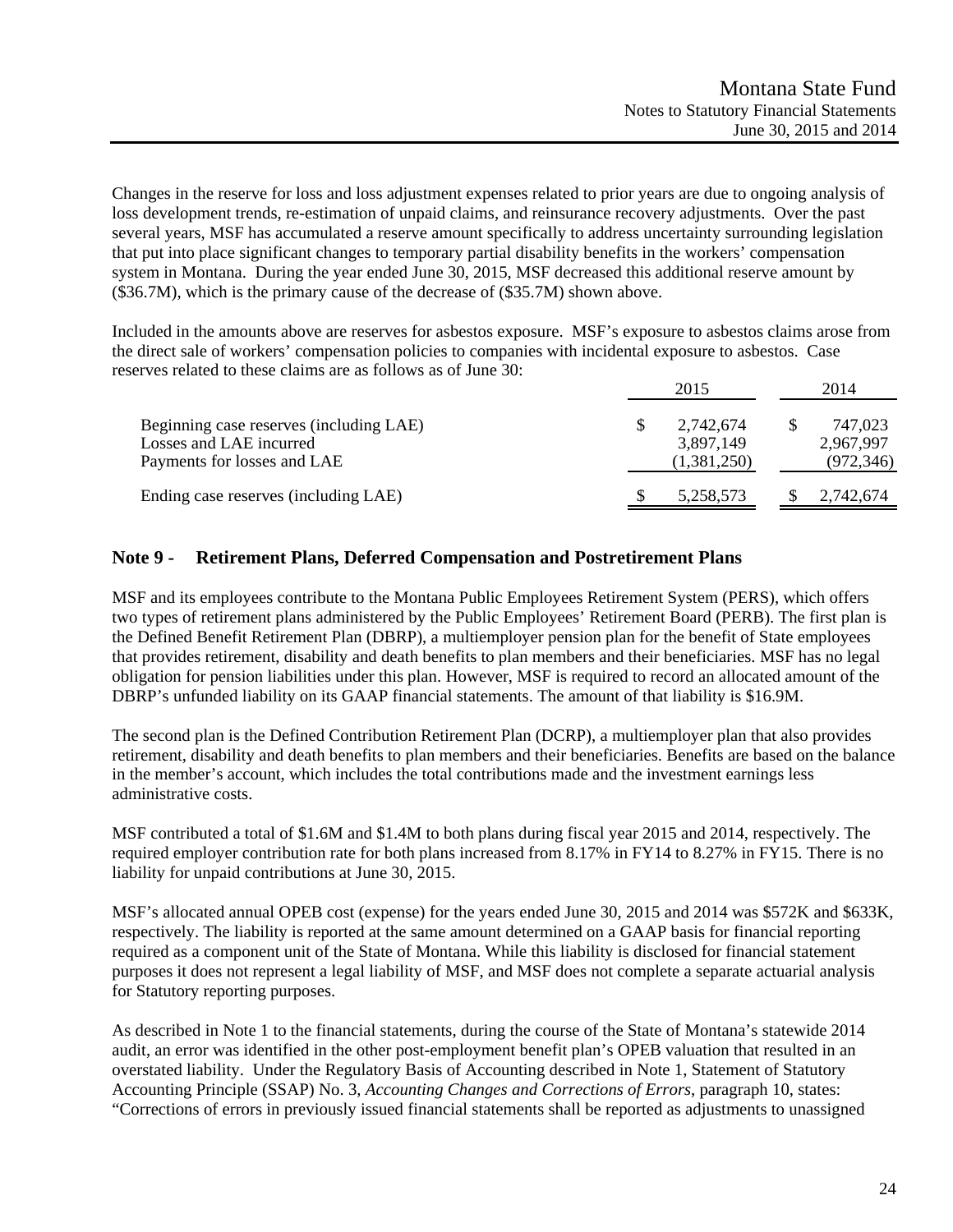funds (Policyholders' Equity) in the period an error is detected." In accordance with SSAP No. 3, MSF recorded its allocated amount of the correction in 2014. The related liability balance was reduced by \$1.5M and Policyholders' Equity was increased by \$1.2M as of June 30, 2014, to reflect the portion of the change related to prior years.

MSF and its employees are eligible to participate in the State of Montana Deferred Compensation Plan (457 plan) administered by the PERB. The Deferred Compensation plan is a voluntary, tax-deferred retirement plan designed as a supplement to other retirement plans. Under the plan, eligible employees elect to defer a portion of their salary until future time periods. MSF incurs no costs for this plan.

MSF employees and dependents are eligible to receive health care through the State Employee Group Benefits Plan administered by the State of Montana Department of Administration. The State of Montana provides optional post-employment medical, vision and dental health care benefits to qualified employees and dependents that elect to continue coverage and pay administratively established premiums.

## **Note 10 - Policyholder Dividends**

During the fiscal year ended June 30, 2015, the MSF Board of Directors authorized and MSF paid dividends of \$20M to eligible policyholders for the policy year 2012. During the fiscal year ended June 30, 2014, MSF paid dividends of \$12M to eligible policyholders for the policy year 2011.

## **Note 11 - Reinsurance Assumed and Ceded**

For the fiscal years ended June 30, 2015 and 2014, MSF ceded reinsurance to other reinsurance companies to limit the exposure arising from large losses. These arrangements consist of excess of loss contracts that protect against occurrences over stipulated amounts and aggregate stop loss contracts. The excess of loss contracts provide for the following coverage:

| <b>Contract Period</b> | <b>Reinsurance Coverage</b>                                        |
|------------------------|--------------------------------------------------------------------|
| 2015                   | Workers' compensation accidents of up to \$5M in excess of \$5M,   |
|                        | maximum of \$5M per any one claimant.                              |
|                        | Workers' compensation accidents of up to \$20M in excess of \$10M, |
|                        | maximum of \$5M per any one claimant.                              |
|                        | Workers' compensation accidents of up to \$70M in excess of \$30M, |
|                        | maximum of \$5M per any one claimant.                              |
| 2014                   | Workers' compensation accidents of up to \$5M in excess of \$5M,   |
|                        | maximum of \$5M per any one claimant.                              |
|                        | Workers' compensation accidents of up to \$20M in excess of \$10M, |
|                        | maximum of \$5M per any one claimant.                              |
|                        | Workers' compensation accidents of up to \$70M in excess of \$30M, |
|                        | maximum of \$5M per any one claimant.                              |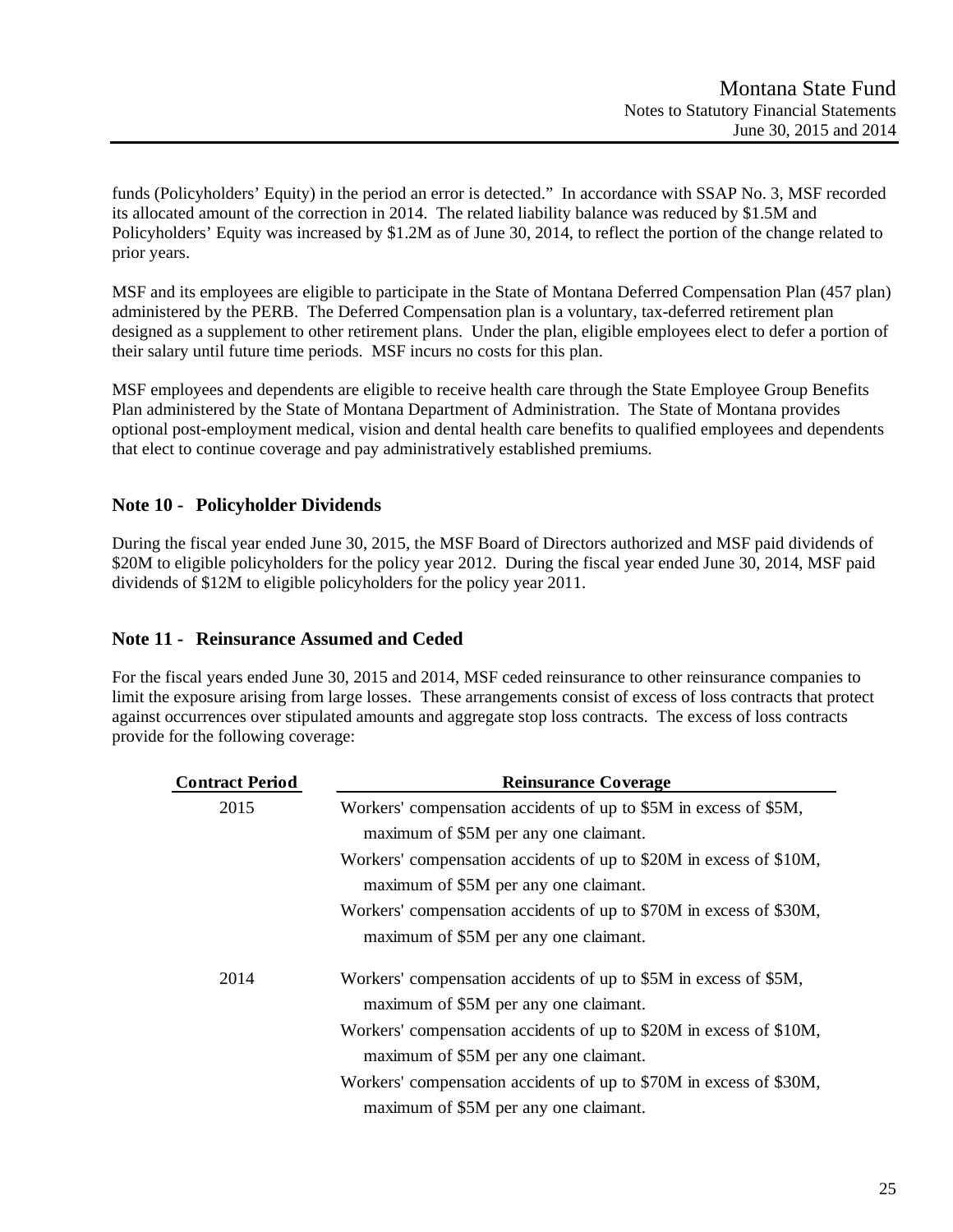The current aggregate stop loss contract provides coverage based on MSF's premium levels not to exceed 15% of subject net earned premium. In the event reinsurers are unable to meet their obligations under either the excess of loss contracts or aggregate stop loss contract, MSF would remain liable for all losses, as the reinsurance agreements do not discharge MSF from its primary liability to the policyholders.

Direct, assumed and ceded activity included the following for the years ended June 30, 2015 and 2014:

|                                                  |               | 2015     | 2014                       |            |  |
|--------------------------------------------------|---------------|----------|----------------------------|------------|--|
|                                                  | (in 000's)    |          |                            | (in 000's) |  |
| Written premiums:                                |               |          |                            |            |  |
| Direct                                           | \$            | 175,774  | \$                         | 172,254    |  |
| Assumed                                          |               | 2,747    |                            | 2,485      |  |
| Ceded                                            |               | (11,310) |                            | (9,460)    |  |
| Net written premiums                             | S             | 167,211  | $\boldsymbol{\mathcal{S}}$ | 165,279    |  |
| Earned premiums:                                 |               |          |                            |            |  |
| Direct                                           |               | 173,233  |                            | 172,385    |  |
| Assumed                                          |               | 2,634    |                            | 2,347      |  |
| Ceded                                            |               | (11,310) |                            | (9,460)    |  |
| Net earned premiums                              |               | 164,557  | $\mathcal{S}$              | 165,272    |  |
| Unearned premiums:                               |               |          |                            |            |  |
| Direct                                           |               | 49,748   |                            | 47,205     |  |
| Assumed                                          |               | 988      |                            | 876        |  |
| Ceded                                            |               |          |                            |            |  |
| Net unearned premiums                            |               | 50,736   |                            | 48,081     |  |
| Incurred losses and loss adjustment expenses     |               |          |                            |            |  |
| Direct                                           |               | 103,267  |                            | 140,094    |  |
| Assumed                                          |               | 1,373    |                            | (741)      |  |
| Ceded                                            |               | (2,721)  |                            | 3,997      |  |
| Net incurred losses and loss adjustment expenses | $\mathcal{S}$ | 101,919  | S                          | 143,350    |  |

MSF commuted two of its outstanding reinsurance contracts during fiscal year 2014. Commutation of the ceded aggregate stop loss contract for the period July 1, 2005 to July 1, 2008 resulted in a reduction in the funds withheld balance of \$19.9M and a reduction in the reinsurance receivables balance of \$19.9M. No funds were exchanged between MSF and the reinsurers, XL Re Ltd. and Imagine International Reinsurance Co., as part of this commutation and it had no impact on incurred losses or reserves for unpaid losses or LAE. Commutation of assumed reinsurance contracts with Legion Insurance Company for the period January 1, 1999 to July 1, 2001 resulted in a reduction of reserves for unpaid losses and LAE of \$1.4M.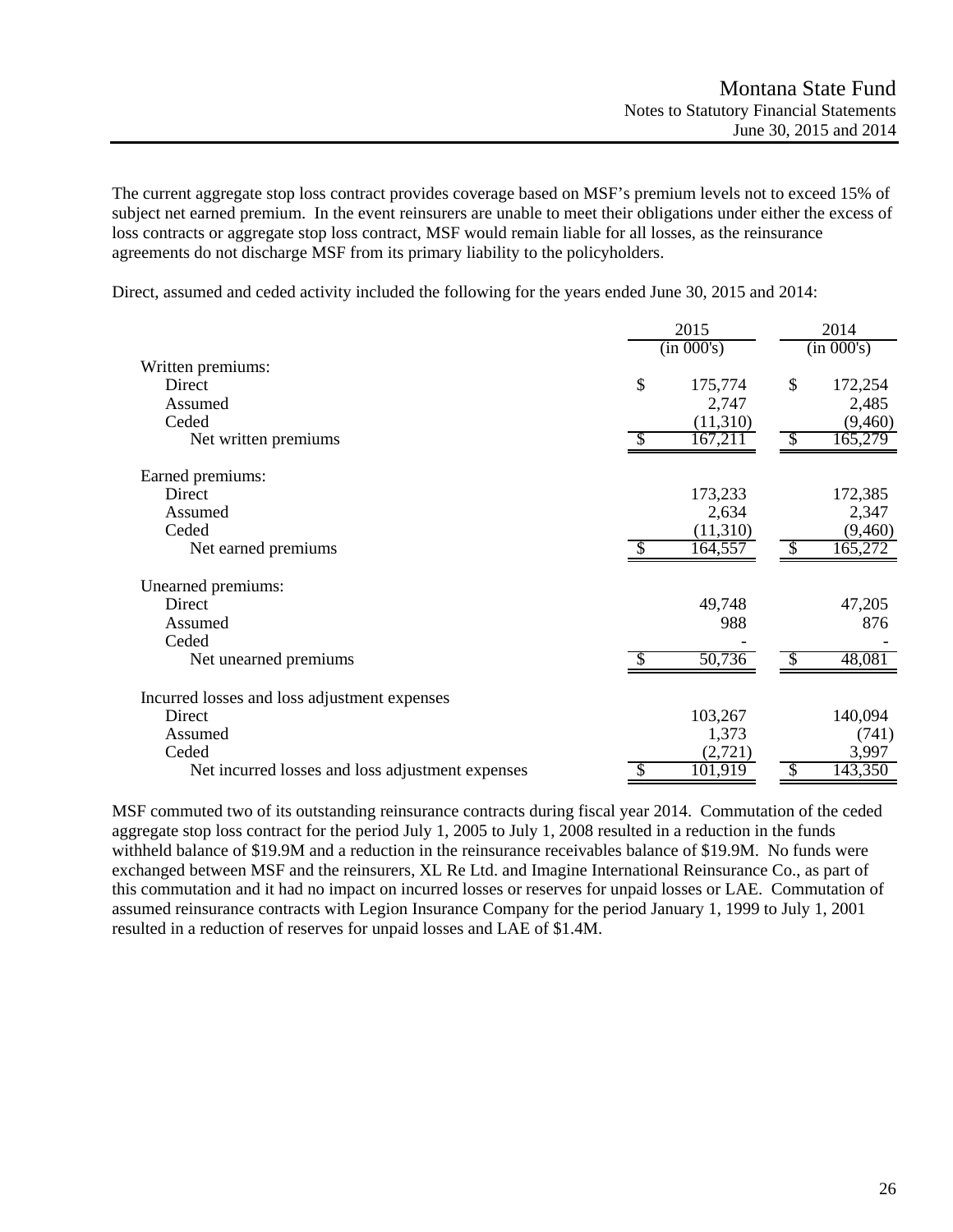| <b>Reinsurer Name</b>               | <b>AM Best Rating</b> | 2015             |   | 2014       |
|-------------------------------------|-----------------------|------------------|---|------------|
| Hannover Reins (Ireland) Ltd        | $A_{+}$               | \$<br>28,861,899 | S | 22,449,157 |
| Xl Re Ltd                           | A                     | 21,420,363       |   | 19,011,753 |
| Imagine Intl Reins Ltd              | N/A                   | 16,705,067       |   | 15,661,955 |
| Axis Specialty Ltd.                 | $A+$                  | 10,603,272       |   | 10,027,848 |
| Reliastar Life Ins Co               | $\mathsf{A}$          | 6,280,834        |   | 5,532,422  |
| Us Business Of Canada Life Assur Co | $A_{+}$               | 1,225,000        |   | 914,338    |
| Odyssey Amer Reins Co               | A                     | 1,100,621        |   | 1,107,808  |
| Hannover Ruckversicherungs Ag       | $A_{+}$               | 1,050,323        |   | 1,053,917  |
| Arch Reins Co                       | $A_{+}$               | 550,311          |   | 553,904    |
| Montpelier Reins Ltd                | A                     | 550,298          |   | 553,892    |
| Lloyd's Syndicate Number 1400       | A                     | 412,734          |   | 415,430    |
| Federal Ins Co                      | $A_{++}$              | 289,099          |   | 344,104    |
| Lloyd's Syndicate Number 570        | A                     | 272,640          |   | 274,257    |
| Aspen Ins Uk Ltd                    | A                     | 272,640          |   | 274,257    |
| Lloyd's Syndicate Number 435        | A                     | 272,640          |   | 274,257    |
| Lloyd's Syndicate Number 2000       | A                     | 147,634          |   | 149,251    |
| Brit Ins Ltd                        | Not Rated             | 137,574          |   | 138,473    |
| Lloyd's Syndicate Number 2003       | A                     | 135,062          |   | 135,781    |
| Other                               | various               | 1,940,061        |   | 2,005,849  |
| Total                               |                       | \$<br>92,228,072 | S | 80,878,653 |

The following information provides the name and aggregate recoverable from individual reinsurers that have unsecured aggregate recoverables as of June 30, 2015 and 2014:

#### **Note 12 - Leases and Commitments**

MSF leases office facilities and equipment under various operating leases that expire through December 2015. Rental expense for fiscal years 2015 and 2014 was \$439K and \$343K, respectively.

MSF leases 350 parking spaces in a parking garage that was built by the City of Helena adjacent to the MSF facility that expire June 30, 2040. The cost of the parking spaces will be the same monthly rate as equivalent parking passes sold by the City. The annual subsequent parking cost is estimated to be \$290K with potential to change based on parking rates assigned by Helena Parking Commission.

Future minimum rental payments are as follows for the years ending June 30:

| <b>Fiscal Year</b> | Amount        |  |
|--------------------|---------------|--|
|                    |               |  |
| 2016               | \$<br>345,599 |  |
| 2017               | 329,543       |  |
| 2018               | 318,443       |  |
| 2019               | 306,995       |  |
| 2020               | 289,800       |  |
| Thereafter         | 5,796,000     |  |
|                    |               |  |
|                    | 7,386,380     |  |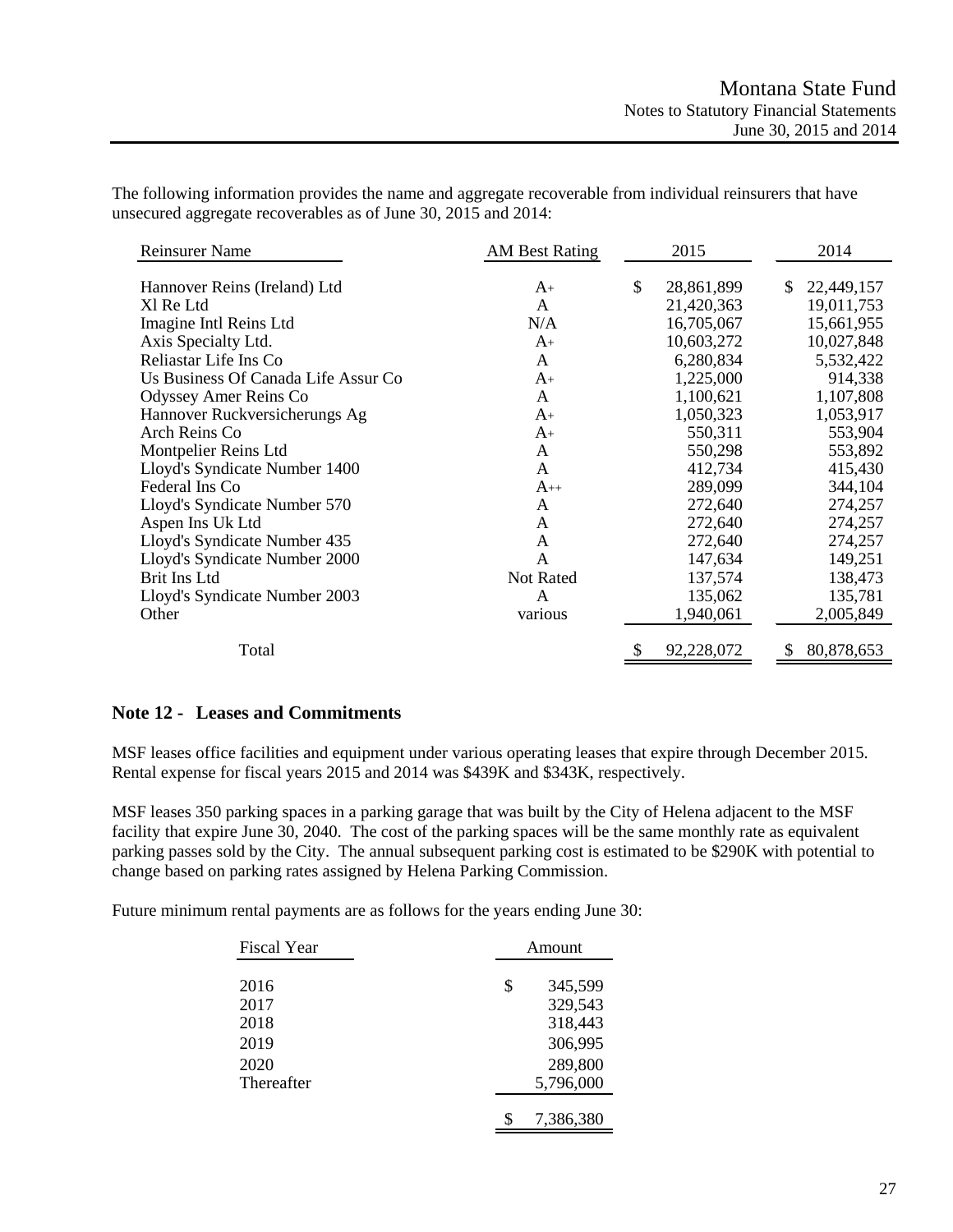## **Note 13 - Subsequent Events**

Subsequent events were evaluated through November 02, 2015, which is the same date the audited financial statements were available to issue.

## **Note 14 - Contingencies and Uncertainties**

*Susan Hensley v. Montana State Fund* - Montana State Fund received a Petition for Hearing that was filed before the Workers' Compensation Court in October, 2013. The matter is Susan Hensley vs. Montana State Fund, WCC No. 2013-3235. The matter is fully briefed and is submitted for a decision. Under HB 334, as passed by the legislature in 2011 and codified in 39-71-703 (2), MCA, when a claimant receives a Class I impairment, it is not payable unless the claimant has an actual wage loss as a result of the compensable injury or occupational disease. The law was effective July 1, 2011 and applicable to claims that occurred on or after that date. The petitioner in this matter is challenging the constitutionality of 39-71-703 (2), MCA. State Fund anticipates the chances are remote, but as with any litigated matter there is the possibility of an adverse decision. Should the statute be held unconstitutional, determined to be applicable to other claims and also determined to be retroactively applicable, potential liability is estimated to be at least \$2.2 million per year, as based on NCCI initial pricing, and current estimated business volumes. However, based on experience, costs may be substantially higher than the estimate of \$2.2 million per year.

Montana State Fund also is involved in other litigation in the areas of workers' compensation and disputes with policyholders. These are of a generally routine nature and there are no known matters at this time that will have a large and widespread financial impact.

### **Note 15 - Related Party Transactions**

In the ordinary course of business, Montana State Fund conducts many of its transactions through State of Montana agencies. The following significant transactions occurred with state agencies during the year ended June 30:

|                                                                 | 2015             | 2014             |
|-----------------------------------------------------------------|------------------|------------------|
| Income:                                                         |                  |                  |
| State of Montana agencies                                       |                  |                  |
| Premium                                                         | 15,086,763       | 15,523,004<br>\$ |
| Volume discount/employee return to work                         | (1,796,564)      | (1,819,786)      |
| Retrospective premium                                           | (1,143,221)      | (466, 658)       |
| <b>Dividends</b>                                                | (660, 719)       | (652, 347)       |
| Net premium income from State of Montana agencies               | 11,486,259       | 12,584,213<br>ж  |
| Expenses:                                                       |                  |                  |
| Montana Department of Administration                            |                  |                  |
| Support services costs                                          | \$.<br>1,310,536 | \$<br>1,465,174  |
| Benefits Bureau: group insurance                                | 2,905,385        | 2,551,812        |
| PERS retirement contributions                                   | 1,575,564        | 1,357,403        |
| Montana Department of Labor & Industry - unemployment insurance | 84,037           | 63,809           |
| Montana Board of Investments - transaction fees                 | 383,303          | 383,940          |
| Montana Department of Justice - Fraud investigation services    | 327,031          | 351,151          |
| Montana - various other                                         | 24,807           | 52,045           |
| Expenses paid to State of Montana agencies                      | 6,610,663        | 6,225,334        |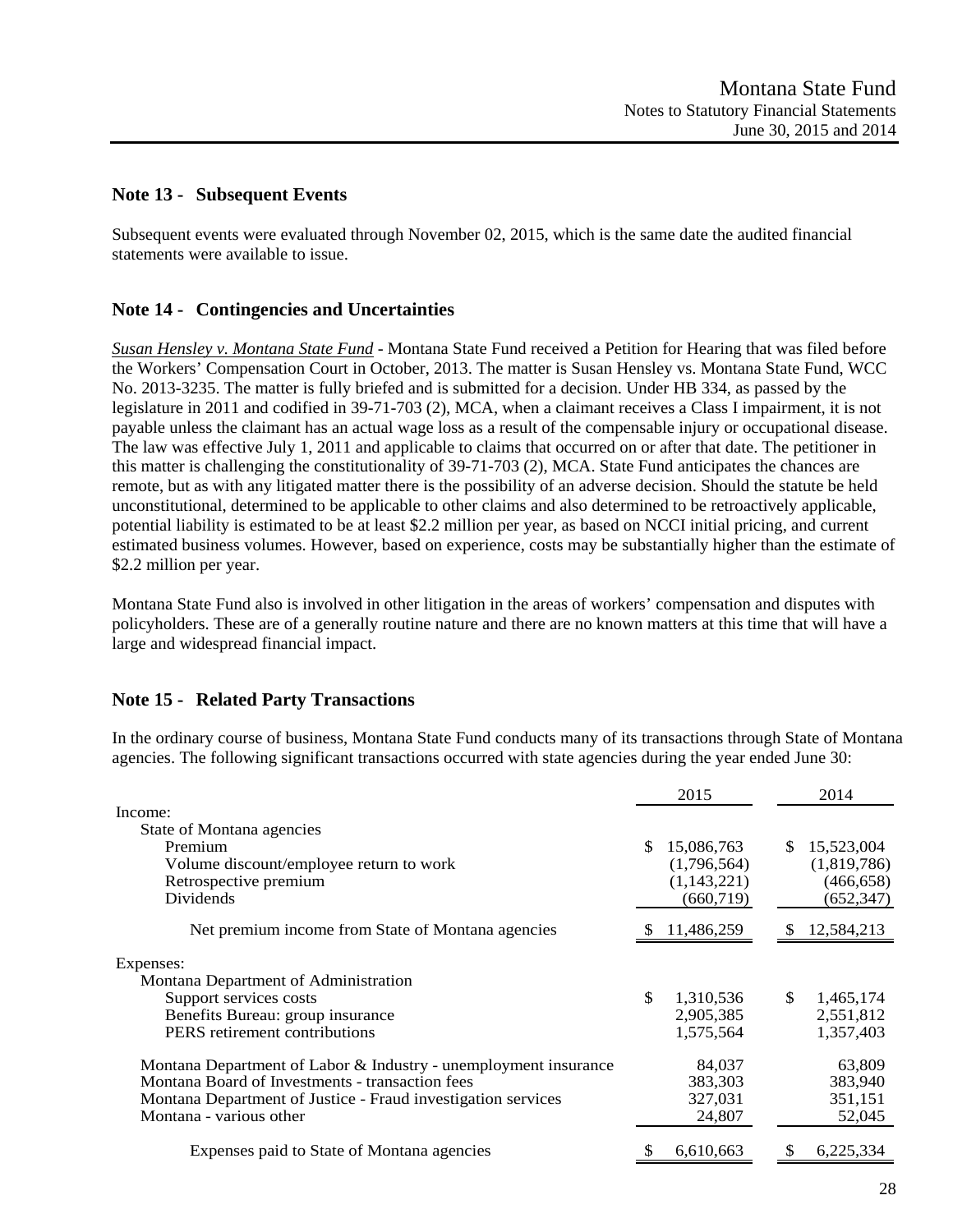MSF writes policies for which the premiums vary based on loss experience. Future premium adjustments for these retrospective policies are estimated and accrued at year-end, and are determined through a review comparing actual losses with projected future losses, to arrive at the estimate of return premium. The State of Montana agencies are considered a retrospective rated group and the estimated accrual at June 30, 2015 was \$2.7M for the policy periods July 1, 2013 to June 30, 2014 and July 1, 2014 to June 30, 2015 combined. At June 30, 2014, the estimated accrual for the policy periods July 1, 2012 to June 30, 2013 and July 1, 2013 to June 30, 2014 was \$2.6M combined.

Volume discounts payable to state agencies were approximately \$502K and \$501K at June 30, 2015 and 2014, respectively.

Other amounts due to and from other State of Montana agencies are settled regularly and are not material as of June 30, 2015 and 2014.

## **Note 16 - Policyholders' Equity – Change in Non-Admitted Assets**

The following is an accounting of the changes in non-admitted assets included in the Statement of Changes in Policyholders' Equity for the years ended June 30:

|                                                   | 2015            |   | 2014       |
|---------------------------------------------------|-----------------|---|------------|
| Balance of non-admitted assets, beginning of year | \$<br>5,770,526 | S | 6,416,890  |
| Increase (decrease) in non-admitted assets:       |                 |   |            |
| Change in premiums receivable                     | (120, 849)      |   | (593, 523) |
| Change in short-term notes and loans receivable   | (295, 029)      |   | 81,999     |
| Change in net tangible assets                     | (57,055)        |   | (127,988)  |
| Change in intangible assets                       | (145, 597)      |   | (75, 637)  |
| Change in property held in trust                  | (15,033)        |   | 3,885      |
| Change in other assets                            | 33,220          |   | 64,900     |
| Net increase (decrease) in non-admitted assets    | (600, 343)      |   | (646, 364) |
| Balance of non-admitted assets, end of year       | 5,170,183       |   | 5,770,526  |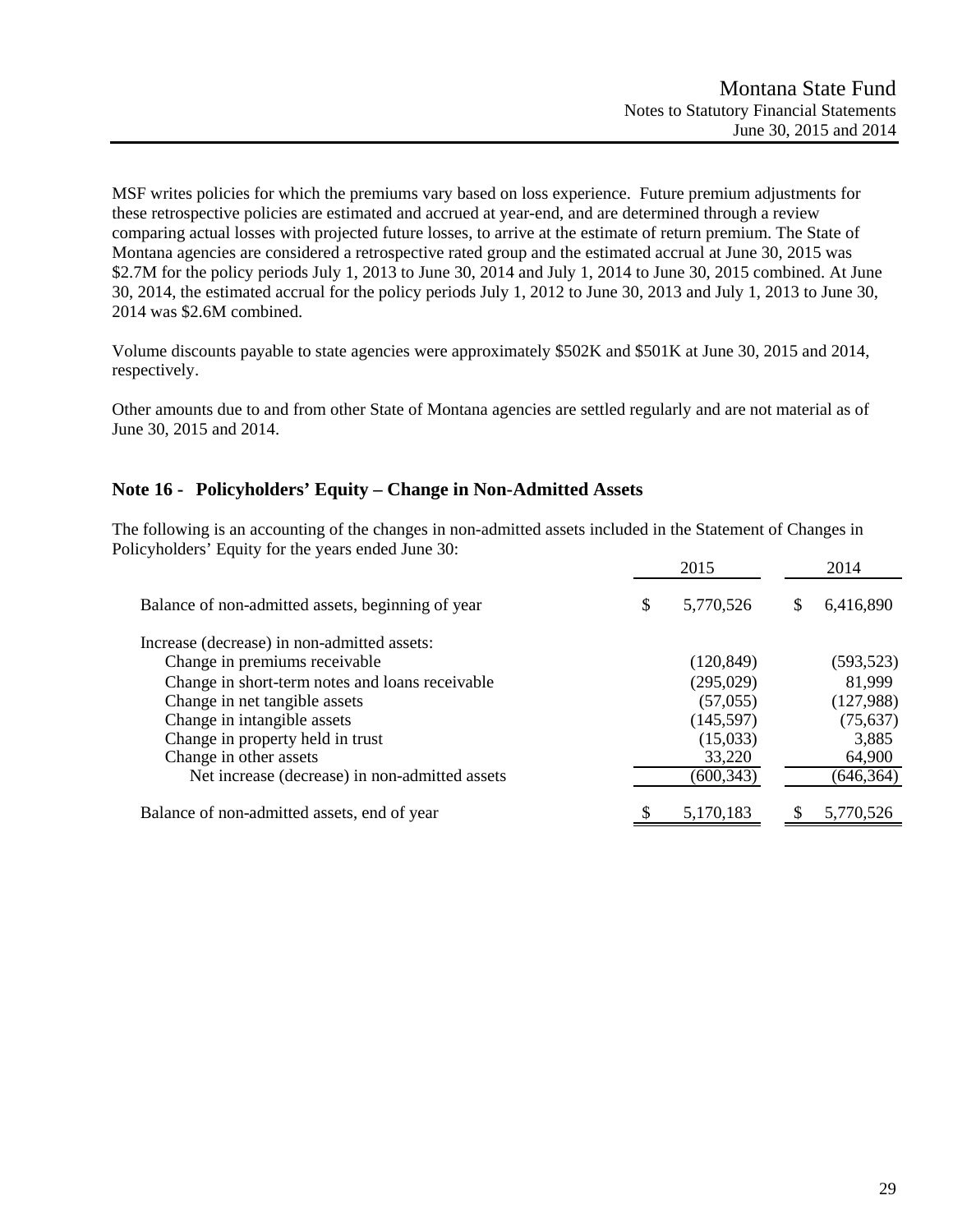### **Note 17 - Policyholders' Equity –Reconciliation of Statutory Equity to GASB Net Position**

The following schedule reconciles statutory policyholders' equity calculated in accordance with NAIC SAP to GASB Net Position as determined by governmental accounting principles generally accepted in the United States of America at June 30:

|                                                          | 2015              | 2014          |
|----------------------------------------------------------|-------------------|---------------|
| Statutory policyholders' equity (NAIC)                   | 516,904,860<br>\$ | \$443,852,594 |
| Add:                                                     |                   |               |
| Non-admitted assets as shown above                       | 5,170,183         | 5,770,526     |
| Change in investment value of bonds to fair market value | 38,467,142        | 54,300,834    |
| Change in investment value of other invested assets to   |                   |               |
| equity method                                            | (1,909,059)       | (1,306,687)   |
| Change in allowance for doubtful accounts                | (2,046,366)       | (2,509,688)   |
| Change in net income between NAIC SAP and GAAP for:      |                   |               |
| Pension accounting                                       | (19,606,350)      |               |
| GASB net position                                        | 536,980,410       | \$500,107,579 |

## **Note 18 - Policyholders' Equity –Other Changes in Policyholders' Equity**

During the course of the State of Montana's statewide 2014 audit, an error was identified in the other postemployment benefit plan's valuation that resulted in an overstated liability. Under the Regulatory Basis of Accounting described in Note 1, Statement of Statutory Accounting Principle (SSAP) No. 3, *Accounting Changes and Corrections of Errors*, paragraph 10, states: "Corrections of errors in previously issued financial statements shall be reported as adjustments to unassigned funds (Policyholders' Equity) in the period an error is detected." In accordance with SSAP No. 3, MSF recorded its allocated amount of the correction in 2014. The Policyholders' Equity was increased by \$1.2M to reflect the portion of the change related to prior years.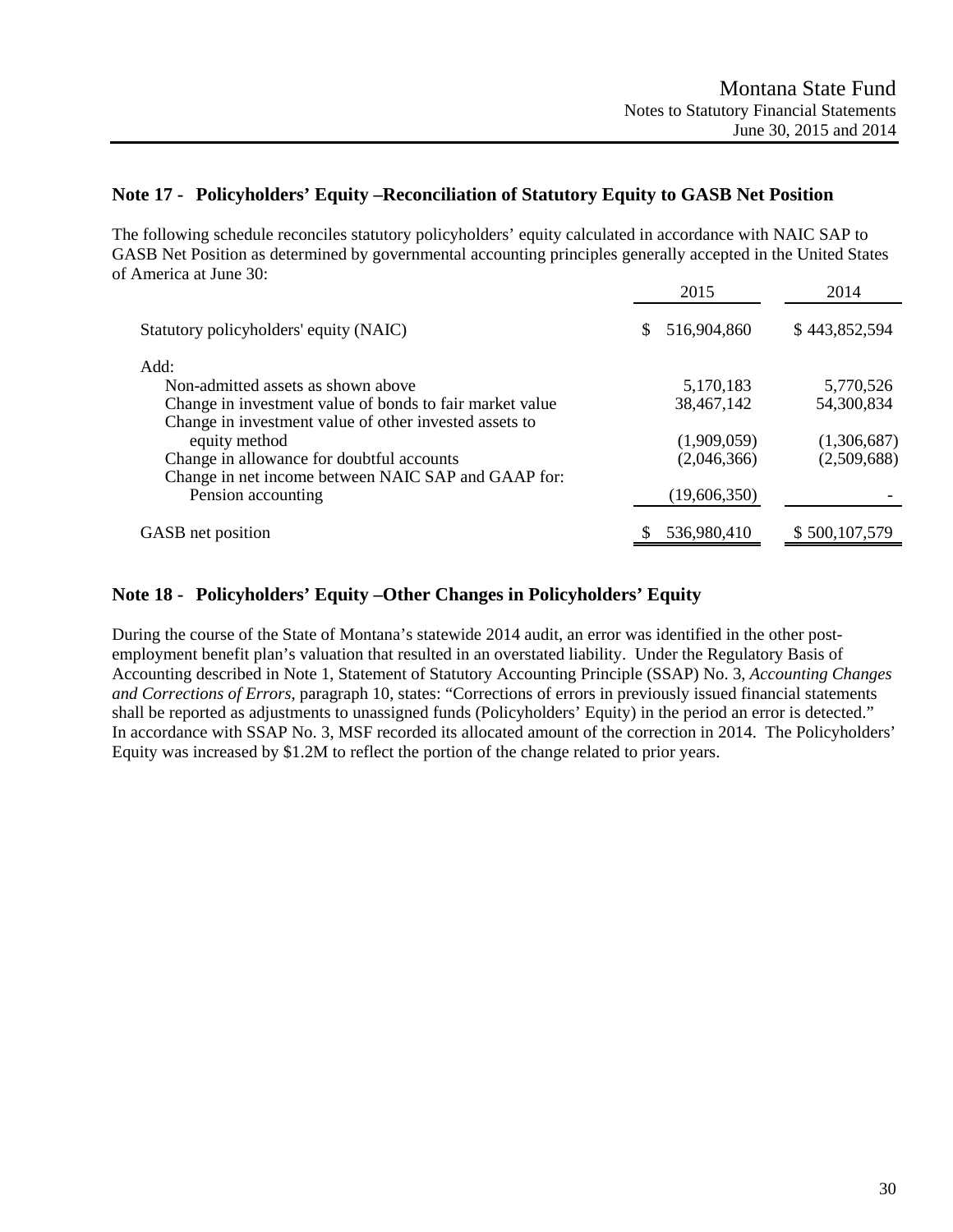

Supplementary Information June 30, 2015 and 2014

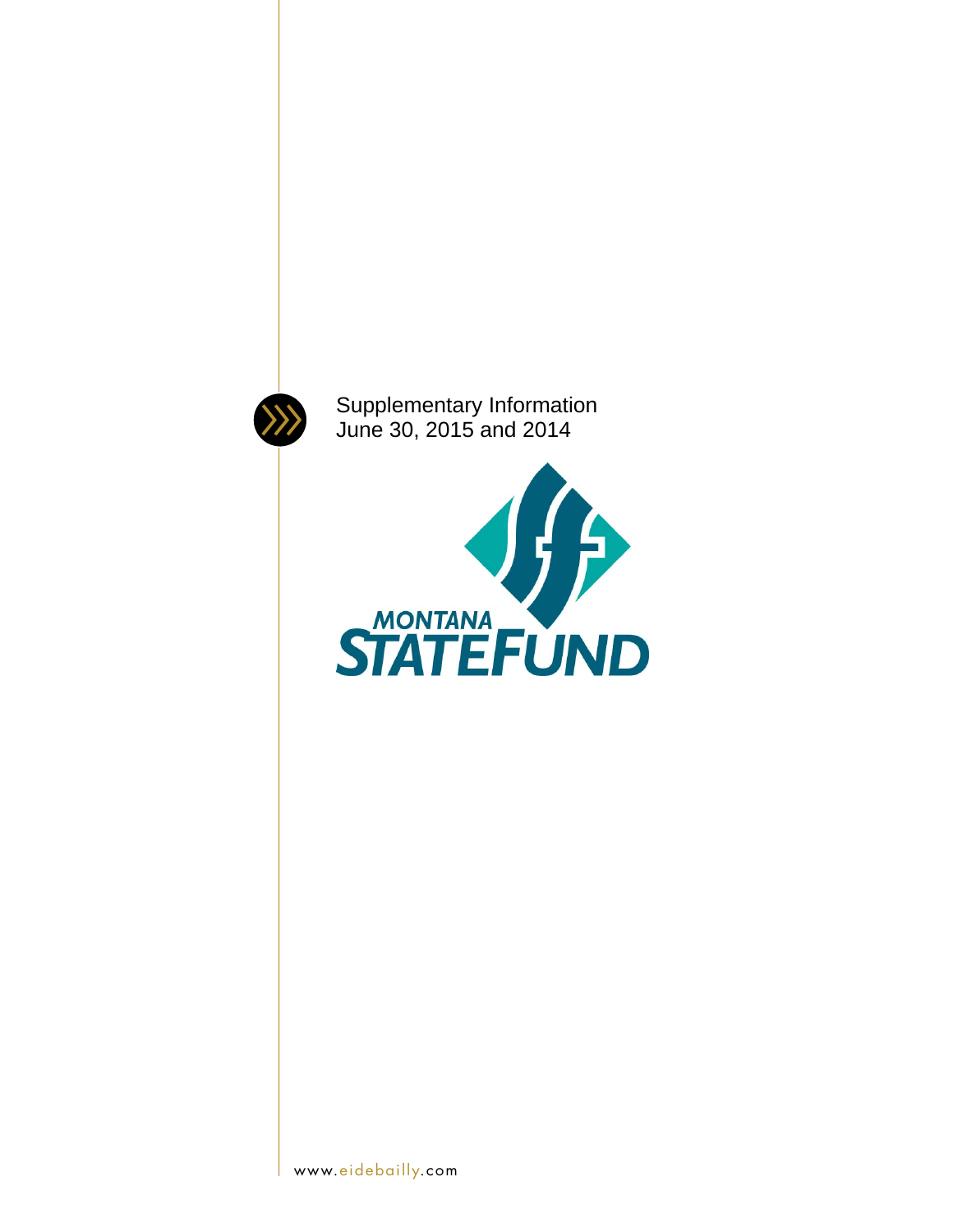

CPAs & BUSINESS ADVISORS

#### **Independent Auditor's Report on Supplementary Information**

To the Board of Directors Montana State Fund Helena, Montana

We have audited the statutory financial statements of Montana State Fund as of and for the year ended June 30, 2015, and our report thereon dated November 02, 2015, which expressed an unmodified opinion on those financial statements, appears on page 1. Our audit was conducted for the purpose of forming an opinion on the basic statutory-basis financial statements taken as a whole. The accompanying supplementary information included in the *Supplemental Schedule of Investment Risk Interrogatories*, *Summary Investment Schedule, and Supplemental Reinsurance Interrogatories* on pages 33 through 38 are required to be presented to comply with the National Association of Insurance Commissioners' Annual Statement Instructions and the National Association of Insurance Commissioners' Accounting Practices and Procedures Manual and are not a required part of the basic statutory-basis financial statements. Such information included in the schedules referred to above is the responsibility of management, is presented for purposes of additional analysis and was derived from and relates directly to the underlying accounting and other records used to prepare the financial statements. The information has been subjected to the auditing procedures applied in the audit of the financial statements and certain additional procedures, including comparing and reconciling such information directly to the underlying accounting and other records used to prepare the financial statements or to the financial statements themselves, and other procedures in accordance with the auditing standards generally accepted in the United States of America. In our opinion, the information is fairly stated in all material respects in relation to the basic statutory-basis financial statements taken as a whole.

Gide Sailly LLP

Fargo, North Dakota November 02, 2015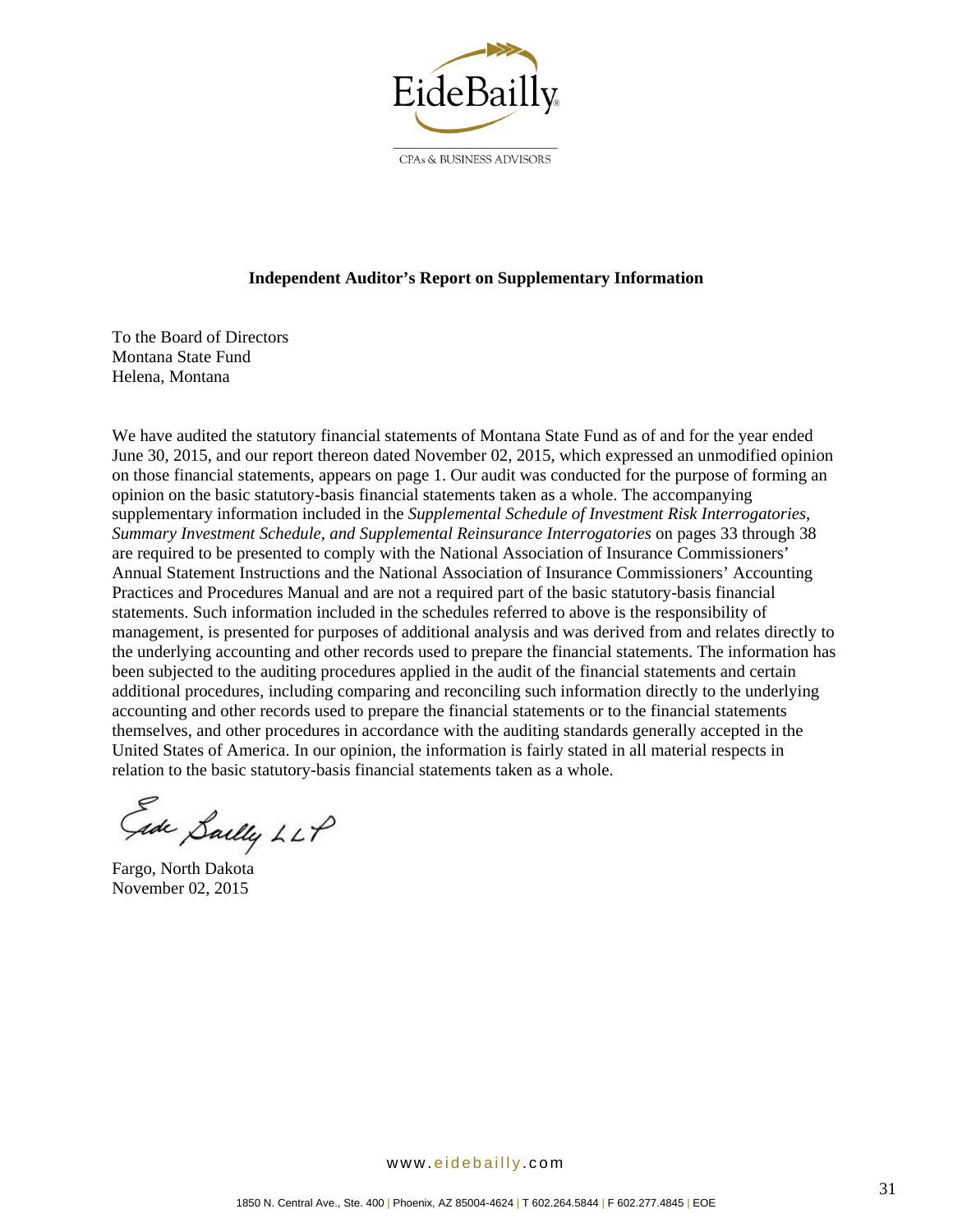#### **Basis of Presentation**

The following supplemental disclosures present selected statutory-basis financial data as of June 30, 2015, and for the year then ended for purposes of complying with the National Association of Insurance Commissioners' *Accounting Practices and Procedures Manual* and agree to or are included in the amounts reported in the Company's 2015 Statutory Annual Statement.

#### **Supplemental Investment Risk Interrogatories**

- 1. The Company's total admitted assets as of June 30, 2015 are \$1.7B.
- 2. The Company's ten largest exposures to a single issuer/borrower/investment are as follows:

|                  | Percentage<br>of Total |  |  |
|------------------|------------------------|--|--|
| Amount           | <b>Admitted Assets</b> |  |  |
| \$<br>45,772,328 | 2.759%                 |  |  |
| 40,148,241       | 2.420%                 |  |  |
| 24,490,613       | 1.476%                 |  |  |
| 23,952,712       | 1.444%                 |  |  |
| 19,904,051       | 1.200%                 |  |  |
| 17,012,915       | 1.025%                 |  |  |
| 17,012,340       | 1.025%                 |  |  |
| 15,305,878       | 0.923%                 |  |  |
| 14,994,789       | 0.904%                 |  |  |
| 13,077,994       | 0.788%                 |  |  |
|                  |                        |  |  |

3. The amounts and percentages of the Company's total admitted assets held in bonds by NAIC rating are as follows:

|                    | Amount           | Percentage<br>of Total<br><b>Admitted Assets</b> |  |  |
|--------------------|------------------|--------------------------------------------------|--|--|
|                    |                  |                                                  |  |  |
| NAIC-1             | 903,570,694<br>S | 54.461%                                          |  |  |
| NAIC-2             | 226,129,693      | 13.630%                                          |  |  |
| NAIC-3             | 2,998,981        | 0.181%                                           |  |  |
| NAIC-6             |                  | 0.000%                                           |  |  |
| <b>Total Bonds</b> | \$1,132,699,368  | 68.272%                                          |  |  |
|                    |                  |                                                  |  |  |

4. The amount of assets held in foreign investments is \$40M, which is 2.44% of the Company's total admitted assets. None of that amount is denominated in a foreign currency.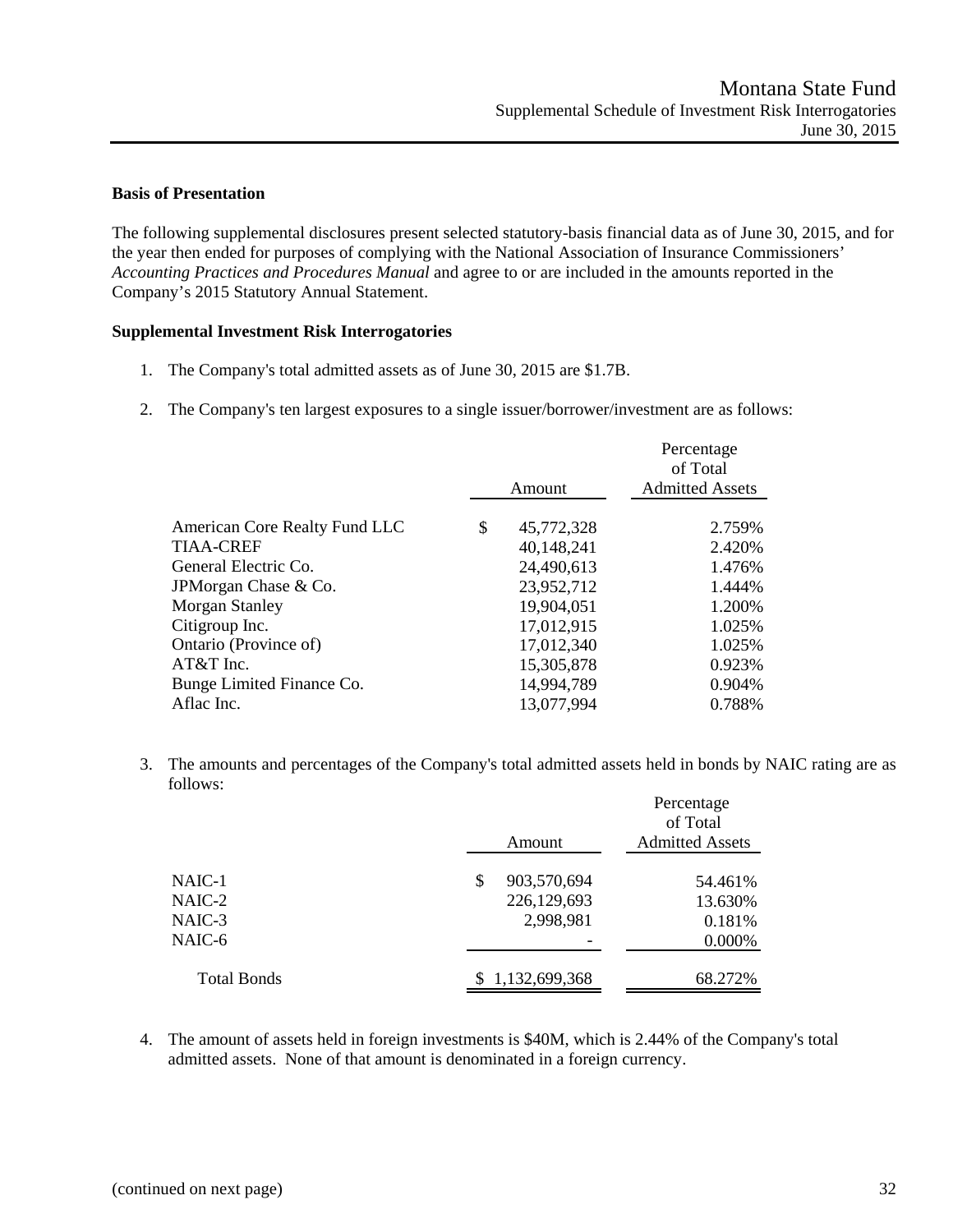- 5. The amount of assets held in Canadian investments is less than 2.5% of the Company's total admitted assets.
- 6. The Company does not hold any assets with contractual sales restrictions.
- 7. The amounts and percentages of the Company's total admitted assets held in equity interests are as follows:

|                                       |        |             | Percentage<br>of Total |  |
|---------------------------------------|--------|-------------|------------------------|--|
| June 30, 2015                         | Amount |             | <b>Admitted Assets</b> |  |
| <b>Blackrock Equity Index Fund</b>    |        | 146.276.741 | 8.817%                 |  |
| <b>Blackrock ACWI Ex-US Superfund</b> |        | 19,085,192  | 1.150%                 |  |

- 8. The Company does not hold any privately placed equities.
- 9. The Company does not hold any general partnership interests.
- 10. The Company does not hold any mortgage loans.
- 11. The amount of assets held in real estate is less than 2.5% of the Company's total admitted assets.
- 12. The Company does not hold any mezzanine real estate loans.
- 13. The amounts and percentages of the Company's total admitted assets subject to securities lending agreements are as follows:

|                               |     |                        | Percentage |
|-------------------------------|-----|------------------------|------------|
|                               |     |                        | of Total   |
| Amount                        |     | <b>Admitted Assets</b> |            |
|                               |     |                        |            |
| Securities lending agreements | -SS | 158,544,722            | 9.556%     |

- 14. The Company does not hold any warrants.
- 15. The Company does not have any exposure for collars, swaps, or forwards.
- 16. The Company does not have any exposure for futures contracts.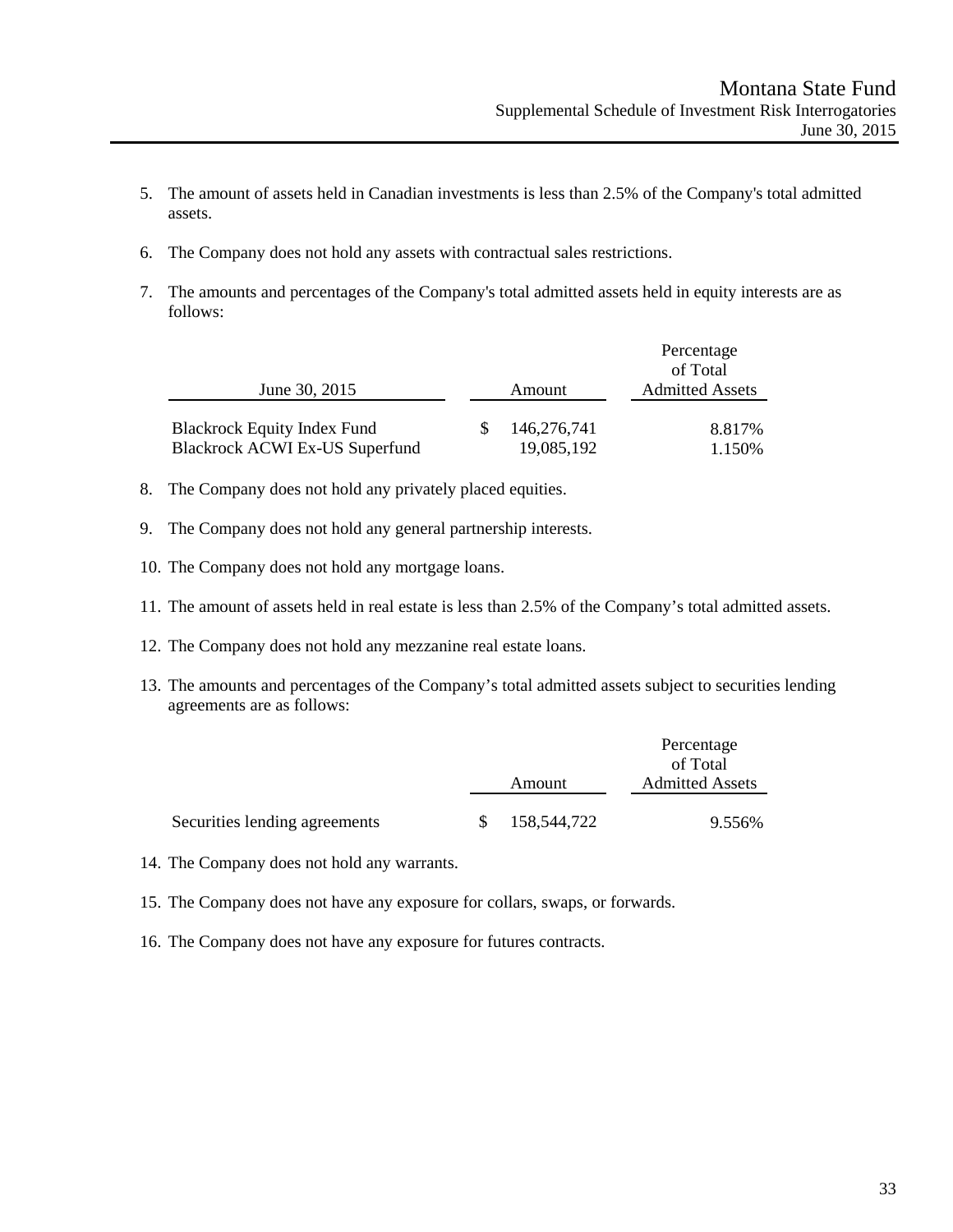## Montana State Fund Summary Investment Schedule June 30, 2015

|                                                                    | Gross investment holdings |                 | Admitted Assets as Reported<br>in the Annual Statement |    |                 |        |
|--------------------------------------------------------------------|---------------------------|-----------------|--------------------------------------------------------|----|-----------------|--------|
|                                                                    |                           | Amount          | $\frac{0}{0}$                                          |    | Amount          | $\%$   |
| Bonds:                                                             |                           |                 |                                                        |    |                 |        |
| U.S. Treasury securities                                           | S                         | 188,427,758     | 12.27%                                                 | \$ | 188,427,758     | 12.27% |
| U.S. government agency obligations (excluding                      |                           |                 |                                                        |    |                 |        |
| mortgage-backed securities):<br>Issued by U.S. government agencies |                           |                 | 0.00%                                                  |    |                 | 0.00%  |
| Issued by U.S. government sponsored agencies                       |                           | 247,852,044     | 16.14%                                                 |    | 247,852,044     | 16.14% |
| Non-U.S. government (including Canada,                             |                           |                 |                                                        |    |                 |        |
| excluding mortgage-backed securities)                              |                           | 25,996,769      | 1.69%                                                  |    | 25,996,769      | 1.69%  |
| Mortgage-backed securities (includes                               |                           |                 |                                                        |    |                 |        |
| residential and commercial MBS):                                   |                           |                 |                                                        |    |                 |        |
| Pass-through securities:                                           |                           |                 |                                                        |    |                 |        |
| Issued or guaranteed by GNMA                                       |                           |                 | 0.00%                                                  |    |                 | 0.00%  |
| Issued or guaranteed by FNMA and                                   |                           |                 |                                                        |    |                 |        |
| <b>FHLMC</b>                                                       |                           | 4,883,959       | 0.32%                                                  |    | 4,883,959       | 0.32%  |
| All other                                                          |                           |                 | 0.00%                                                  |    |                 | 0.00%  |
| CMOs and REMICs:                                                   |                           |                 |                                                        |    |                 |        |
| All other                                                          |                           |                 | 0.00%                                                  |    |                 | 0.00%  |
| Other debt and other fixed income securities                       |                           |                 |                                                        |    |                 |        |
| (excluding short-term):                                            |                           |                 |                                                        |    |                 |        |
| Unaffiliated domestic securities (includes credit                  |                           |                 |                                                        |    |                 |        |
| tenant loans and hybrid securities)                                |                           | 625,616,635     | 40.74%                                                 |    | 625,616,635     | 40.74% |
| Unaffiliated non-U.S. securities (including                        |                           |                 |                                                        |    |                 |        |
| Canada)                                                            |                           | 39,922,203      | 2.60%                                                  |    | 39,922,203      | 2.60%  |
| Affiliated securities                                              |                           |                 | 0.00%                                                  |    |                 | 0.00%  |
| Equity interests:                                                  |                           |                 |                                                        |    |                 |        |
| Investments in mutual funds                                        |                           | 165,361,933     | 10.77%                                                 |    | 165,361,933     | 10.77% |
| Real estate investments:                                           |                           |                 |                                                        |    |                 |        |
| Properties occupied by the company                                 |                           | 26,375,740      | 1.72%                                                  |    | 26,375,740      | 1.72%  |
| Securities lending                                                 |                           | 90,946,591      | 5.92%                                                  |    | 90,946,591      | 5.92%  |
| Cash, cash equivalents and short-term investments                  |                           | 34,182,977      | 2.23%                                                  |    | 34,182,977      | 2.23%  |
| Other invested assets                                              |                           | 85,920,568      | 5.60%                                                  |    | 85,920,568      | 5.60%  |
| Total invested assets                                              |                           | \$1,535,487,177 | 100.0%                                                 |    | \$1,535,487,177 | 100.0% |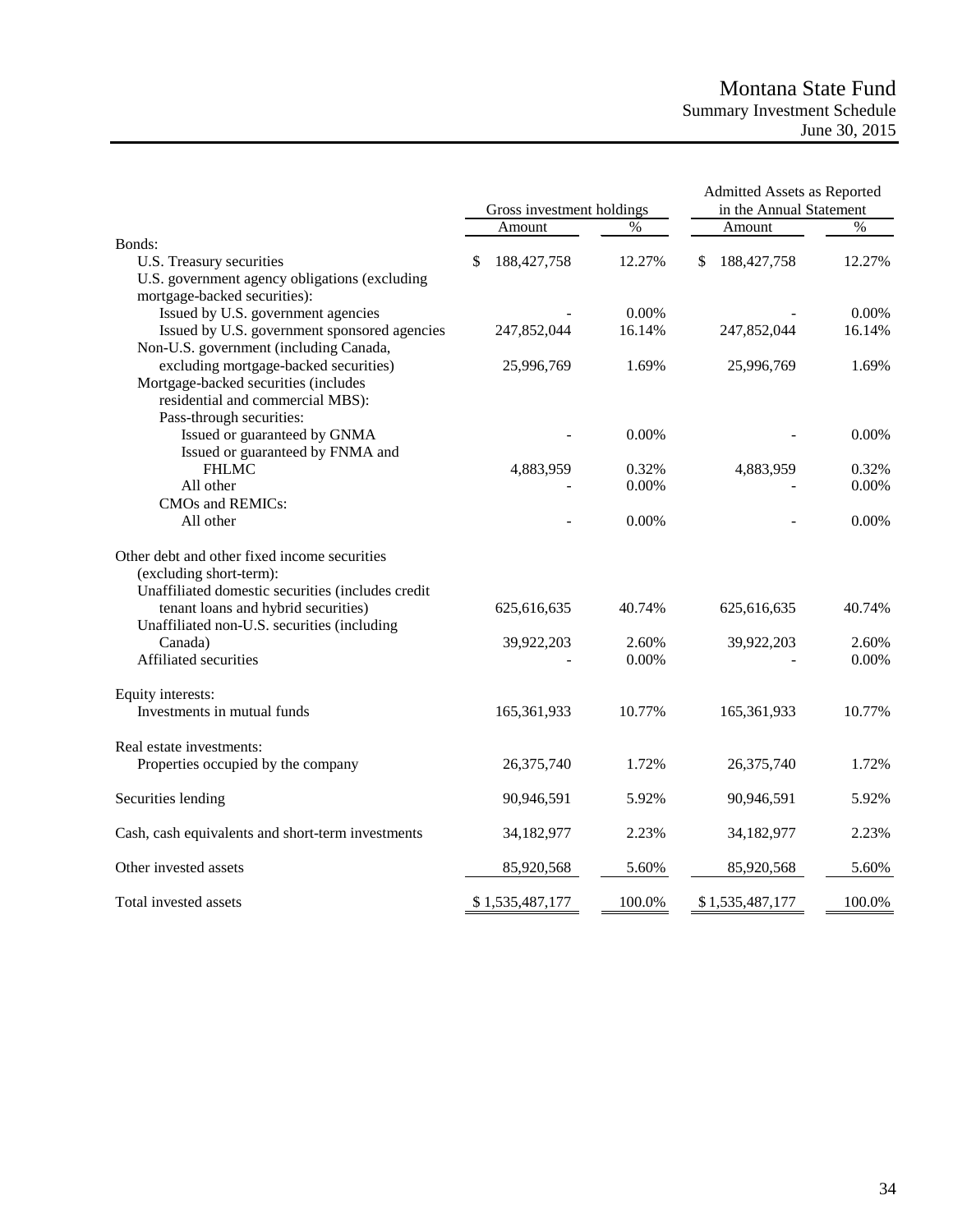The following interrogatories are included in accordance with SSAP No. 62R:

7.1 Has the reporting entity reinsured any risks under a quota share reinsurance contract with any other entity that includes a provision that would limit the reinsurer's losses below the stated quota share percentage (e.g. deductible, a loss ratio corridor, loss cap)? If yes, indicate the number of reinsurance contracts containing such provision and if the amount of reinsurance credit taken reflects the reduction in quota share coverage caused by any applicable limiting provision(s).

Yes  $\Box$  No  $\boxtimes$ 

8.1 Has the reporting entity reinsured any risk with any other entity and agreed to release such entity from liability, in whole or in part, from any loss that may occur on this risk, or portion thereof, reinsured?

Yes  $\Box$  No  $\boxtimes$ 

- 9.1 Has the reporting entity ceded any risk under any reinsurance contract (or under multiple contracts with the same reinsurer or its affiliates) for which during the period covered by the statement: (i) it recorded a positive or negative UW result greater than 5% of prior year-end surplus as regards to policyholders or it reported calendar year written premium ceded or year-end loss and loss expense reserves ceded great than 5% of prior year-end surplus as regards policyholders; (ii) it accounted for that contract as reinsurance and not as a deposit; and (iii) the contract(s) contain one or more of the following features or other features that would have similar results:
	- a. A contract term longer than two years and the contract is non-cancellable by the reporting entity during the contract term;
	- b. A limited or conditional cancellation provision under which cancellation triggers an obligation by the reporting entity, or an affiliate of the reporting entity, to enter into a new reinsurance contract with the reinsurer, or an affiliate of the reinsurer;
	- c. Aggregate stop loss reinsurance coverage;
	- d. An unconditional or unilateral right by either party to commute the reinsurance contract, except for such provisions which are only triggered by a decline in the credit status of the other party;
	- e. A provision permitting reporting of losses, or payment of losses, less frequently than on a quarterly basis (unless there is no activity during the period); or
	- f. Payment schedule, accumulating retention from multiple years or any features inherently designed to delay timing of the reimbursement to the ceding entity.

Yes  $\Box$  No  $\boxtimes$ 

- 9.2 Has the reporting entity during the period covered by the statement ceded any risk under any reinsurance contract (or under multiple contracts with the same reinsurer or affiliates), excluding cessions to approved pooling arrangements or to captive insurance companies that are directly or indirectly controlling, controlled by, or under commune control with (i) one or more unaffiliated policyholders of the reporting entity, or (ii) an association of which one or more unaffiliated policyholders or the reporting entity is a member, where:
	- a. The written premium ceded to the reinsurer by the reporting entity or its affiliates represents 50% or more of the entire direct and assumed premium written by the reinsurer based on its most recently available financial statement; or
	- b. 25% or more of the written premium ceded to the reinsurer has been retroceded back to the reporting entity or its affiliates.

Yes  $\Box$  No  $\boxtimes$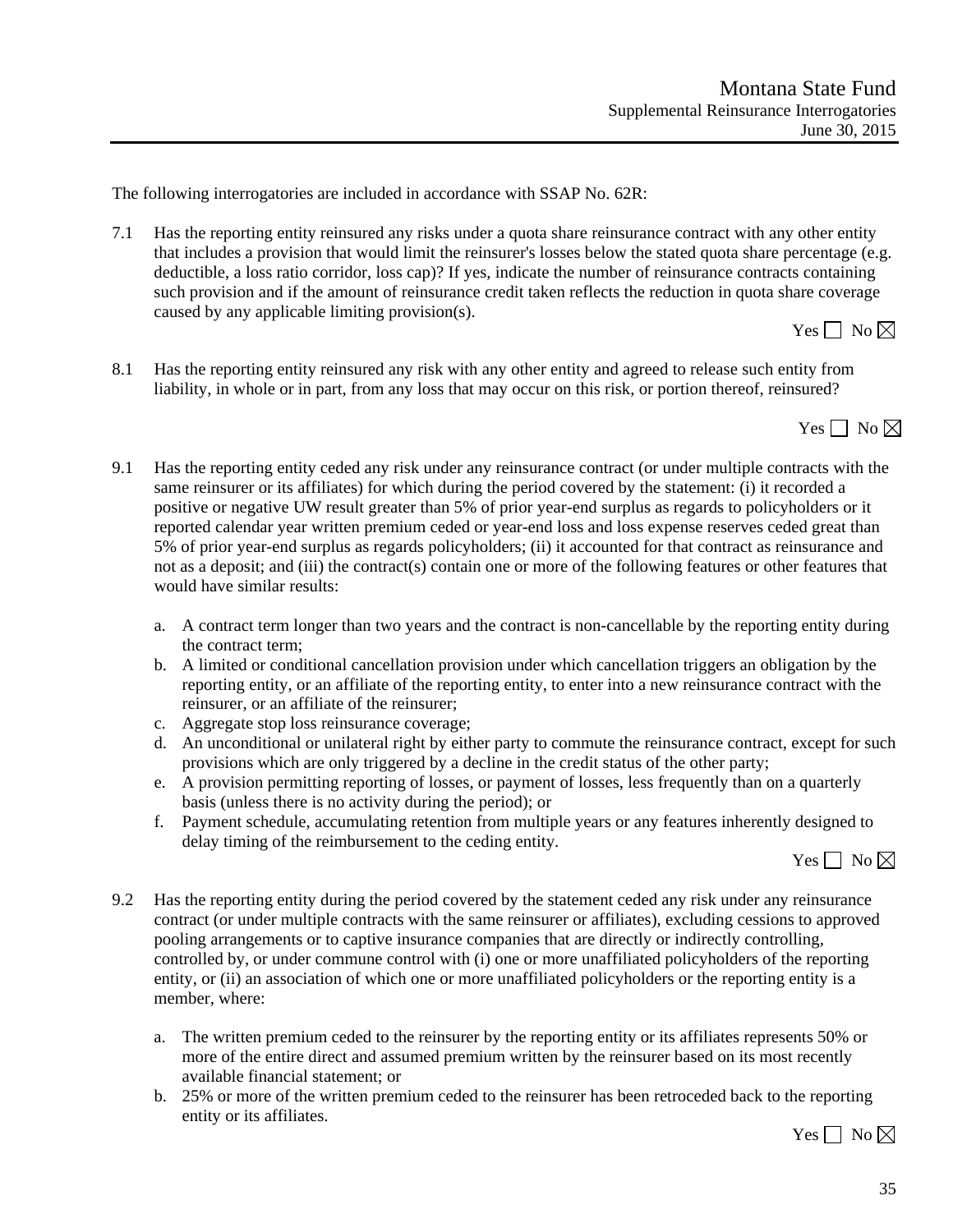- 9.4 Except for transactions meeting the requirements of paragraph 30 of SSAP No. 62R, has the reporting entity ceded any risk under any reinsurance contract during the period covered by the financial statements, and either:
	- a. Accounted for that contract as reinsurance (either prospective or retroactive) under SAP and as a deposit under GAAP; or
	- b. Accounted for that contract as reinsurance under GAAP and as a deposit under SAP.

Yes  $\Box$  No  $\boxtimes$